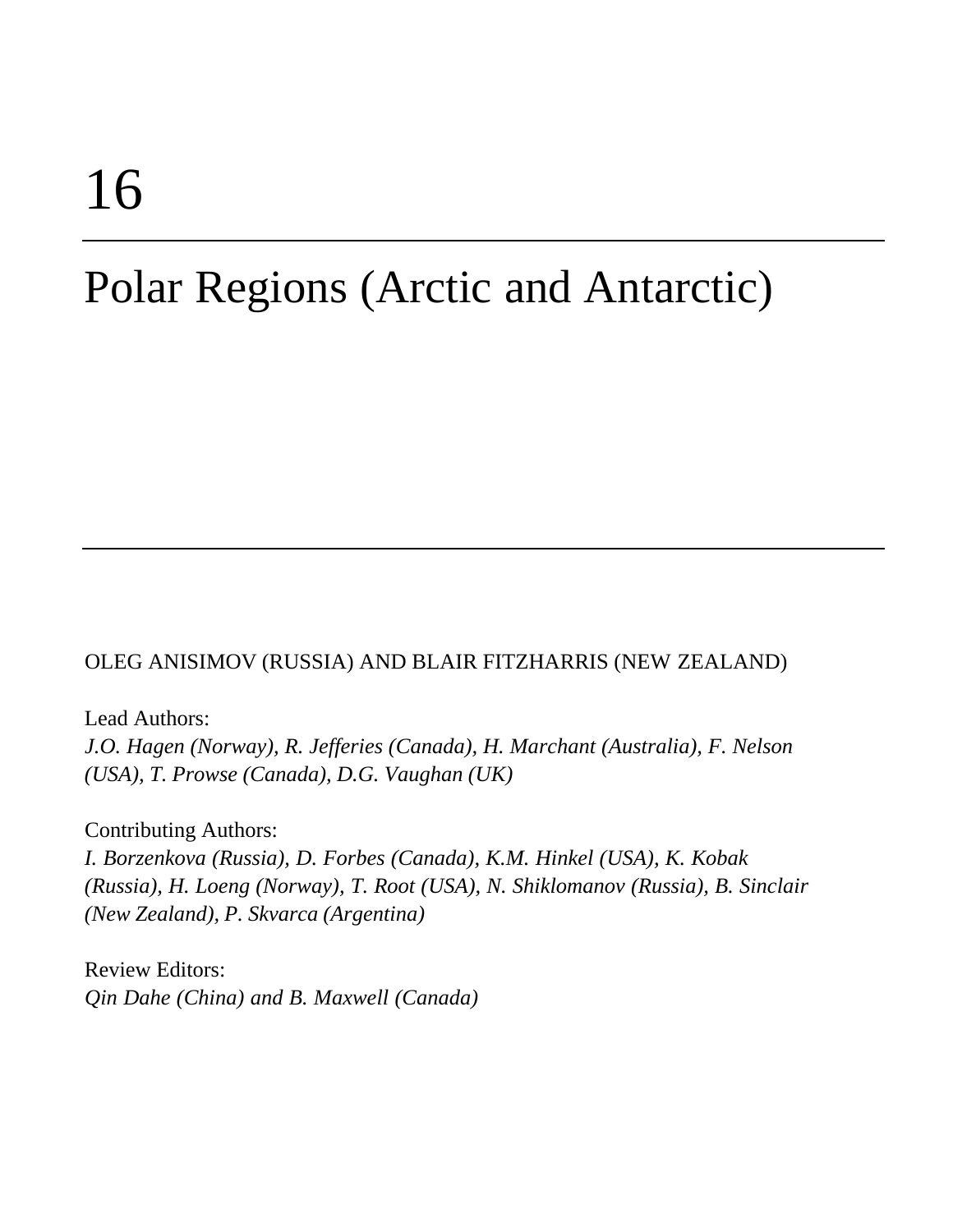## **CONTENTS**

| <b>Executive Summary</b> |                                                      |     |
|--------------------------|------------------------------------------------------|-----|
|                          | 16.1. Polar Regions                                  | 807 |
|                          | 16.1.1. Previous Work-Summary of Special Report      |     |
|                          | on Regional Impacts of Climate Change                | 807 |
|                          | 16.1.2. Distinctive Characteristics of Polar Regions | 809 |
|                          | 16.1.3. Climate Change in the 20th Century           | 810 |
|                          | 16.1.3.1. The Arctic                                 | 810 |
|                          | 16.1.3.2. The Antarctic                              | 812 |
|                          | 16.1.4. Scenarios of Future Change                   | 813 |
|                          | 16.2. Key Regional Concerns                          | 814 |
|                          | 16.2.1. Changes in Ice Sheets and Glaciers           | 814 |
|                          | 16.2.2. Changes around the Antarctic Peninsula       | 815 |
|                          | 16.2.3. Changes in the Southern Ocean                |     |
|                          | and Impacts on its Life                              | 815 |
|                          | 16.2.3.1. Overview                                   | 815 |
|                          | 16.2.3.2. Role of Ocean Changes                      | 815 |
|                          | 16.2.3.3. Role of Ice Shelves                        | 816 |
|                          | 16.2.3.4. Impacts on Biology                         |     |
|                          | of the Southern Ocean                                | 817 |
|                          | 16.2.4. Changes in Sea Ice                           | 819 |
|                          | 16.2.4.1. Sea Ice in the Arctic Ocean                | 819 |
|                          | 16.2.4.2. Sea Ice in the Southern Ocean              | 820 |
|                          | 16.2.5. Permafrost                                   | 820 |
|                          | 16.2.5.1. Temperature Archive                        | 820 |
|                          | 16.2.5.2. Predicted Changes in Permafrost            | 821 |
|                          | 16.2.5.3. Environmental Impacts                      | 821 |

|                   |                 | 16.2.6. Arctic Hydrology                          | 821 |  |
|-------------------|-----------------|---------------------------------------------------|-----|--|
|                   |                 | 16.2.6.1. Changes in Precipitation, Snow          |     |  |
|                   |                 | Accumulation, and Spring Melt                     | 823 |  |
|                   |                 | 16.2.6.2. Surface Water Budgets                   |     |  |
|                   |                 | and Wetlands                                      | 823 |  |
|                   |                 | 16.2.6.3. Ecological Impact of                    |     |  |
|                   |                 | <b>Changing Runoff Regimes</b>                    | 823 |  |
|                   |                 | 16.2.6.4. Sensitivity of Arctic Ocean             |     |  |
|                   |                 | to River Flow                                     | 824 |  |
|                   |                 | 16.2.7. Changes in Arctic Biota                   | 824 |  |
|                   |                 | 16.2.7.1. Impacts of Climate Change on            |     |  |
|                   |                 | <b>Arctic Terrestrial Environments</b>            | 824 |  |
|                   |                 | 16.2.7.2. Response of Arctic                      |     |  |
|                   |                 | <b>Plant Communities</b>                          | 825 |  |
|                   |                 | 16.2.7.3. Changes in Arctic Animals               | 826 |  |
|                   |                 | 16.2.8. Impact on Human Communities in the Arctic | 826 |  |
|                   |                 | 16.2.8.1. Impacts on Indigenous Peoples           | 826 |  |
|                   |                 | 16.2.8.2. Impacts on Economic Activity            | 827 |  |
|                   | 16.3. Synthesis |                                                   | 829 |  |
|                   |                 | 16.3.1. Feedbacks and Interactions—Polar Drivers  | 829 |  |
|                   |                 | 16.3.2. Adaptation Potential and Vulnerability    | 831 |  |
|                   |                 | 16.3.3. Development, Sustainability, and Equity   | 831 |  |
|                   |                 | 16.3.4. Uncertainties and Risks                   | 831 |  |
| <b>References</b> |                 |                                                   |     |  |
|                   |                 |                                                   |     |  |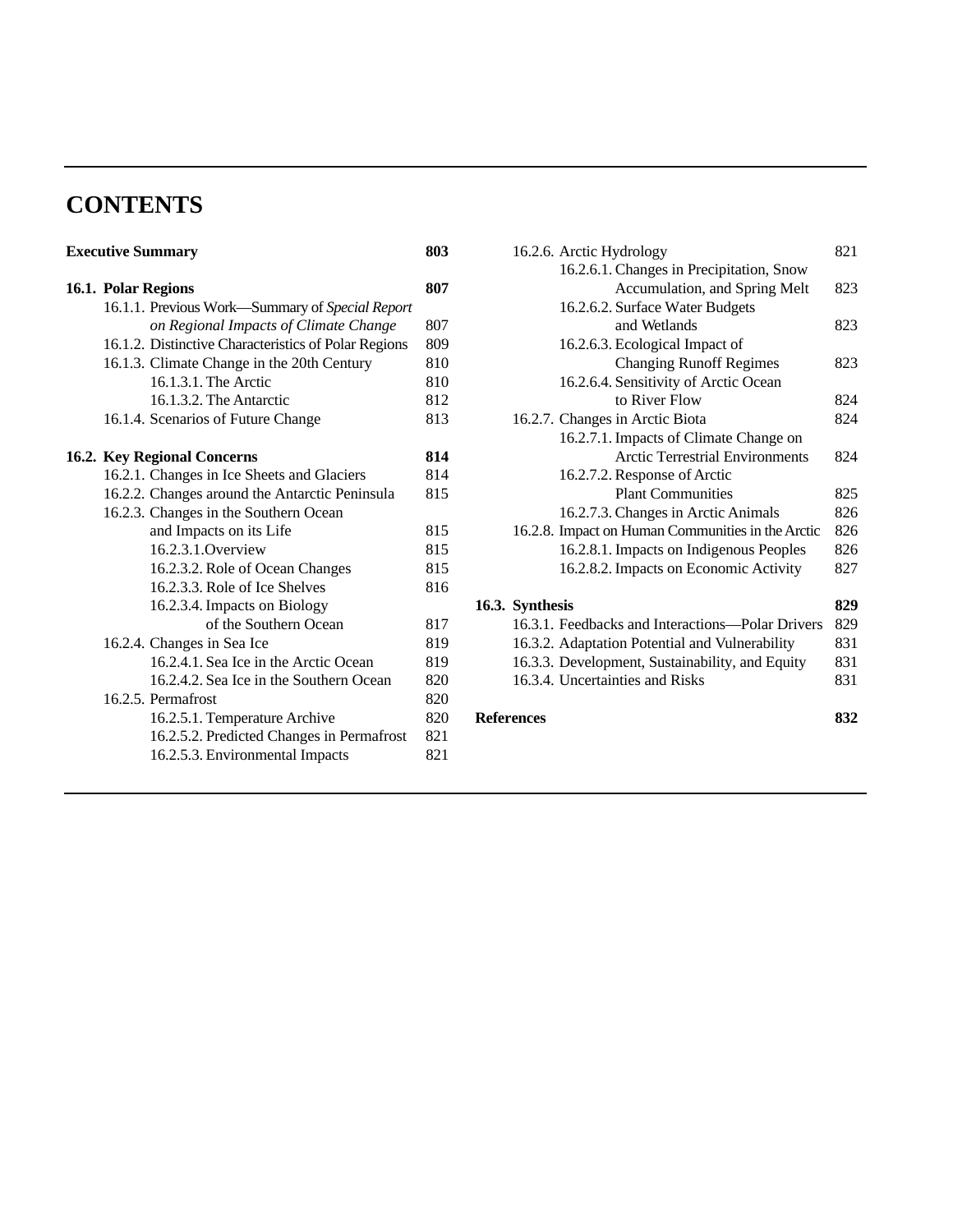## **EXECUTIVE SUMMARY**

In this summary we indicate our uncertainty in observations, mechanisms, and scenarios by using a five-point scale, from "very high confidence" (\*\*\*\*\*) to "very low confidence" (\*).

#### **Climate Changes in the 20th Century**

Although there are some regional anomalies, there is strong evidence that climate change has had an impact in the Arctic and the Antarctic. Many documented changes already parallel those forecast to result from climate change:

- In the Arctic, extensive land areas show a 20th-century warming trend in air temperature of as much as 5°C. Over sea ice, there has been slight warming in the 1961–1990 period.\*\*\*\*\* Precipitation has increased.\*\*
- Arctic sea-ice extent has decreased by 2.9% per decade over the 1978–1996 period; sea ice has thinned, and there are now more melt days per summer. Sea-ice extent in the Nordic seas has decreased by 30% over the past 130 years.\*\*\*\*\* It is not yet clear whether changes in sea ice of the past few decades are linked to a natural cycle in climate variability or have resulted explicitly from global warming.
- Atlantic water flowing into the Arctic Ocean has warmed, and the surface layer has become thinner. The mixed layer in the Beaufort Sea has become less saline.\*\*\*\*
- Regions underlain by permafrost have been reduced in extent, and a general warming of ground temperatures has been observed in many areas.\*\*\*\*\*
- There has been a statistically significant decrease in spring snow extent over Eurasia since 1915.\*\*\*\*
- In summary, many observations of environmental change in the Arctic show a trend that is consistent with warming and similar to that predicted by general circulation models (GCMs).
- In the Antarctic, over the past half-century there has been a marked warming trend in the Antarctic Peninsula.\*\*\*\* Elsewhere there is a general but not unambiguous warming trend.\*\*
- Precipitation in the Antarctic has increased.\*
- Satellite observations show no significant change in Antarctic sea-ice extent over the 1973–1996 period.\*\*\*\*\* Analysis of whaling records and modeling studies indicate that Antarctic sea ice retreated south by 2.8 degrees of latitude between the mid-1950s and the early 1970s.\*\*\*
- Surface waters of the Southern Ocean have warmed and become less saline.\*\*\*

#### **Impacts**

Substantial warming and increases in precipitation are projected for polar regions over the 21st century by almost all climate models. There are eight key concerns related to the impact of this climate change in the Arctic and Antarctic. Associated with these concerns will be changes to the atmosphere and the oceans that will propagate to other regions of the world:

- 1) *Changes in ice sheets and polar glaciers:* Increased melting is expected on Arctic glaciers and the Greenland ice sheet, and they will retreat and thin close to their margins. Most of the Antarctic ice sheet is likely to thicken as a result of increased precipitation. There is a small risk, however, that the West Antarctic and Greenland ice sheets will retreat in coming centuries. Together, these cryospheric changes may make a significant contribution to sea-level rise.\*\*\*\*
- 2) *Changes around the Antarctic Peninsula:* This region has experienced spectacular retreat and collapse of ice shelves, which has been related to a southerly migration of the January  $0^{\circ}$ C isotherm resulting from regional warming. The loss of these ice shelves has few direct impacts. Projected warming is likely, however, to break up ice shelves further south on the Antarctic Peninsula, expose more bare ground, and cause changes in terrestrial biology, such as introduction of exotic plants and animals.\*\*\*\*
- 3) *Changes in the Southern Ocean and impacts on its life:* Climate change is likely to produce long-term—perhaps irreversible—changes in the physical oceanography and ecology of the Southern Ocean. Projected reductions in sea-ice extent will alter under-ice biota and spring bloom in the sea-ice marginal zone and will cause profound impacts at all levels in the food chain, from algae to krill to the great whales. Marine mammals and birds, which have life histories that tie them to specific breeding sites, will be severely affected by shifts in their foraging habitats and migration of prey species. Warmer water will potentially intensify biological activity and growth rates of fish. Ultimately, this should lead to an increase in the catch of marketable fish, and retreat of sea ice will provide easier access to southern fisheries.\*\*\*
- 4) *Changes in sea ice:*There will be substantial loss of sea ice in the Arctic Ocean. Predictions for summer ice indicate that its extent could shrink by 60% for a doubling of carbon dioxide  $(CO<sub>2</sub>)$ , opening new sea routes. This will have major trading and strategic implications. With more open water, there will be a moderation of temperatures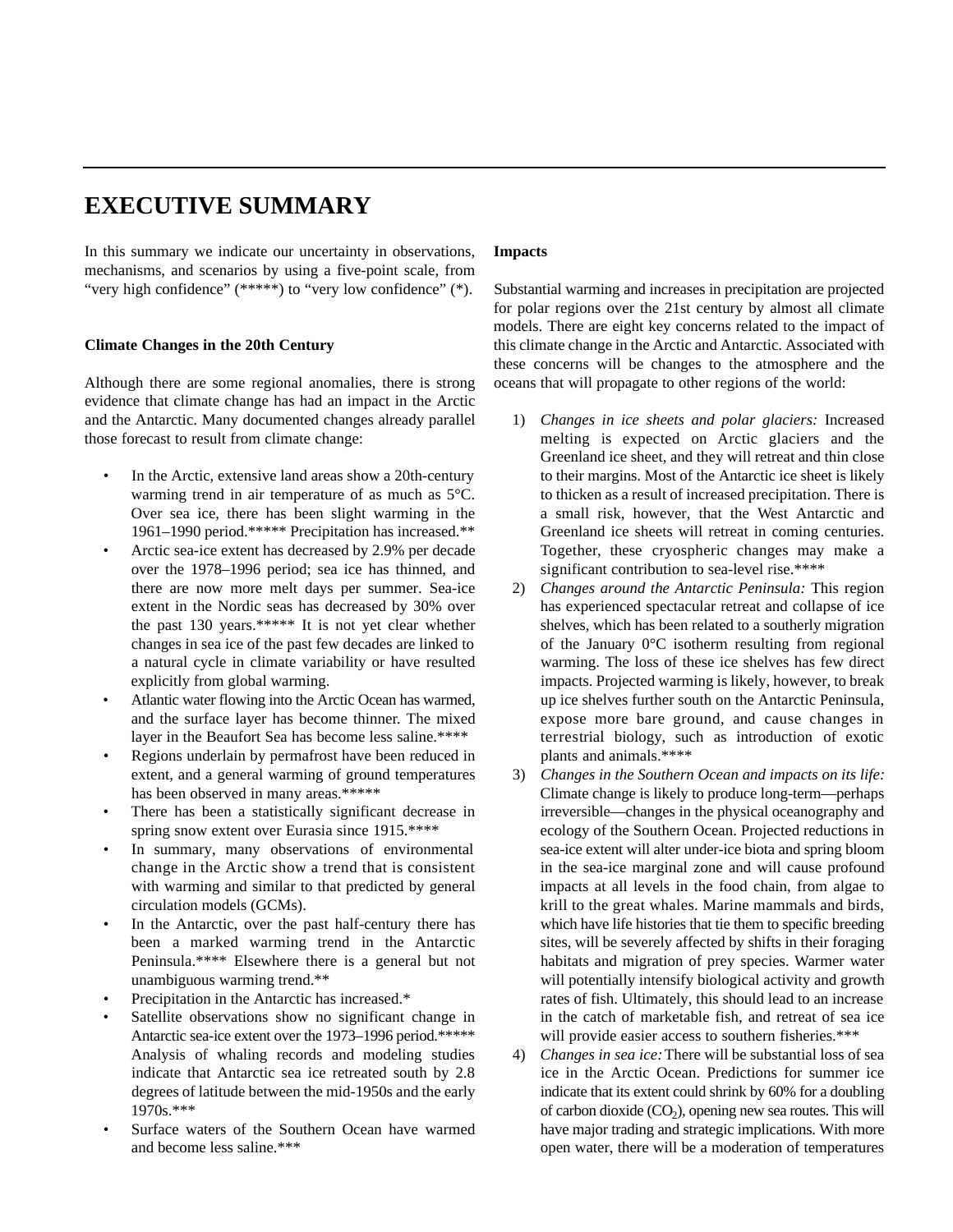and an increase in precipitation in Arctic lands. Antarctic sea-ice volume is predicted to decrease by  $25\%$  or more for a doubling of  $CO<sub>2</sub>$ , with sea ice retreating about 2 degrees of latitude.\*\*\*\*

- 5) *Changes in permafrost:* Thickening of the seasonally thawed layer above permafrost (active layer) is expected. Modeling studies indicate that large areas of permafrost terrain will begin to thaw, leading to changes in drainage, increased mass movements, thermal erosion, and altered landscapes in much of the Arctic and subarctic. Warming of permafrost, thawing of ground ice, and development of thermokarst terrain have been documented over the past several decades. In developed areas of the Arctic, continuation of such changes may lead to costly damage to human infrastructure.\*\*\*\*
- 6) *Changes in Arctic hydrology:* The hydrology of the Arctic is particularly susceptible to warming because small rises in temperature will result in increased melting of snow and ice, with consequent impacts on the water cycle. There will be a shift to a runoff regime that is driven increasingly by rainfall, with less seasonal variation in runoff. There will be more ponding of water in some areas, but peatlands may dry out because of increased evaporation and transpiration from plants. In some areas, thawing of permafrost will improve infiltration. An expected reduction in ice-jam flooding will have serious impacts on riverbank ecosystems and aquatic ecology, particularly in the highly productive Arctic river deltas. Changes in Arctic runoff will affect sea-ice production, deepwater formation in the North Atlantic, and regional climate. A major impact would result from a weakening of the global thermohaline circulation as a result of a net increase in river flow and the resulting increased flux of freshwater from the Arctic Ocean.\*\*\*
- 7) *Changes in Arctic biota:* Warming should increase biological production; however, the effects of increased precipitation on biological production are unclear. As warming occurs, there will be changes in species compositions on land and in the sea, with a tendency for poleward shifts in species assemblages and loss of some polar species. Changes in sea ice will alter the seasonal distributions, geographic ranges, patterns of migration, nutritional status, reproductive success, and ultimately the abundance and balance of species. Animals that are dependent on sea ice—such as seals, walrus, and polar bears—will be disadvantaged. Higharctic plants will show a strong growth response to summer warming. It is unlikely that elevated  $CO<sub>2</sub>$ levels will increase carbon accumulation in plants, but they may be damaged by higher ultraviolet-B radiation. Biological production in lakes and ponds will increase.\*\*\*
- 8) *Impacts on human communities:* Climate change, in combination with other stresses, will affect human communities in the Arctic. The impacts may be particularly disruptive for communities of indigenous peoples following traditional lifestyles. Changes in sea ice, seasonality of snow, and habitat and diversity of

food species will affect hunting and gathering practices and could threaten longstanding traditions and ways of life. On the other hand, communities that practice these lifestyles may be sufficiently resilient to cope with these changes. Increased economic costs are expected to affect infrastructure, in response to thawing of permafrost and reduced transportation capabilities across frozen ground and water. However, there will be economic benefits—including new opportunities for trade and shipping across the Arctic Ocean, lower operational costs for the oil and gas industry, lower heating costs, and easier access for ship-based tourism.\*\*\*\*\*

#### **Feedbacks and Interactions**

Climate change and global warming will affect key polar drivers of further climate change. These effects will have impacts that affect other regions of the world. Models indicate that once triggered, these impacts will continue for centuries and lead to further change elsewhere in the world:

- Warming will reduce sea-ice and snow extent, particularly in the Arctic, causing additional heating of the surface which, in turn, will further reduce ice/snow cover.\*\*\*\*\*
- Deep ocean water around the Antarctic and in the north Atlantic is a crucial part of the ocean's thermohaline circulation. Its rate of production is likely to decrease because of freshening of waters from increased Arctic run off from glacial icemelt, from increases in precipitation over evaporation, and from reduced sea-ice formation. Models indicate that the impact will be a prolonged, major slowing of the thermohaline circulation and ocean ventilation, even with stabilization of greenhouse gases (GHGs).\*\*\*
- Polar regions have oceans, wetlands, and permafrost that act as major sources and sinks for atmospheric  $CO<sub>2</sub>$ and methane (CH<sub>4</sub>) over vast areas. Projected climate change will alter these features and increase their contributions to GHGs. The Southern Ocean's uptake is projected to decline;  $CO_2$  emissions from Arctic tundra may rise initially as a result of changes in water content, peat decomposition, and thawing of permafrost.\*\*\*

#### **Vulnerability and Adaptation**

Localities within the Antarctic and Arctic where water is close to its melting point are highly sensitive to climate change; this sensitivity renders their biota and socioeconomic life particularly vulnerable to climate change. In the Antarctic Peninsula, as ice melts, changes are likely to be rapid, but overall the Antarctic and the Southern Ocean are likely to respond relatively slowly to climate change, so there will be less impact in this region compared with elsewhere by 2100. Nevertheless, climate change in the Antarctic will initiate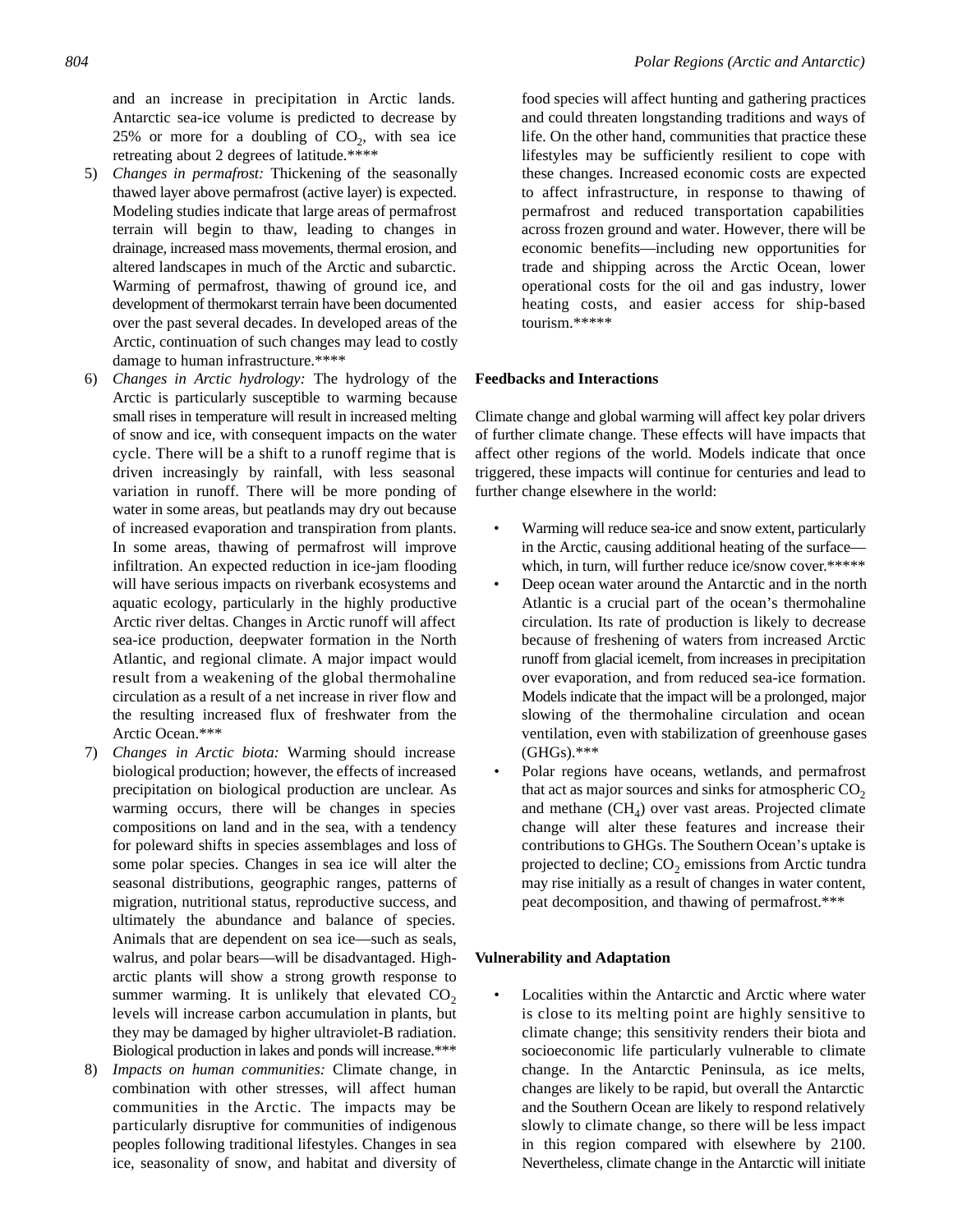processes that could last for millennia—long after greenhouse emissions have stabilized—and these changes will cause irreversible impacts on ice sheets, oceanic circulation of water, and sea-level rise.

- The Arctic is extremely vulnerable to climate change, and major ecological, sociological, and economic impacts are expected. A variety of positive feedback mechanisms induced by climate change are likely to operate in the Arctic; these mechanisms will cause rapid and amplified responses, with consequential impacts on the thickness and extent of sea ice, thawing of permafrost, runoff into the Arctic Ocean, and coastal erosion.
- Biota are particularly vulnerable to climate change in the polar regions. Less sea ice will reduce ice edges, which are prime habitats for marine organisms. Habitat loss for some species of seal, walrus, and polar bear results from ice melt, and apex consumers—with their low-reproductive outputs—are vulnerable to changes in the long polar marine food chains.
- Adaptation to climate change in natural polar ecosystems is likely to occur through migration and changing species assemblages, but the details of these effects are unknown. Some animals may be threatened (e.g., walrus, polar bear, and some species of seal), whereas others may flourish (e.g., some species of fish and penguins).
- Loss of sea ice in the Arctic will provide increased opportunities for new sea routes, fishing, and new settlements, but also for wider dispersal of pollutants. Collectively, these changes emphasize the need for an adequate infrastructure to be in place before they occur. Disputes over jurisdiction in Arctic waters, sustainable development of fisheries and other marine resources, and construction of navigational aids and harbor facilities, as well as problems arising from oil and gas development, including pollution and environmental monitoring, will all have to be resolved by polar and associated nations as climate-induced change becomes widespread. Just as important is the need for new building codes for roads, railways, runways, and buildings to cope with the effects of permafrost thawing.
- Although most indigenous peoples are highly resilient, the combined impacts of climate change and globalization create new and unexpected challenges. Because their livelihood and economy increasingly are tied to distant markets, they will be affected not only by climate change in the Arctic but also by other changes elsewhere. Local adjustments in harvest strategies and in allocation of labor and capital will be necessary. Perhaps the greatest threat of all is to maintenance of self-esteem, social cohesion, and cultural identity of communities.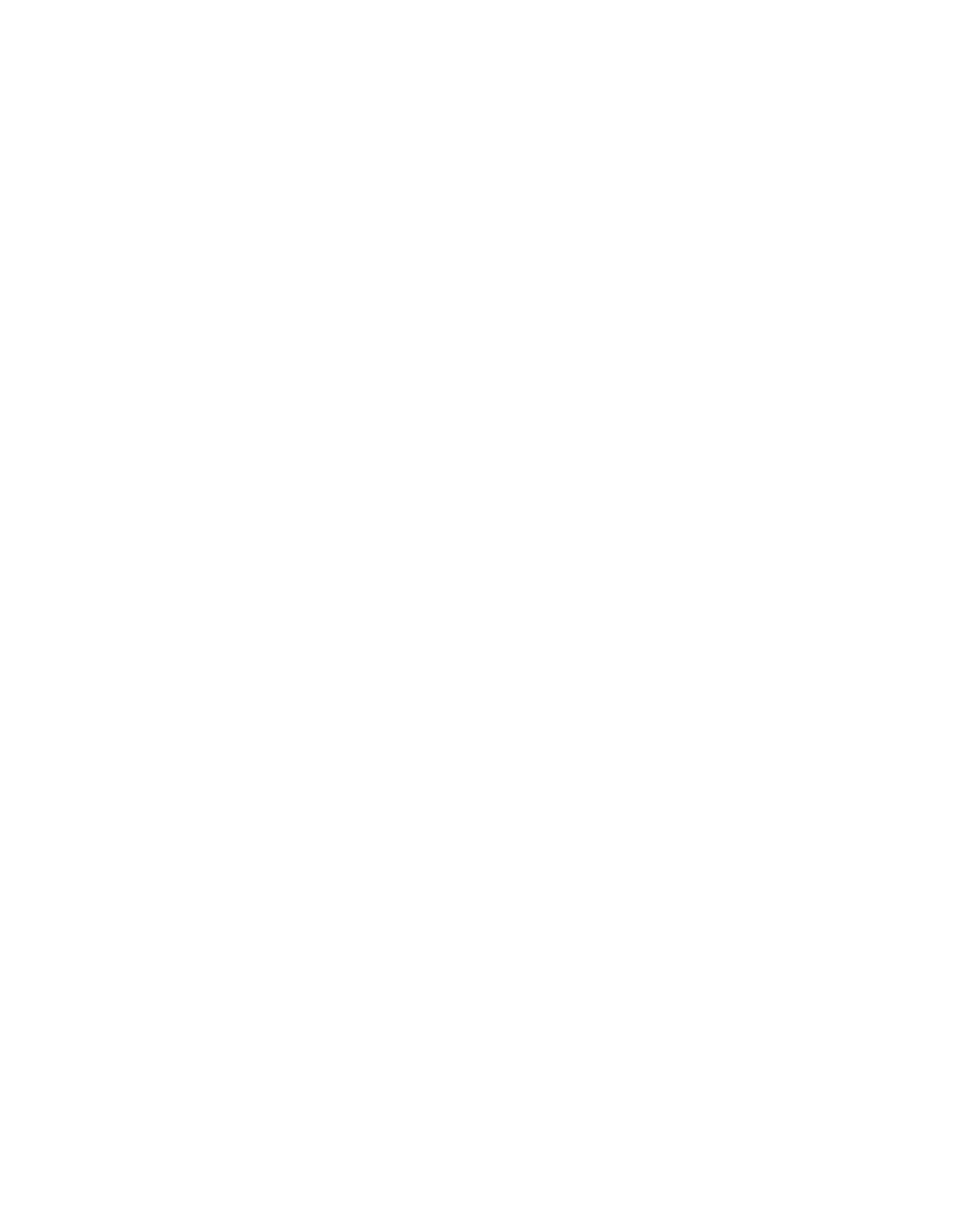#### **16.1. Polar Regions**

For the purposes of this assessment, the Arctic is defined as the area within the Arctic Circle. It covers the Arctic Ocean and the islands and northern continental land areas (see Figure 16-1). Thus, it extends far enough south to include parts of the boreal forest and discontinuous permafrost zone. Note that the Arctic, thus defined, overlaps with other regions covered in this report—namely, North America, Asia, and Europe—and that important physical and biological processes that are typical of the Arctic also occur south of the Arctic Circle. The Antarctic is defined here as the Antarctic continent, together with the surrounding Southern Ocean south of the Antarctic Convergence (polar front), an oceanographic barrier that shifts with time and longitude but generally is close to 58°S. Also included in the polar regions are sub-Antarctic islands such as Campbell Island, Heard Island, and South Georgia, some of which are north of the Antarctic Convergence (see Figure 16-2).

The two polar regions are dominated by cold conditions and the presence of ice, snow, and water. They are different in that the Arctic is a frozen ocean surrounded by continental landmasses and open oceans, whereas Antarctica is a frozen continent surrounded solely by oceans. Antarctica tends to be thermally isolated from the rest of the planet by the surrounding Southern Ocean and the atmospheric polar vortex, whereas the Arctic is influenced strongly by seasonal atmospheric transport and river flows from surrounding continents. Both regions have major influences on the global ocean.

The Arctic and Antarctic influence climate over a significant part of the globe. Many unique climatic processes operate in these regions. Some involve complex interactions and feedback loops (Simmonds, 1998) that may lead ultimately to glacialinterglacial climate transitions (Petit *et al.*, 1999). Processes in polar regions greatly influence sea level. The Arctic and Antarctic have food webs and natural ecosystems with remarkable productivity. The Arctic is on the periphery of human settlement, where people must adapt to harsh, cold regimes; the Antarctic is uninhabited apart from research bases.

#### *16.1.1. Previous Work—Summary of Special Report on Regional Impacts of Climate Change*

The IPCC, in its *Special Report on Regional Impacts of Climate Change* (RICC), produced an assessment of the impacts of climate change on the Arctic and the Antarctic (Everett and Fitzharris, 1998). In addition, the impact of climate change on the cryosphere is discussed in the IPCC Second Assessment Report (SAR) (Fitzharris, 1996). The main points arising from the regional assessment were that the Arctic is extremely vulnerable to projected climate change—major physical, ecological, sociological, and economic impacts are expected. Because of a variety of positive feedback mechanisms, the Arctic is likely to respond rapidly and more severely than any other area on Earth, with consequent effects on sea ice, permafrost, and hydrology. On the other hand, the Antarctic

would respond relatively slowly to climate change, with much smaller impacts expected by 2100, except in the Antarctic Peninsula.

RICC noted that substantial loss of sea ice in the Arctic Ocean would have major implications for trade and defense (Everett and Fitzharris, 1998) . With more open water, there would be moderation of temperatures and increased precipitation. Considerable thawing of permafrost would lead to changes in drainage, increased slumping, and altered landscapes over vast areas of northern parts of North America and Eurasia. RICC also purported that polar warming probably should increase biological production, but different species compositions are likely on land and in the sea, with a tendency for poleward shifts in major biomes and associated animals. Animals that are dependent on ice would be disadvantaged. Human communities in the Arctic—especially indigenous peoples following traditional lifestyles—would be affected by these changes.

RICC also pointed out that changes in polar climate are likely to affect other parts of the world through changes in sea level, decreased oceanic heat transport, and increased emissions of GHGs from thawing permafrost. However, there would be economic benefits as well as costs. Potential benefits include new opportunities for shipping across the Arctic Ocean, lower operational costs for the oil and gas industry, lower heating costs, and easier access for tourism. Increased costs could be expected from changes such as disruptions to land and infrastructure caused by thawing of permafrost and reduced transportation capabilities across frozen ground and water.

Since these IPCC reports, there have been important advances in knowledge about climate change in polar regions. These advances include more information about decreases in Arctic and Antarctic sea-ice extent, verification of substantial thinning of Arctic sea ice, documentation of important changes in polar oceans, and more analyses of continental snow-cover trends. Many observations of environmental change in the Arctic show a trend that is consistent with GHG warming and similar to that predicted by climate models.

This report is different from earlier IPCC reports in that it focuses on eight key concerns of climate impact. The risk of collapse of the West Antarctic ice sheet is now considered to be lower than first thought. Changes around the Antarctic Peninsula are given prominence, and the implications for the whole continent are discussed in more detail. Previous reports said little about the impacts on polar oceans and consequences for marine life. New information, especially for the Southern Ocean and its role in the global thermohaline circulation, is presented here. There also are improved predictions of sea ice over the 21st century, and the role of Arctic hydrology and the implications of altered river flows into the Arctic Ocean for the Atlantic driver of the thermohaline circulation are addressed. More information is now available regarding the impacts of climate change on Arctic biota. More detail is supplied about impacts on human communities, especially indigenous peoples following traditional lifestyles. This research has highlighted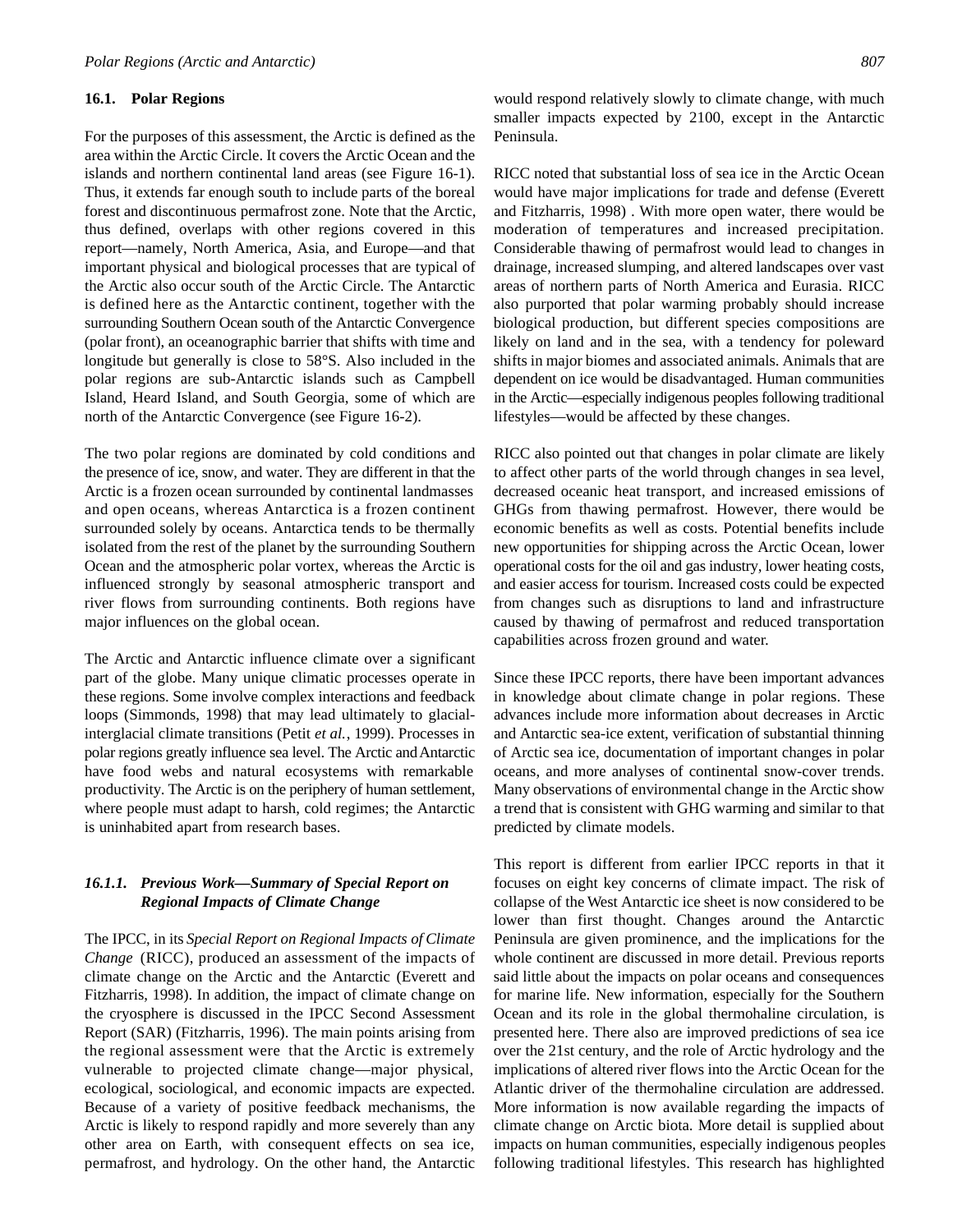the role of climate change in the Arctic and Antarctic and its impact on polar drivers of the global system. New modeling has identified the large role of polar regions in affecting the global thermohaline circulation, sea-level rise, and greenhouse exchanges between the atmosphere, cold oceans, and tundra. It is now clearer that climate change could initiate processes that could last for millennia and persist long after greenhouse emissions have stabilized.



**Figure 16-1**: Location map for the Arctic. Permafrost zonation, drainage basins, sea ice, and main areas of glacier ice are shown. Drainage basins are delimited by solid black lines. Permafrost zonation is based on a digital version of the map by Brown *et al*. (1997).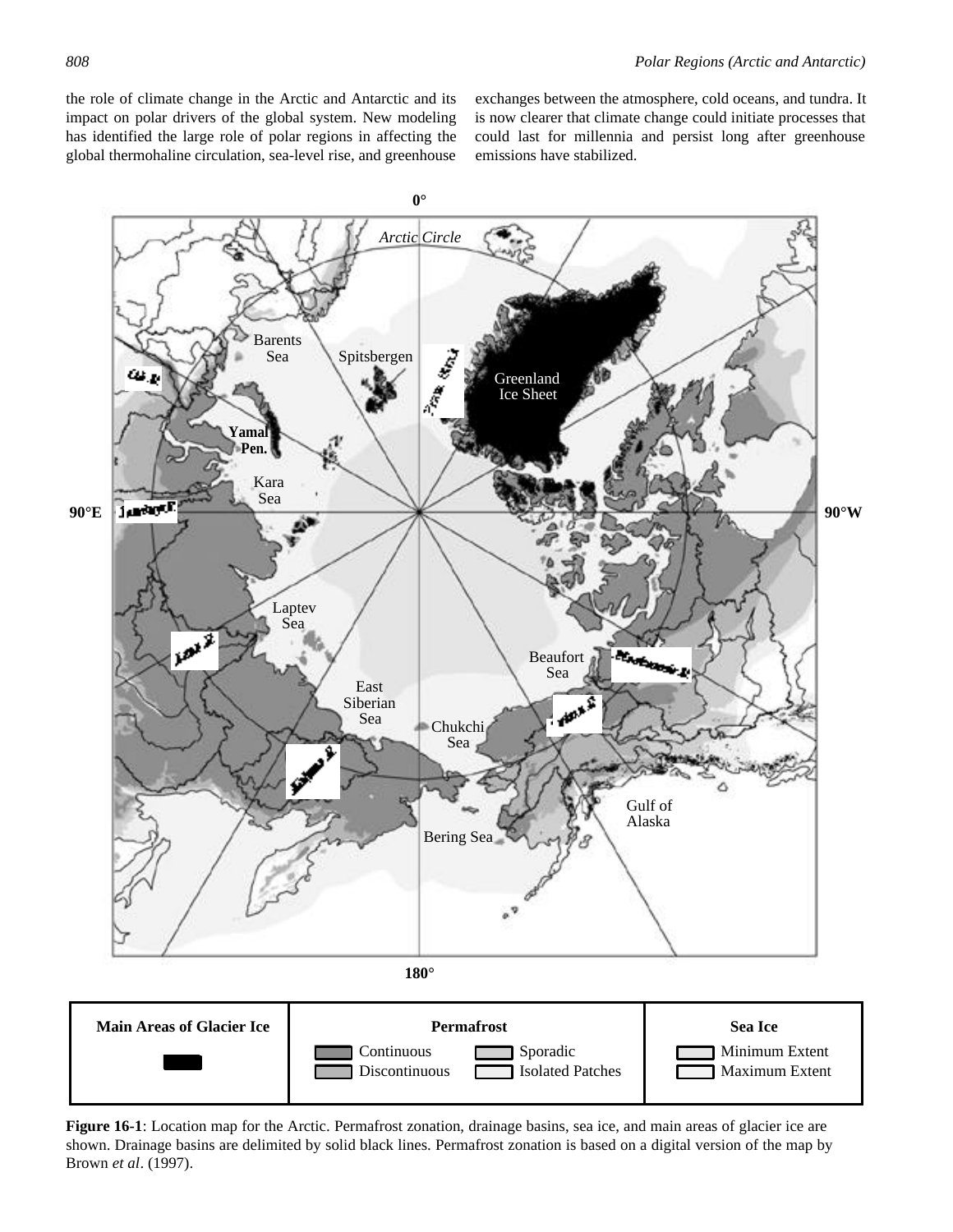#### *16.1.2. Distinctive Characteristics of Polar Regions*

The most distinctive feature of polar regions is the large seasonal variation in incoming solar radiation—from very little in winter to 24 hours of continuous sunlight in summer. Although the poles receive less solar radiation annually than equatorial locations, near the time of the solstices they receive more per day. The high albedo of the snow- and ice-covered polar regions, together with the large loss of long-wave radiation through the very clear and dry atmosphere, ensures a net loss of radiation in most months of the year. These losses of radiation are particularly large during the long polar night and help



**Figure 16-2**: Location map for the Antarctic. Elevations on Antarctic continent are indicated by dashed contour lines (500-m interval). Topography and ice shelf outlines are from U.S. Geological Survey and British Antarctic Survey data. Sea-ice extent data are from Couper (1989).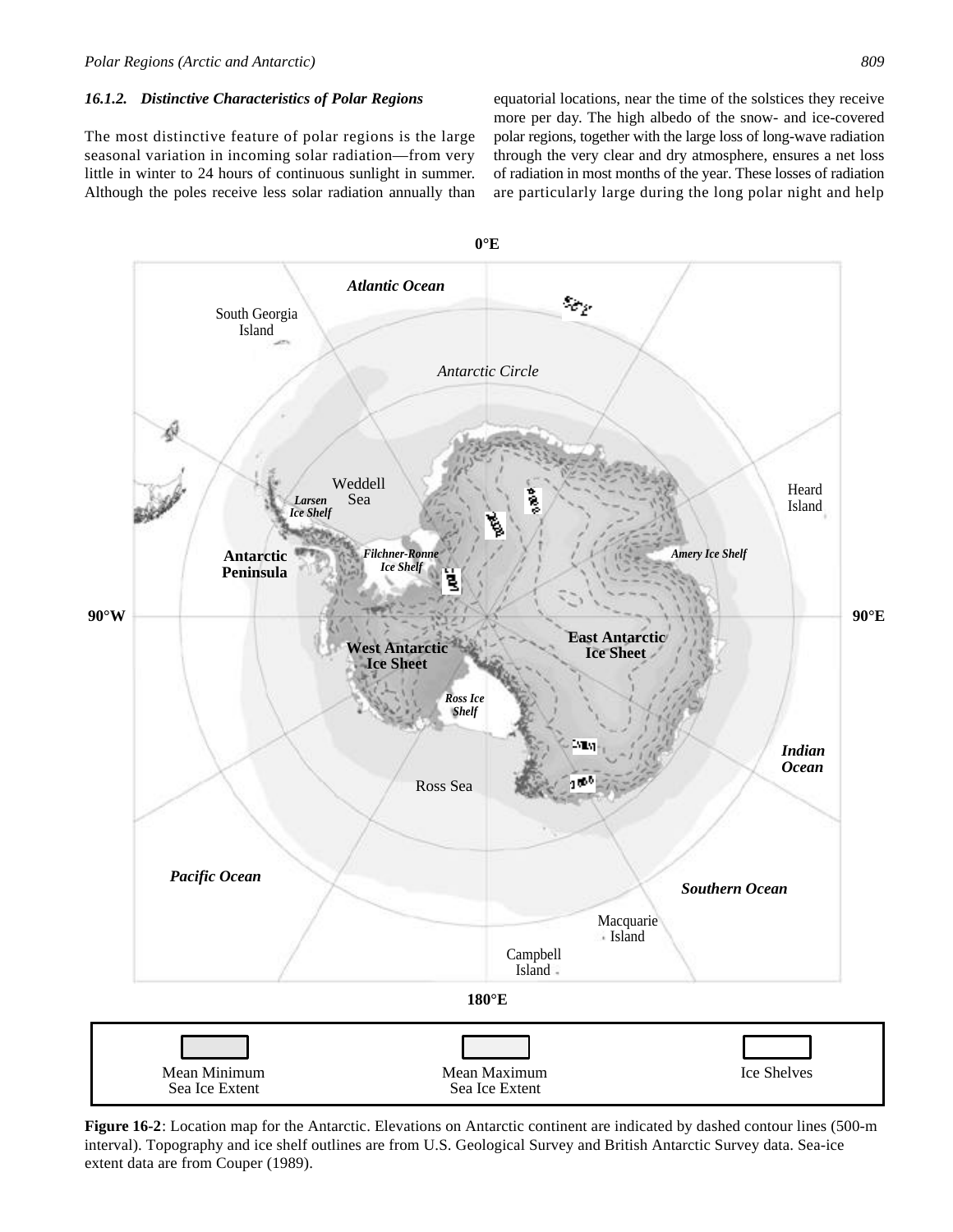create a deep, stable boundary layer of very cold, dry air at the surface.

These processes ensure sustained, very low temperatures in winter. Even in the summer, many areas—especially in the Antarctic—remain below freezing. Thus, much water remains frozen throughout the year. In Antarctica, snow and ice have continued to accumulate on the continent for millions of years. On the other hand, there are large volumes of liquid water in polar regions in the Arctic and Southern Oceans, although their surface is partially covered with sea ice, whose extent varies seasonally over vast areas. Sea ice insulates the underlying water from heat loss and, because of its high albedo, reflects much of the incoming solar radiation.

Formation of sea ice has important oceanographic consequences in that much latent heat is released, and highly saline, dense water is created. The dense water sinks in the north Atlantic and Southern Oceans, helping maintain the ocean conveyor belt and carrying nutrients and carbon. Production of deep ocean water is a consequence of processes that are operating in both polar regions. There is little evaporation from the vast tracts of sea ice and glacier ice. Extensive areas of the polar regions have very low precipitation; most comes from cyclonic storms that penetrate from the surrounding belt of subpolar depressions.

The polar regions incorporate important environmental thresholds, many of which are associated with water-phase changes. Together with the large seasonal changes in solar radiation, polar regions stimulate important geophysical and biological processes with high sensitivity to impacts. Sustained warming or cooling across the freezing threshold brings dramatic physical changes over land and sea. As a result, the physical environment, biota, and socioeconomic factors are all vulnerable to climate change. The climate and vast areas of ice make the polar regions very inhospitable and marginal for many species, including humans. However, specially adapted species thrive in some terrestrial and marine polar ecosystems. Consequently, the Arctic and Antarctic are characterized by the presence of highly distinctive biomes and are important places for many migratory species. Although the Antarctic continent essentially is a pristine wilderness, the great whales and some species of seals in the Southern Ocean were commercially exploited to virtual commercial extinction in the 19th and 20th centuries. Human activities on many sub-Antarctic islands have altered their biota dramatically.

The Antarctic has limited resource use, apart from growing fishing and tourism industries. There is a multinational approach to natural resources and environmental management, with mineral exploration and exploitation banned by international agreement. The area is managed by the Consultative Parties to the Antarctic Treaty to the dedication of science and peace (UNEP, 1997). By contrast, the Arctic has been populated for thousands of years. There is considerable economic activity, based on fishing, herding, and shipping. Recent decades have seen the establishment of urban areas and resource developments,

based on the petroleum, gas, and mining industries. The extreme environment requires unique cold-region engineering and infrastructure solutions. There is a distinct contrast—and sometimes conflict—between the developments of modern society and indigenous peoples. The Arctic lies within the political boundaries of some of the world's richest and most powerful nations. During the Cold War, it was a critical strategic area, and substantial defense establishments remain in the region.

#### *16.1.3. Climate Change in the 20th Century*

There has been substantial climate change during the past 2 million years in the Arctic and the Antarctic. These changes are well documented in several natural archives, such as ice cores and marine sediments. The quasi-periodic sequence of glacial-interglacial periods and corresponding changes in GHGs is shown clearly in the record of atmospheric composition and climate derived from the ice cores for the past 420,000 years (e.g.,White and Steig, 1998; Petit *et al.*, 1999). Longer term climate changes are not discussed in this chapter, which focuses on observed 20th-century changes as well as those predicted for the 21st century. The following subsections provide a brief discussion of the main climatic changes in the 20th century. More details are provided in TAR WGI Chapter 2.

#### *16.1.3.1. The Arctic*

Instrumental observations of climatic parameters over the 20th century are available from standard climate stations on land and measurements taken on drifting ice floes in the Arctic Ocean. The land stations show that warming in the Arctic, as indicated by daily maximum and minimum temperatures, has been as great as in any other part of the world. Although not geographically uniform, the magnitude of the warming is about 5°C per century, with areas of cooling in eastern Canada, the north Atlantic, and Greenland (Koerner and Lundgaard, 1996; Borzenkova, 1999a,b; Jones *et al.*, 1999; Serreze *et al*., 2000). Data from ice floe measurements show a slight warming on an annual basis, with statistically significant warming in May and June over the 1961–1990 period. Air temperature anomalies in the Arctic basin have been strongly positive since 1993. In the period 1987–1997, air temperature in the Arctic increased by 0.9°C (Alexandrov and Maistrova, 1998).

Significant warming from the beginning of the 20th century has been confirmed by many different proxy measurements (Maslanik *et al.*, 1996; Bjorgo *et al.*, 1997; Smith, 1998). Magnuson *et al*. (2000) found consistent evidence of later freeze-up (5.8 days per 100 years) and earlier breakup (6.5 days per 100 years) of ice on lakes and rivers around the northern hemisphere from 1846 to 1995 and an increase since 1950 in interannual variability of both dates. Glaciers and ice caps in the Arctic also have shown retreat in low-lying areas since about 1920. Numerous small, low-altitude glaciers and perennial snow patches have disappeared. However, no increasing melting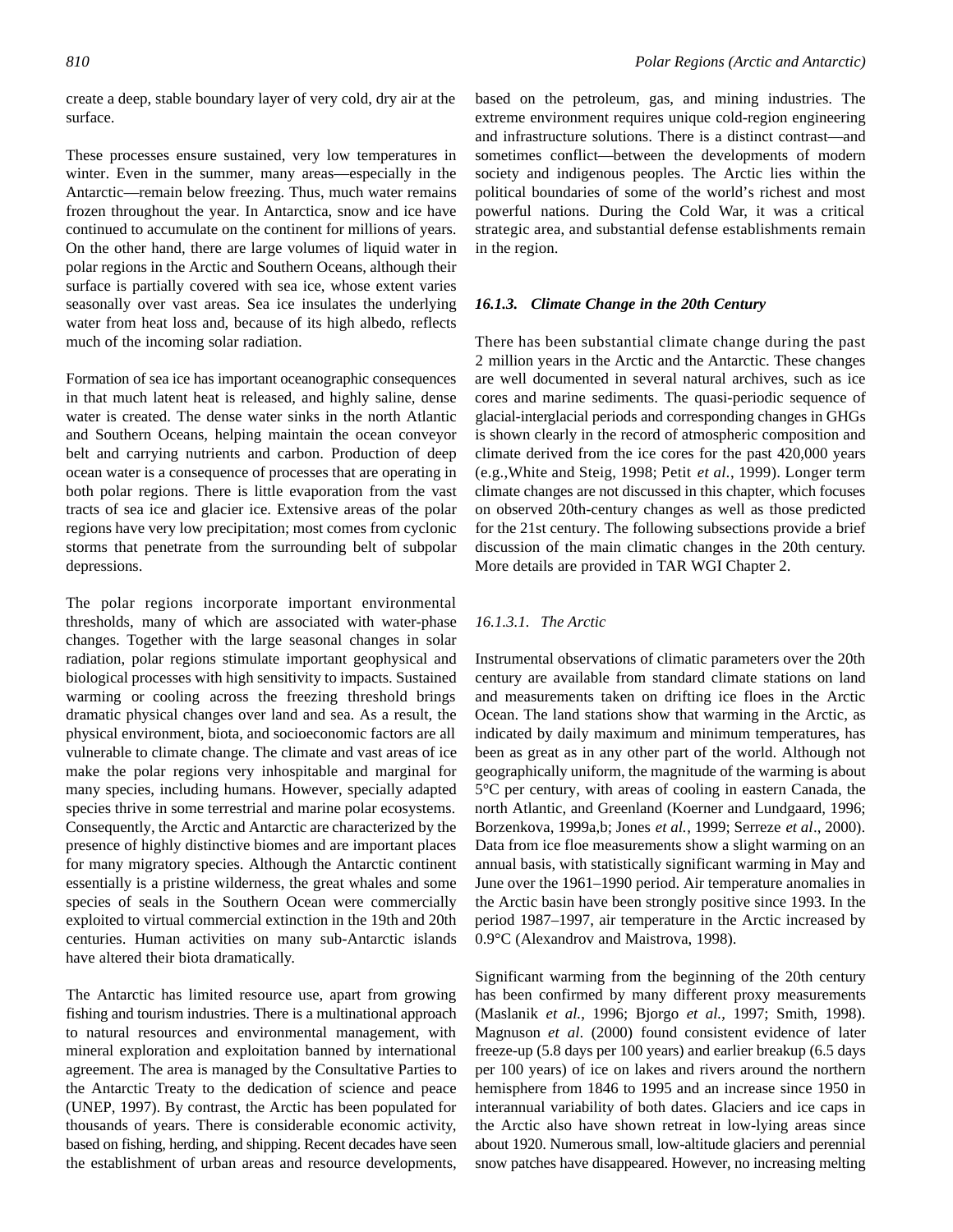trend has been observed during the past 40 years (Jania and Hagen, 1996; Koerner and Lundegaard, 1996; Dowdeswell *et al*., 1997). Glaciers in Alaska have receded, with typical icethickness decreases of 10 m over the past 40 years, but some glaciers have thickened in their upper regions (BESIS, 1997). Greenland's ice sheet has thinned dramatically around its southern and eastern margins. Above 2,000-m elevation, the ice sheet is in balance, on average. The net effect is a loss of about 51 km<sup>3</sup> yr-1. (Krabill *et al*., 1999, 2000).

Snow-cover extent in the northern hemisphere has been reduced since 1972 by about 10%, largely as a result of spring and summer deficits since the mid-1980s (Brown, 2000; Serreze *et al.*, 2000). Most Arctic regions have experienced increases in precipitation since at least the 1950s (Groisman *et al.*, 1991; Groisman and Easterling, 1994; Georgiyevskii, 1998). Measurements from Spitsbergen show a statistically significant increase in precipitation during all seasons, except winter (Hanssen-Bauer and Forland, 1998).

Groisman *et al*. (1994) analyzed seasonal snow extent in the northern hemisphere and demonstrated an inverse relationship with near-surface air temperature. Recent findings have provided evidence of a significant decrease in spring snow extent since 1915 over Eurasia (Brown, 1997) and southern Canada (Brown and Goodison, 1996). Such trends may be related to lowfrequency fluctuations in hemispheric atmospheric circulation patterns (Serreze *et al*., 2000).

Arctic sea-ice extent decreased by approximately 3% per decade between 1978 and 1996 (Cavalieri *et al.*, 1997; Parkinson *et al*., 1999; Johannessen *et al.*, 1999; Serreze *et al*., 2000). The most significant contractions were detected in 1990, 1993, and 1995 (Maslanik *et al*., 1996). Ice composition also has changed, with a reduction in the area of multi-year ice in winter*.* Summer sea-ice extent has shrunk by 20% (880,000 km2) over the past 30 years in the Atlantic part of the Arctic Ocean (Johannessen *et al*., 1999), but the shrinkage has only been 5% in the Canadian Arctic Sea. Sea-ice extent in the Bering Sea experienced a dramatic reduction when a regime shift occurred in 1976 and has continued to decrease (BESIS, 1997). New compilations of Arctic sea-ice extent, using historical



**Figure 16-3**: Time series of April sea-ice extent in Nordic Sea (1864–1998) given by 2-year running mean and secondorder polynomial curves. Top: Nordic Sea; middle: eastern area; bottom: western area (after Vinje, 2000).

data from the past 135 years (Vinje, 2001), show that overall sea-ice extent in April has been reduced in the Nordic seas by 0.79 x 10<sup>6</sup> km<sup>2</sup> (33%) (see Figure 16-3). Nearly half of this reduction took place between 1860 and 1900. Although there are large interannual and seasonal variations in sea-ice extent, the reduction is greatest in spring. This is consistent with the 1912–1996 temperature record from Svalbard, which shows significant warming (3°C) in spring (Hanssen-Bauer and Forland, 1998). There is an approximate 10-year climate signal in the Arctic and subarctic, with a clockwise propagating signal in sea-ice concentration anomalies and a standing oscillation in sea-level pressure anomalies—the latter linked to the two phases of the North Atlantic Oscillation (NAO) (Mysak and Venegas, 1998). Comparison of these trends with outputs from climate models (forced by observed GHGs and tropospheric sulfate aerosols) reveals that the observed decrease in northern hemisphere sea-ice extent agrees with transient simulations (see Figure 16-6) and that both trends are much larger than would be expected from natural climate variations (Vinnikov *et al*., 1999).

The most effective method for determining the thickness of sea ice is to use sonar, directed upward at the floating ice from submarines or moorings (Melling *et al.*, 1995). The results indicate great variability. Average thinning of sea ice has been observed since 1976 on some transects of the Atlantic and Arctic Oceans (Wadhams, 1997). A thinning by about 0.13 m over the period 1970–1992,with the maximum decrease detected in the eastern Siberian Sea, was found by Russian scientists (Nagurduy, 1995). Rothrock *et al*. (1999) found that ice draft at the end of the melt season has decreased by about 1.3 m in most of the deepwater portion of the Arctic Ocean, from 3.1 m in 1958–1976 to 1.8 m in the 1990s (~15% per decade). The decrease is greater in the central and eastern Arctic than in the Beaufort and Chukchi seas (Rothrock *et al.*, 1999*).* Vinje *et al*. (1998), however, claim that no significant change in ice thickness can be observed in Fram Strait. Their conclusion is in agreement with submarine observations from 1960–1982. Although there is large variability, ice cover has continued to become thinner and has decreased by 40% over the past 3 decades (Rothrock *et al*., 1999). Analysis of the duration of summer melt over a large fraction of the perennial Arctic sea ice from 1979 to 1996 reveals an increase of 5.3 days (8%) per decade in the number of melt days each summer (Smith, 1998).

Changes to below 1,000 m in the Arctic Ocean have been observed, with less sea ice and freshening of the Beaufort Sea mixed layer (Maslanik *et al.*, 1996; and McPhee *et al.*, 1998). Atlantic water inflow to the Arctic Ocean has warmed (Carmack *et al.*, 1995). The halocline, which isolates the surface from this warmer Atlantic water, has grown thinner (Steele and Boyd, 1998). Data gathered from submarines indicate that seasurface temperature (SST) in the Arctic basin increased by 1°C over the past 20 years, and the area of warm Atlantic water in the polar basin increased by almost 500,000 km<sup>2</sup> (Kotlyakov, 1997). Field measurements in 1994 and 1995 showed consistent Arctic seawater warming of  $0.5-1.0$ °C, with a maximum detected in the Kara Sea (Alekseev *et al.*, 1997). It is not yet clear whether these changes are part of low-frequency natural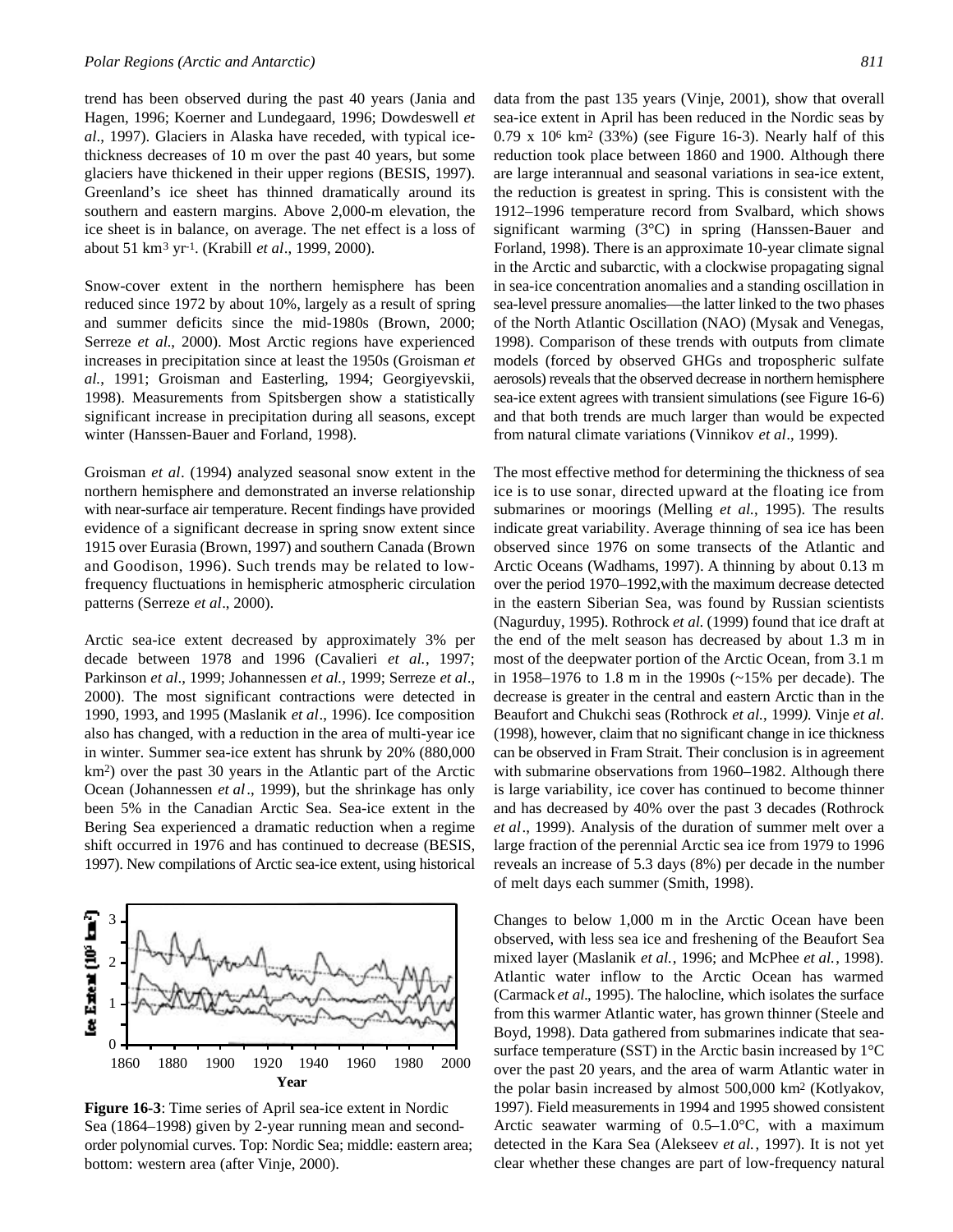variability or whether they represent the early impacts of longterm climate change.

Thickening of the active layer and changes in the distribution and temperature of permafrost are further important indicators of warming in the Arctic. Permafrost thawing has led to major erosion problems and landslides in the Mackenzie basin (Cohen, 1997a) and has caused major landscape changes from forest to bogs, grasslands, and wetland ecosystems in Alaska, affecting land use. In central and western Canada and in Alaska, contraction in the extent of permafrost has occurred during the 20th century (Halsey *et al*., 1995; Weller, 1998; Weller and Lange, 1999; Osterkamp *et al*., 2000). However, a cooling trend has been noted for permafrost in eastern Canada (Allard *et al*., 1995; Allard and Kasper, 1998). Permafrost degradation during the 20th century in subarctic and boreal peatlands of Quebec is discussed by Laberge and Payette (1995).

Temperatures at the top of permafrost along a several hundred kilometer north-south transect in central Alaska warmed by 0.5–1.5°C between the late 1980s and 1996. Thawing rates of about 0.1 m per year were calculated for two sites (Osterkamp and Romanovsky, 1999). On the north slope of Alaska and in northwestern Canada, the temperature-depth profile indicates a temperature rise of 2–4°C over the past century (Lachenbruch and Marshall 1986). In the western Yamal Peninsula, temperatures at a depth of 10 m in ice-rich permafrost increased 0.1–1.0°C between 1980 and 1998; the largest increases in Siberian permafrost temperatures have occurred in relatively cold permafrost in the continuous zone.

Palaeoclimate reconstructions based on dendrochronology also indicate a steady increase in temperature during the past 150 years (Bradley and Jones 1993; Szeicz and MacDonald 1995; see TAR WGI Chapter 2). Growth rings in Larix Sibirica from northern Siberia show that mean temperatures during the 20th century were the highest in 1,000 years, exceeding even those during the Medieval Warm Period (Briffa *et al.*, 1995). Changes in diatom assemblages in lake sediments in the High Arctic over the same period also are thought to be a consequence of climatic warming (Douglas *et al.*, 1994).

Other changes in terrestrial ecosystems include northward movement of the treeline, reduced nutritional value of browsing for caribou and moose, decreased water availability, and increased forest fire tendencies (Weller and Lange, 1999). There are altered plant species composition, especially forbs and lichen, on the tundra. In the marine ecosystem, northern fur seal pups on the major Bering Sea breeding grounds declined by half between the 1950s and the 1980s. In parts of the Gulf of Alaska, harbor seal numbers are as much as 90% below what they were in the 1970s. There have been significant declines in the populations of some seabird species, including common murres, thick-billed murres, and kittiwakes. Comprehensive interviews by Gibson and Scullinger (1998) have revealed notable impacts on food sources and natural environments of native Alaskan communities. Warmer climate has increased growing degree days by 20% for agriculture and forestry in

Alaska, and boreal forests are expanding northward at a rate of about 100 km per °C (Weller and Lange, 1999).

#### *16.1.3.2. The Antarctic*

Instrumental records analyzed by Jacka and Budd (1998) and summarized in Figure 16-4 have shown overall warming at



**Figure 16-4**: (a) Mean temperature anomalies for Southern Ocean climate stations; (b) summer sea-ice extent [dots are from estimates based on southernmost positions of whalingfactory ships (de la Mare, 1997)]; (c) mean temperature anomalies of coastal Antarctic climate stations (after Jacka and Budd, 1998).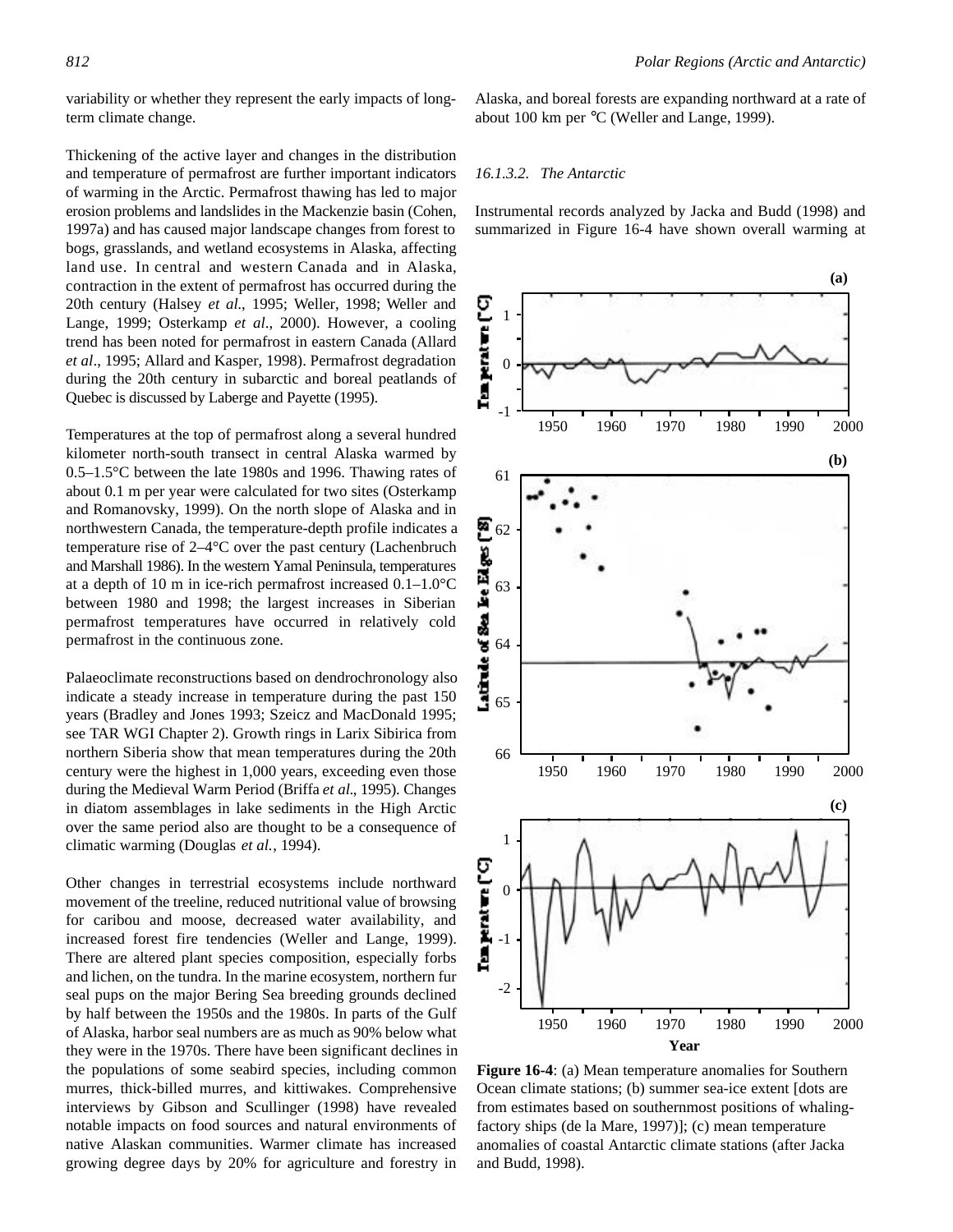permanently occupied stations on the Antarctic continent (1959–1996) and Southern Ocean island stations (1949–1996). Using two different statistical techniques, they found that the 16 Antarctic stations have warmed at a mean rate of 0.9–1.2°C per century, and the 22 Southern Ocean stations have warmed at 0.7–1.0°C per century. Antarctic Peninsula stations show a consistent regional rate of warming that is more than twice the average for other Antarctic stations. King and Harangozo (1998) suggest that this warming is associated with an increase in the northerly component of the atmospheric circulation over the Peninsula and perhaps changes in sea-ice extent. For Antarctic stations, warming trends are largest in winter and smallest in autumn. For the Southern Ocean stations, warming trends are largest in autumn and smallest in spring and summer. However, three GCMs were unable to reproduce these trends (Connolley and O'Farrell, 1998).

Another analysis of a 21-station data set from Antarctica by Comiso (1999) found a warming trend equivalent to 1.25°C per century for a 45-year record beginning in the 1950s but a slight cooling trend from 1979 to 1998. The slight cooling trend for this later 20-year period also was confirmed via analysis of surface temperatures over the whole continent, as inferred from satellite data. These changes can be placed in a long-term context by comparison with results from the highaccumulation ice coring sites on Law Dome, East Antarctica, which show clear climate signals with sufficient resolution to identify seasonal variations (van Ommen and Morgan, 1996, 1997; Curran *et al.*, 1998). There was a cooling period in the late 1700s and 1800s and a warming over the 19th century, with greater variability and change in winter than in summer.

Changes in precipitation in the Antarctic are more poorly understood. Model estimates from Smith *et al.* (1998a) indicate that the accumulation rate for the East Antarctic ice sheet surface has increased by a rate of 1.9 mm  $yr<sup>-1</sup>$  (water equivalent) over the period 1950–1991. Their estimate of sensitivity is 12.5 mm yr-1 per degree of warming. Examination of water-mass properties of oceans shows that significant changes have occurred over the past 30 years. Bindoff and McDougall (2000) and Wong *et al.* (1999) point out that sub-Antarctic

mode water (SAMW) and Antarctic intermediate water (AAIW) have become less saline and cooler, and both water masses are now deeper. These changes indicate surface warming in the source region of SAMW and increased precipitation in the source region of AAIW.

Jacka and Budd (1998) found no significant trends in Antarctic sea-ice data over the satellite era (1973–1996). Although the mean trend is zero, the sector from 0° to 40°E has a clear trend toward increased sea ice. This is matched by a larger sector of decreasing extent near the Bellingshausen and Amundsen Seas, from about 65°W to 160°W. Elsewhere, sea-ice extent trends are relatively small (see Figure 16-4)—a finding that also is supported by Cavalieri *et al.* (1997). Analysis of whaling records by de la Mare (1997) suggests that the Antarctic summer sea-ice edge has moved southward by 2.8 degrees of latitude between the mid-1950s and the early-1970s. This suggests a decline in the area covered by sea ice of 25%. It should be noted, however, that the data used in this analysis span two distinct periods, during which differing whale species were harvested. Using atmosphere-ocean sea-ice models, the computations of Wu and Budd (1998) indicate that sea ice was more extensive over the past century, on the annual average by 0.7–1.2 degrees of latitude. It also was thicker by 7–13 cm than at present. Wu *et al.* (1999) conclude that the sea-ice extent reduced by 0.4–1.8 degrees of latitude over the 20th century.

#### *16.1.4. Scenarios of Future Change*

The IPCC commissioned a *Special Report on Emissions Scenarios* (SRES). Four "marker scenarios" representing different world storylines are used to estimate emissions and climate change to 2100 (IPCC, 2000). Table 16-1 summarizes these climate projections for the polar regions. In almost all cases, predicted climates are well beyond the range of variability of current climate. However, these estimates cover a very large range of precipitation and temperatures, so future climate remains uncertain except that it will be wetter and warmer. Some of the projected increases in precipitation and temperatures are larger than for any other part of the globe.

*Table 16-1: IPCC SRES climate scenarios for 2080. Values are changes from present climate summarized from Carter et al. (2000), and are scaled output of nine AOGCMs.*

|                 | <b>Summer</b>     |                           | Winter            |                           |
|-----------------|-------------------|---------------------------|-------------------|---------------------------|
| <b>Region</b>   | Precipitation (%) | Temperature $(^{\circ}C)$ | Precipitation (%) | Temperature $(^{\circ}C)$ |
| Arctic          |                   |                           |                   |                           |
| $-$ Land        | $+10-20a$         | $+4.0 - 7.5$              | $+5-80$           | $+2.5-14.0$               |
| - Arctic Ocean  | $+2-25b$          | $+0.5-4.5$                | $+2 - 45c$        | $+3.0 - 16.0$             |
| Antarctica Land | $+1-28$           | $+1.0 - 4.8$              | $+4-32$           | $+1.0 - 5.0$              |
| Southern Ocean  | $+2-17$           | $+0.0 - 2.8$              | $+5-20$           | $+0.5-5.0$                |

aCSIRO-mk2 model predicts +38%.

bCSIRO-mk2 model predicts +42%.

cECHAM4 model predicts +70%.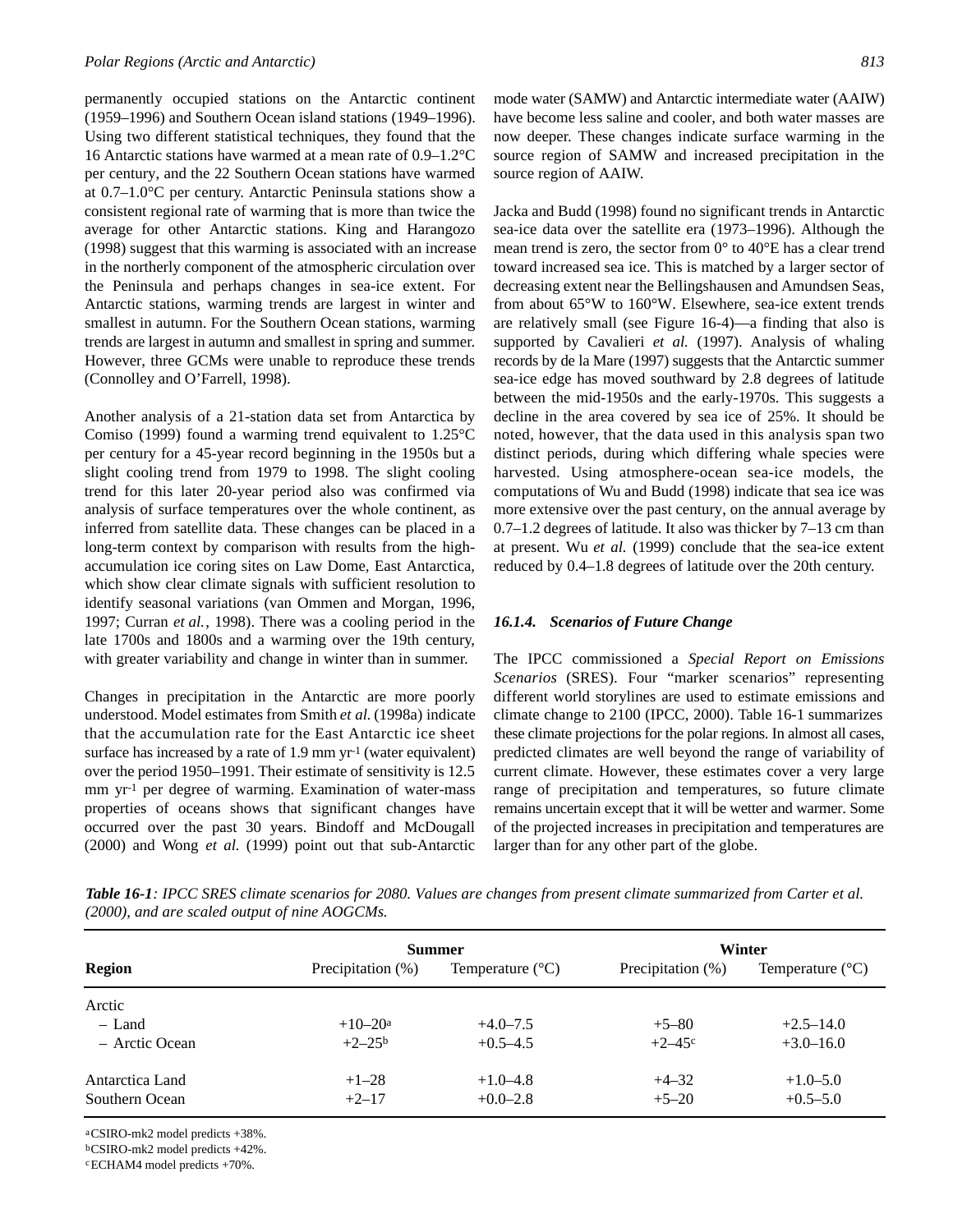Models predict that land areas in the Arctic will receive substantially increased snowfall in winter and that the climate will be markedly warmer. Summer could be much warmer and wetter than present. The climate over the Arctic Ocean does not change as dramatically, but it will become warmer and wetter by 2080. For the Antarctic continent, the models tend to predict more snow in winter and summer. Although temperatures are forecast to increase by 0.5°C, there will be little impact on melt because they will remain well below freezing, except in limited coastal localities. The Southern Ocean warms least, especially in summer. Precipitation increases by as much as 20%, so there will be more freshwater input to the ocean surface. This chapter also refers to other climate models. Some are equilibrium models for the atmosphere only; others are transient, coupled atmosphere-ocean models. Some deal with aerosols and other do not. In polar regions there can be large differences in predictions, depending on the model chosen, although most predict large changes in climate over the next 100 years. Assessments of impacts will vary, depending on the climate model chosen. This should be kept in mind in assessing the impacts described in this chapter.

Discrepancies among climate models and problems of downscaling (Shackley *et al.*, 1998) mean that alternative methods of prediction that are based on analysis of empirical climate data (e.g., palaeoclimatic analogs and extrapolation of recent instrumental records) still have value. Anisimov and Poljakov (1999) analyzed modern temperature trends over the northern hemisphere; they suggest that warming in the Arctic will be most pronounced in the continental parts of North America and Eurasia. The potential impacts of continued deepening of the winter polar vortex would include weakening of the wind-driven Beaufort Gyre. This would further reduce the extent and thickness of the Arctic pack ice (McPhee *et al*., 1998) and change ocean temperatures and sea-ice boundaries (Dickson *et al*., 1999).

#### **16.2. Key Regional Concerns**

This chapter follows the agreed TAR template for WGII regional assessments. Rather than assessing all possible impacts of climate change, emphasis is placed on eight key regional concerns. These concerns are chosen for the Arctic and the Antarctic on the basis of earlier findings by the IPCC (Everett and Fitzharris, 1998) and on discussions at various workshops of the TAR. They represent what are considered to be the most important impacts of future climate change in the Arctic and Antarctic in the wider global perspective. Although some other impacts (e.g., Arctic glaciers and terrestrial Antarctic biota) may be very important locally, space does not permit a comprehensive review.

#### *16.2.1. Changes in Ice Sheets and Glaciers*

Changes in the polar climate will have a direct impact on the great ice sheets, ice caps, and glaciers of the polar regions. How each responds will depend on several climatological parameters; some will grow, whereas others shrink. We have high confidence that their overall contribution to rising sea level will be positive, with glaciers and the Greenland ice sheet shrinking. The contribution from Antarctica, however, is uncertain at present. There is a high likelihood that increasing temperatures over the continent and changing storm tracks will cause increased precipitation and thickening of the ice sheet, but there still exists at low confidence the possibility that the West Antarctic ice sheet will retreat dramatically in coming centuries (Vaughan and Spouge, 2000). Such a change would not result from recent and future climate change (Bentley, 1998) but more probably from continuing readjustment to the end of the last glacial period (Bindschadler, 1998), as a result of internal dynamics of the ice sheet (MacAyeal, 1992), or as a result of ice shelf-ocean interaction. This subject and the general issue of sea-level rise are reviewed more comprehensively in TAR WGI Chapter 11; we include only a summary of the main points here.

The Greenland ice sheet suffers melting in summer at its margin. There is a trend toward an increase in the area and duration of this melt (Abdalati and Steffen, 1997). This trend is likely to continue. Airborne altimetric monitoring has shown that over the period 1993–1998, the Greenland ice sheet was slowly thickening at higher elevations; at lower elevations, thinning (about 1 m yr-1) was underway (Krabill *et al.*, 1999, 2000). If warming continues, the Greenland ice sheet will shrink considerably, as occurred in previous interglacial periods (Cuffey and Marshall, 2000), and if the warming is sustained, the ice sheet will melt completely (see TAR WGI Chapter 11).

Over the Antarctic ice sheet, where only a few limited areas show summer melting (Zwally and Fiegles, 1994), a slight thickening is likely as precipitation rates increase (e.g., Ohmura *et al.*, 1996; Smith *et al.*, 1998a; Vaughan *et al.*, 1999). In the past decade there has been some change in the ice cover in local areas (e.g., on the Antarctic Peninsula; see Section 16.2.2), but the majority of the Antarctic ice sheet appears, from satellite altimetry, to be close to a state of balance (Wingham *et al.*, 1998). Only the Thwaites and Pine Island glacier basins show any spatially coherent trend, but it is not yet known if their thinning is related to a decrease in precipitation or some dynamic change in the ice sheet. Chinn (1998) reports that recession is the dominant change trend of recent decades for glaciers of the Dry Valleys area of Antarctica. The future of glaciers in the Arctic will be primarily one of shrinkage, although it is possible that in a few cases they will grow as a result of increased precipitation.

This report is concerned primarily with the impacts of climate change on particular regions. An important question is: How will changes in glacial ice in the polar regions impact local human populations and ecological systems, and what will be the socioeconomic consequences? The short answer is that impacts on ice systems will be substantial, but because the populations of humans and other biota within polar region are low, impacts may be relatively minor. In Antarctica, the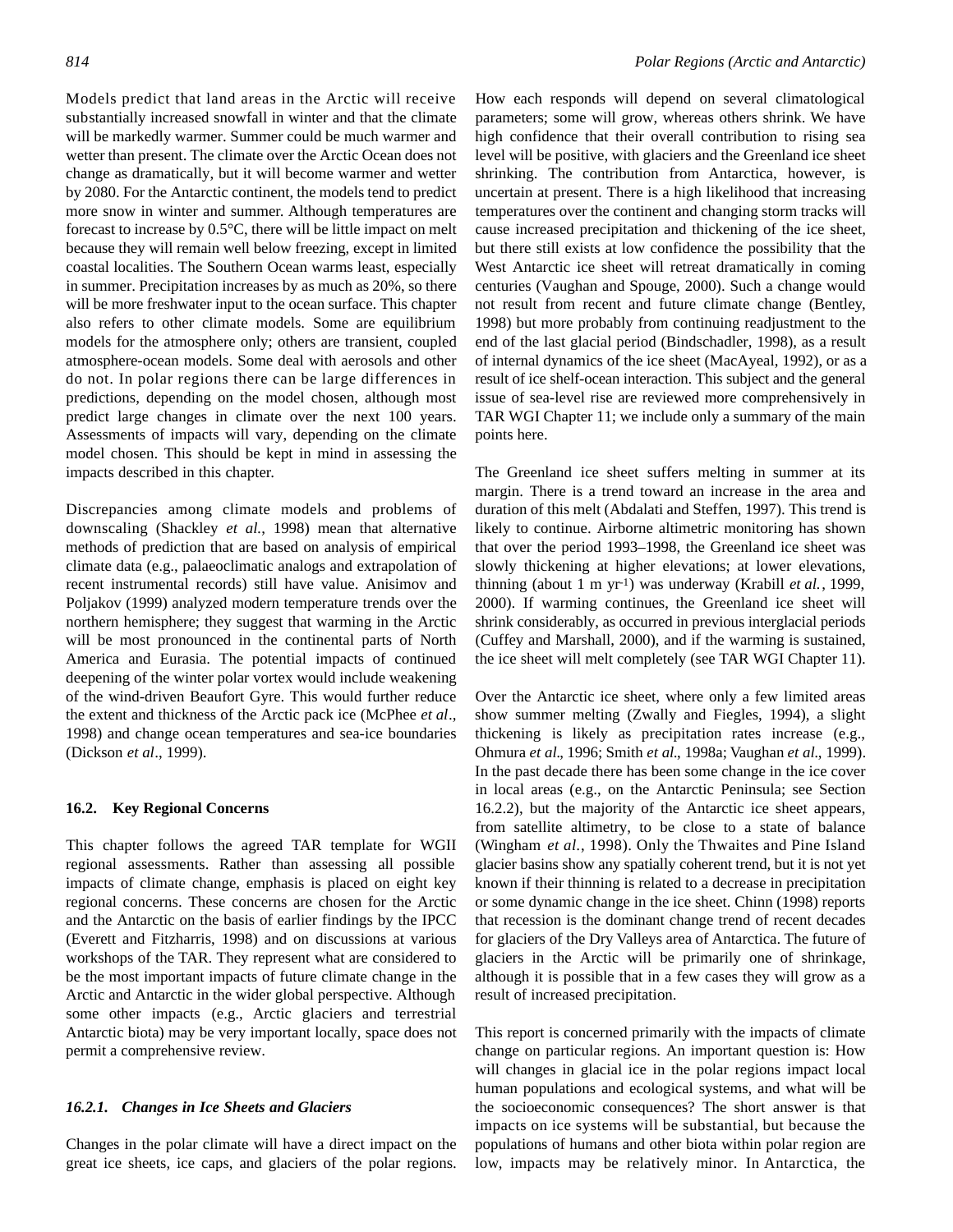continental human population is only a few thousand. A few localities may undergo changes such as that at Stonington Island on the Antarctic Peninsula (Splettoesser, 1992), where retreat of the ice sheet has left the station stranded on an island. In general, however, changes to ice sheets will directly cause few significant life-threatening problems.

#### *16.2.2. Changes around the Antarctic Peninsula*

At least five meteorological records from scientific stations on the Antarctic Peninsula show marked decadal warming trends (King, 1994; Harangozo *et al.*, 1997; King and Harangozo, 1998; Marshall and King, 1998; Skvarca *et al.*, 1998). Although the periods and seasons of observations have been different, the records show consistent warming trends—as much as  $0.07^{\circ}$ C yr<sup>1</sup>, considerably higher than the global mean. This atmospheric warming has caused several notable changes in the ice cover of the Antarctic Peninsula, including changes in snow elevation (Morris and Mulvaney, 1995; Smith *et al.*, 1999a) and the extent of surface snow cover (Fox and Cooper, 1998). The most important change has been the retreat of ice shelves. Seven ice shelves on the Antarctic Peninsula have shown significant, progressive, and continued retreat. On the West Coast, the Wordie Ice Shelf, Müller Ice Shelf, George VI Ice Shelf, and Wilkins Ice Shelf have retreated (Ward, 1995; Vaughan and Doake, 1996; Luchitta and Rosanova, 1998). On the east coast, the ice shelves that occupied Prince Gustav Channel and Larsen Inlet and Larsen Ice Shelf Ahave retreated (Rott *et al.*, 1996; Vaughan and Doake, 1996; Skvarca *et al.*, 1998). Following Mercer (1978), Vaughan and Doake (1996) show that the pattern of retreat could be explained by a southerly movement of the 0°C January isotherm, which appears to define a limit of viability for ice shelves. To date, about 10,000 km<sup>2</sup> of ice shelf have been lost.

Retreat of the ice shelves on the Antarctic Peninsula has attracted considerable media coverage, and environmental campaigns of some nongovernmental organizations (NGOs) have expressed concern that these events presage a more important collapse of the West Antarctic ice sheet. However, few direct impacts result from the loss of these ice shelves. The ice shelves were floating, so their melting does not directly add to sea level, and they usually are replaced by sea-ice cover, so overall albedo changes very little. Because the Antarctic Peninsula is steep and rugged, there is no evidence that removal of ice shelves will cause melting of the glaciers that fed them to accelerate and add to sea-level rise (Vaughan, 1993). Terrestrial ecosystems generally will be unaffected by ice-shelf retreat. Most polar benthic organisms, especially in the Antarctic, grow extremely slowly, so colonization of exposed seabed will be slow.

Because warming on the Antarctic Peninsula exceeds that over much of the rest of the continent (Jacka and Budd, 1998), migration of the limit of viability for ice shelves probably will not affect the Ronne-Filchner or Ross ice shelves in the next 100 years (Vaughan and Doake, 1996). A substantial increase

in Antarctic summer temperatures, however, would threaten other large ice shelves beyond the Antarctic Peninsula. The real implications of ice-shelf retreat are that it highlights issues of risk perception and public understanding of climate change, rather than real physical impacts. These issues include questions such as: Does the Antarctic Peninsula warming result from a global effect, or simply from natural regional climate variations? Such problems of attribution of climate change will recur, especially if the costs of adaptation are to be spread across nations. The inherent nonlinearity of natural systems sometimes causes exaggerated local responses to small climate changes. In the present generation of climate models, the Antarctic Peninsula is not well resolved, so local effects on these scales cannot yet be reproduced. Confidence in predicting such changes in the natural ecosystems of the Antarctic Peninsula comes from observed changes on the terrestrial biota of southern ocean islands (Bergstrom and Chown, 1999).

Rapidly increasing temperatures have been directly implicated in colonization by introduced species and displacement of indigenous biota. Thus, the extent of higher terrestrial vegetation on the Antarctic Peninsula currently is increasing (Fowber and Lewis Smith, 1994). In the marine environment, the warming trend on the Antarctic Peninsula has been linked statistically to an associated change in sea ice for this region (Stammerjohn and Smith, 1996). For example, Smith *et al*. (1999b) show that rapid climate warming and associated reduction in sea ice are concurrent with a shift in the population size and distribution of penguin species in the Antarctic Peninsula region.

#### *16.2.3. Changes in the Southern Ocean and Impacts on its Life*

#### *16.2.3.1. Overview*

The Southern Ocean is an active component of the climate system that causes natural climate variability on time scales from years to centuries. It is a major thermal regulator and has the potential to play an active role in climate change by providing important feedbacks. If climate change is sustained, it is likely to produce long-term and perhaps irreversible changes in the Southern Ocean. These changes will alter the nature and amount of life in the ocean and on surrounding islands, shores, and ice. The impact of climate change is likely to be manifest in the large-scale physical environment and in biological dynamics. There even is the possibility that changes in the Southern Ocean could trigger abrupt and very long-term changes that affect the climate of the entire globe.

#### *16.2.3.2. Role of Ocean Changes*

The Southern Ocean is of special significance to climate change because of the variety of water masses produced there and the ability of these waters to spread throughout the global ocean. In particular, shelf waters with temperatures near the freezing point (about -1.9°C) are produced along the margin of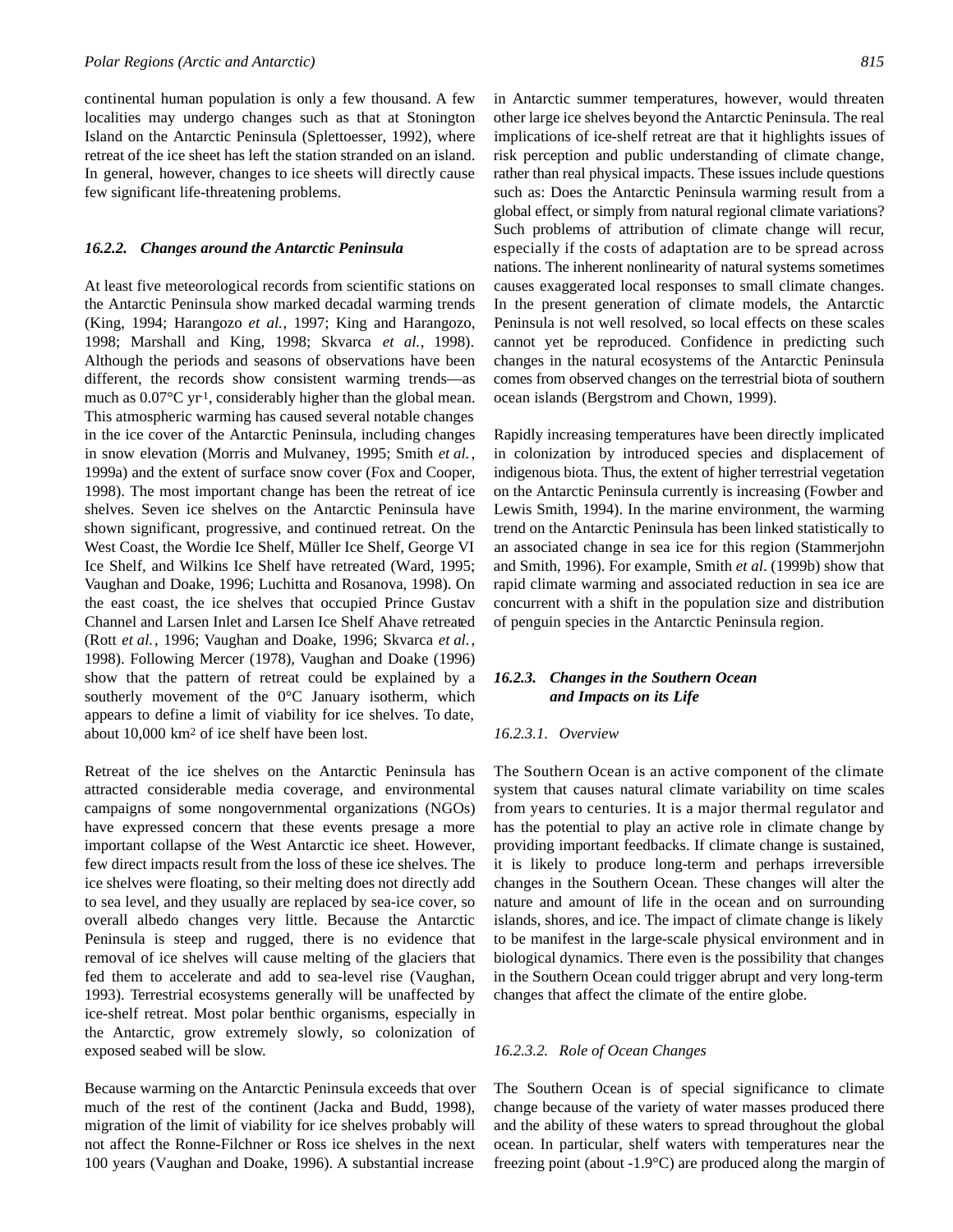the Antarctic continent. They contribute to the formation of Antarctic bottomwater and continuing ventilation of this water in the world's oceans (Whitworth *et al.*, 1998). There already is evidence that climate change has altered SAMW and AAIW (Johnson and Orsi, 1997; Wong *et al*., 1999; Bindoff and McDougall, 2000). Wong *et al*. (1999) compared trans-Pacific sections 20 years apart and found temperature and salinity changes that are consistent with surface warming and freshening in formation regions of the water masses in the Southern Ocean and their subsequent subduction into the ocean.

The main contributions to the production of Antarctic bottomwater come from cooling and transformation of seawater under the floating Filchner-Ronne and Ross ice shelves, as well as from dense water formed as a result of freezing of sea ice. Polynyas also are important. These areas of combined open water and thin sea ice (surrounded by sea ice or land ice) play an important role in ocean-atmosphere heat transfer, ice production, formation of dense shelf water, spring disintegration of sea ice, and sustenance of primary and secondary productivity in polar regions. Their formation is linked to the strength and persistence of cold outflow winds off the Antarctic continent and the position of the polar jet stream and Southern Ocean atmospheric circulation patterns (Bromwich *et al.*, 1998).

Research by Wu *et al*., (1997), Budd and Wu (1998), and Hirst (1999)—using the CSIRO coupled, transient model and IPCC IS92a emissions scenario—suggests that certain aspects of Southern Ocean circulation may be very sensitive to climate change. With an increase in atmospheric equivalent  $CO<sub>2</sub>$ , there is a substantial increase in the strength of the near-surface halocline and a potential reduction in the formation of Antarctic bottomwater and convection in the Southern Ocean. The decrease in downwelling of cold, dense water, as shown in Figure 16-5, leads to a slowdown in the thermohaline circulation



**Figure 16-5:** Volume transport of Antarctic downwelling past 1,250-m depth level for control and transient climate integrations. Values are in Sverdrups (Sv), filtered using a 7 -year running mean, and are for the area of the Southern Ocean between Antarctic coast and 45°S (from Hirst, 1999, Figure 11).

(Broecker *et al*., 1985). A tripling of GHGs is sufficient to induce a shutdown of the thermohaline circulation. Furthermore, this shutdown continues for at least several centuries, to the end of the model integration. The main processes causing a decline in the thermohaline circulation are an increase in precipitation minus evaporation, an increase in glacial melt from the Antarctic, and reduced sea-ice formation, so there is less brine injection into the ocean.

According to this simulation, if concentrations of GHGs continue to grow to the end of the 21st century, there will be significant weakening of the ocean's thermohaline circulation and even potential for its shutdown. These changes might become irreversible in subsequent centuries, despite possible stabilization of GHG concentrations. Modeling by Cai and Baines (1996) indicates that the Antarctic Circumpolar Current is driven at least partly by the thermohaline circulation associated with the formation of Antarctic bottomwater, so this major current of the Southern Ocean also can be expected to slow down. This result is confirmed by Cai and Gordon (1998), who found a clear decreasing trend in the magnitude of the Antarctic Circumpolar Current as  $CO<sub>2</sub>$  increases. The foregoing results indicate an ocean circulation that is significantly more sensitive to climate change than that found by Manabe and Stouffer (1994). The possibility remains that certain factors and parameterizations in the Hirst (1999) model could make it overly sensitive and that future changes may not be as dramatic as indicated. For example, in other models the ocean component is much less diffusive, allowing for prolonged maintenance of an enhanced halocline. None of the present generation of climate models can resolve polynyas, where the majority of brine rejection takes place and dense water masses form. These processes need to be better represented in coupled oceanclimate models before the timing of any substantial slowing of Antarctic bottomwater production or of any shutdown of the ocean thermohaline circulation can be predicted confidently. Changes in this circulation also may be driven by variable fluxes at lower latitudes, and results from different ocean models indicate uncertainty about the magnitude and timing of thermohaline slowdown (see TAR WGI Chapter 7 for more detailed discussion of the global thermohaline circulation).

#### *16.2.3.3. Role of Ice Shelves*

The sensitivity of the Southern Ocean to changes in ice shelves remains uncertain (Williams *et al.*, 1998a,b); it depends on whether there is free access of oceanic water to their underside (Nicholls, 1997). Circulation of meltwater under the ice shelves is complex. Any increase in melting as a result of global warming initially will introduce a fresher layer of water (see Jacobs *et al.*, 1992; Jenkins *et al*., 1997; O'Farrell *et al.*, 1997). This could restrict further melting, unless the current or tides are strong enough to flush the fresher layer away or entrain it into other water masses. Using a three-dimensional model adapted to the underside of the Amery Ice Shelf, Williams *et al.* (1998b) conclude that when the adjacent seas were warmed by 1°C, net melt increased more than three-fold.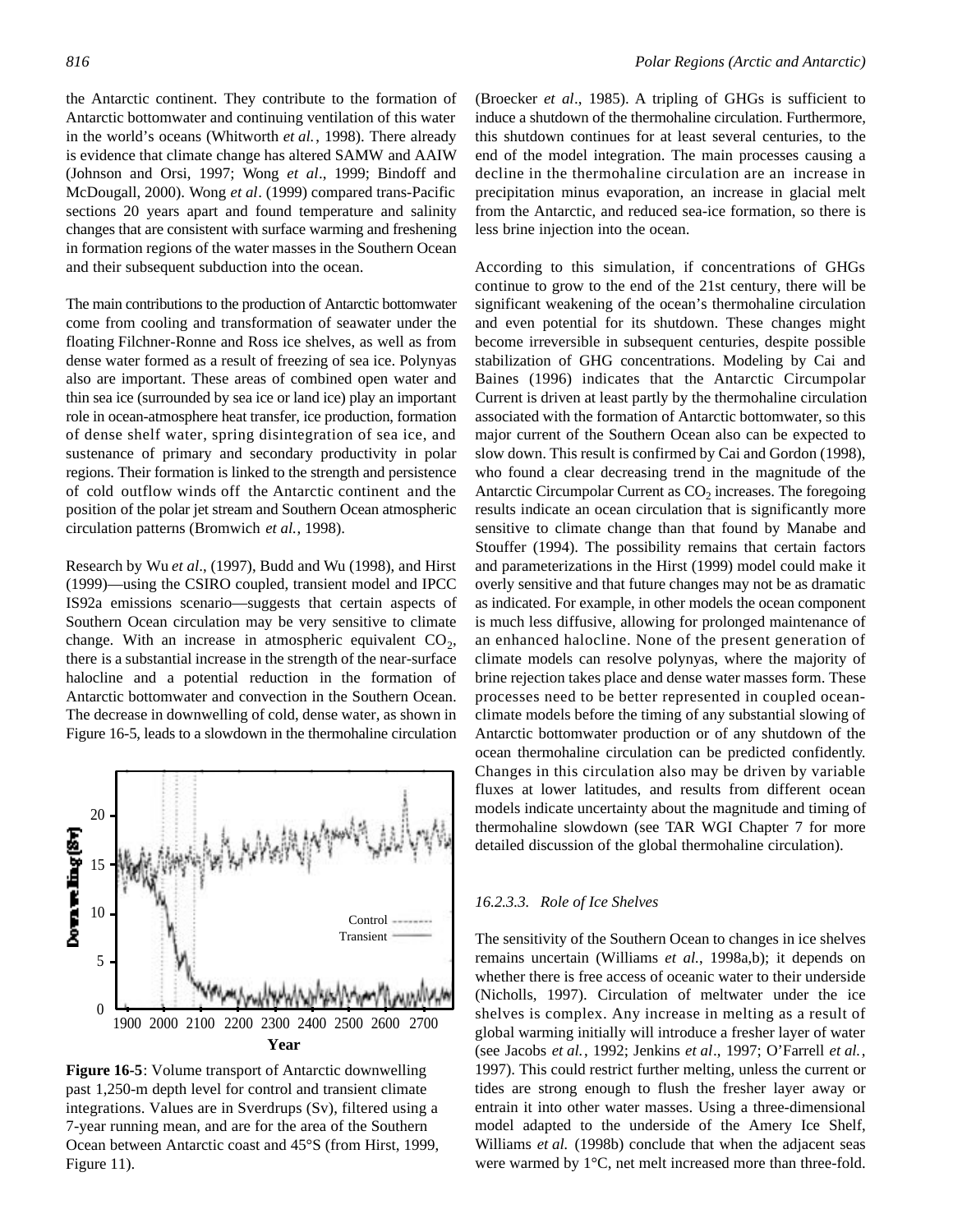Grosfeld and Gerdes (1998) also show increased net melt with warming, but the situation stabilizes if there is less sea-ice formation. In considering the long-term response of the Antarctic ice sheet to global warming of 3°C, Warner and Budd (1998) show that it takes at least several centuries for the ice shelves to disappear in their model.

#### *16.2.3.4. Impacts on Biology of Southern Ocean*

No single factor controls overall primary production in the Southern Ocean. The organisms in Antarctic marine communities are similar to the inhabitants of marine systems at lower latitudes, although there is substantial endemism in Antarctica (Knox, 1994). Ice cover and vertical mixing influence algae growth rates by modulating the flux of solar radiation (Priddle *et al.*, 1992). Micronutrients, especially iron, are likely to limit phytoplankton growth in some areas. Experiments involving addition of iron to the ocean show dramatic increases in the biological activity of phytoplankton (de Baar *et al.*, 1995; Coale *et al.*, 1996; Sedwick *et al.*, 1999). Findings by Boyd *et al.* (2000) demonstrate that iron supply controls phytoplankton growth and community composition during the summer, but the fate of algal carbon remains unknown and depends on the interplay between processes that control export, remineralization, and water-mass subduction. Grazing by zooplankton also may be important.

Several of the physical controls on phytoplankton production are sensitive to climate change. Although it is presently impossible to make numerical predictions, these controls have been outlined in a qualitative way by Priddle *et al.* (1992). They consider that projected changes in water temperature and wind-induced mixing of the Southern Ocean will be too small to exert much effect but that changes in sea ice are likely to be more important. Release of low-salinity water from sea ice in spring and summer is responsible for developing the shallow mixed layer in the sea-ice marginal zone—an area of the Southern Ocean that is nearly as productive as the coastal zone (Arrigo *et al*., 1998)—and plays a major role in supporting other marine life. Projected reductions in the amount of sea ice (Section 16.2.4.2) may limit the development of the sea-ice marginal zone, with a consequential impact on biota there. On the other hand, greater freshening of the mixed ocean layer from increased precipitation, ice-sheet runoff, and ice-shelf melting might have a compensating effect. It seems that the sea-ice marginal zone, under-ice biota, and subsequent spring bloom will continue, but shift to more southern latitudes, as a consequence of the retreat of the ice edge.

Research also demonstrates that the biological production of the Antarctic food web is linked closely to physical aspects of the ocean and ice ecosystem. Matear and Hirst (1999) point out that changes in ocean circulation will impact ocean biological production. They project a reduction in biological export from the upper ocean and an expansion of the ocean's oligotrophic regions. This will alter the structure and composition of the marine ecosystem. For example, interdecadal variations in

sponge/predator population and in anchor/platelet ice at depths shallower than 30 m appear to be related to alterations in regional currents and ocean climate shifts (Jacobs and Giulivi, 1998). Changes in ocean currents could bathe new areas of the sea floor in near-freezing water, so that anchor ice and ice crystals will rise through the water column. This will be a liability for some benthic species. On the other hand, there could be a fresher and more stable layer, which could lead to changes in phytoplankton community structure (Arrigo *et al*., 1999), and stronger ocean fronts. Both of these physical changes would be beneficial to many parts of the marine ecosystem. A 20% decline in winter and summer sea ice since 1973 west of the Antarctic Peninsula region (Jacobs and Comiso, 1997) has led to a decline in Adelie penguins, which are obligate inhabitants of pack ice. By contrast, Chinstrap penguins in open water have increased in numbers (Fraser *et al*., 1992; Ainley *et al.*, 1994*).* Krill recruitment around the Antarctic Peninsula seems to be dependent on the strength of the westerlies and sea-ice cover, with a 1-year lag (Naganobu *et al.*, 2000). Both will decrease in the future, so there will be less krill.

The direct effect of a change in temperature is known for very few Antarctic organisms. Much of the investigation on ecophysiology has concentrated on adaptations to living at low temperature, with relatively little attention devoted to their response to increasing temperatures. Few data are available to assess quantitatively the direct and indirect impacts of climate change. Perhaps the best-studied example of temperature affecting the abundance of marine microorganisms is the increased rate of production of the cyanobacterium *Synechococcus* with increasing temperature, which approximately doubles for an increase in temperature of 2.5°C (Marchant *et al.*, 1987).

The virtual absence of cyanobacteria represents a fundamental difference between the microbial loop in Antarctic waters compared to that in temperate and tropical waters. As discussed by Azam *et al.* (1991), metazoan herbivores apparently cannot directly graze *Synechococcus*; their production must be channelled through heterotrophic protists able to consume this procaryote. Adding another trophic step reduces the energy available to higher trophic levels. Coupled with the direct utilization of nanoplankton by grazers, this may account in part for high levels of tertiary production in the Southern Ocean, despite relatively low levels of primary production (but see Arrigo *et al*., 1998). Any increase in water temperature will increase the concentration of cyanobacteria and the heterographs that graze them. It is possible that the prey for krill and other grazers also will change, but the ultimate effects are unknown. Changes in the microbial loop may lessen carbon drawdown because of increased respiration by heterotrophs. Furthermore, there is an apparent uncoupling of bacterioplankton and phytoplankton assemblages that contrasts with temperate aquatic ecosystems (Bird and Kalff, 1984; Cole *et al*., 1988; Karl *et al*., 1996). The structure and efficiency of the Antarctic marine food web is temporally variable, and Karl (1993) has suggested that it is reasonable to expect several independent (possibly overlapping in space and time) food webs. There is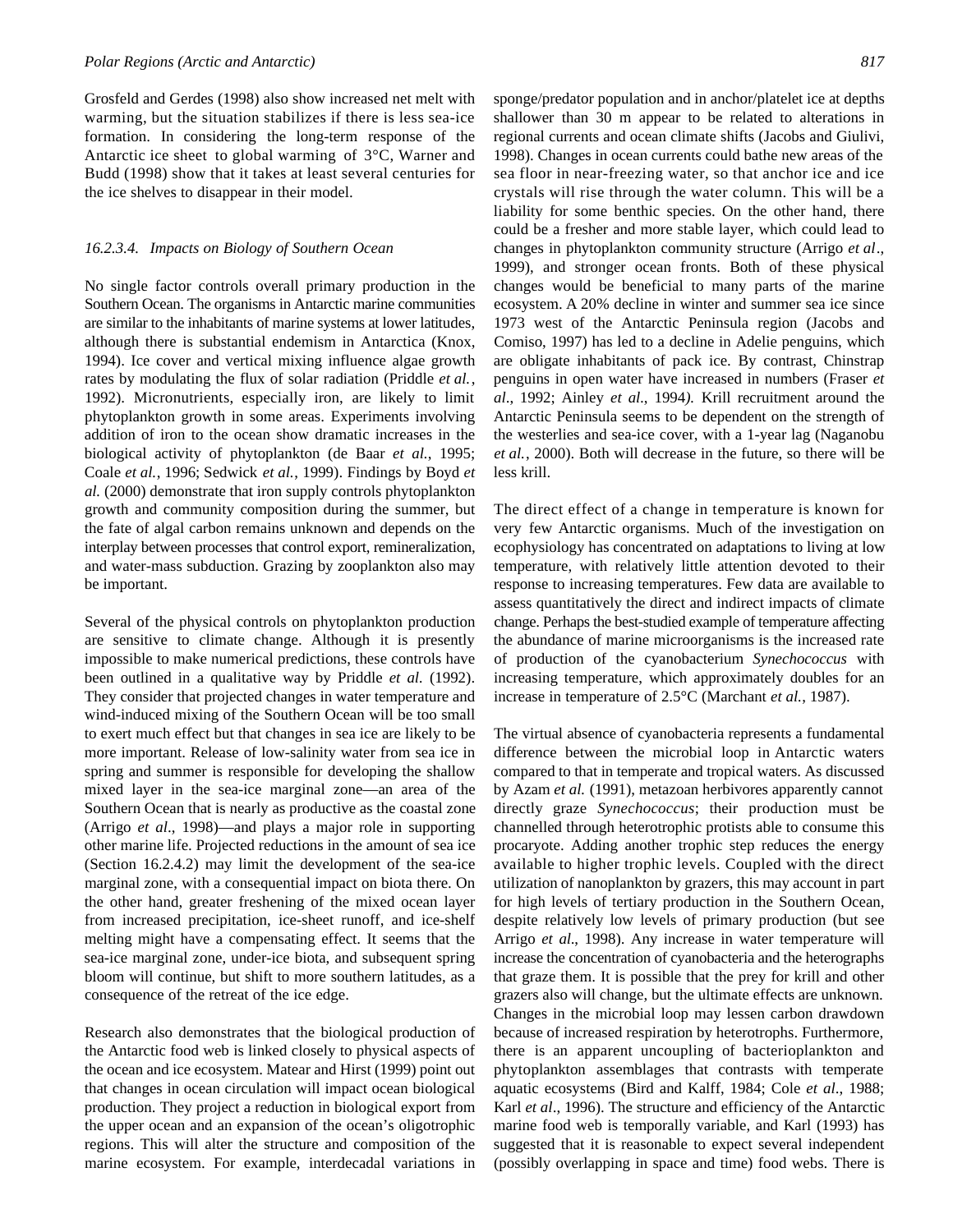no consensus with respect to the importance of bacteria and their consumers within this food web or their degree of interaction with photoautotrops. Bird and Karl (1999) have demonstrated, however, that uncoupling of the microbial loop in coastal waters during the spring bloom period was the direct result of protistan grazing. Although underlying mechanisms remain unclear, the distinct difference of the microbial loop in Antarctic waters, compared to more temperate waters, suggests that climate change will have profound effects on the structure and efficiency of the Southern Ocean food web.

An increase in temperature is likely to lead to shifts in species assemblages. Organisms that are unable to tolerate the present low-temperature regime will invade the Southern Ocean. Some that already are there will exhibit increased rates of growth. Predicted reductions in the extent and thickness of sea ice will have ramifications not only for the organisms directly associated with sea ice but also for those that rely on oceanographic processes that are driven by sea-ice production. In the open ocean, there is a correlation between the standing crop and productivity of phytoplankton with wind speed (Dickson *et al.*, 1999). Diatoms—the dominant phytoplanktonic organisms in the Southern Ocean—have high sinking rates and require a turbulent mixed zone to remain in the photic zone. If climate change results in diminution of wind forcing of surface mixing, a reduced biomass of diatoms can be expected. This would lead to less available food for the higher trophic levels and diminution in the vertical flux of carbon and silicon. Together, these effects are likely to have a profound impact on Antarctic organisms at all trophic levels, from algae to the great whales.

Any reduction in sea ice clearly represents a change in habitat for organisms that are dependent on sea ice, such as Crabeater seals and Emperor penguins. Some species of penguins and seals are dependent on krill production. Increased ultraviolet irradiance from ozone depletion is likely to favor the growth of organisms with UV-protecting pigments and/or repair mechanisms (Marchant, 1997; Davidson, 1998). This will lead to a change in species composition and impact trophodynamics and vertical carbon flux. Naganobu *et al.* (2000) show evidence that ozone depletion impacts directly and indirectly on krill density. The growth, survival, and hatching rates of penguin chicks and seal pups are directly influenced by krill abundance in the sea. Animals that migrate great distances, such as the great whales and seabirds, are subject to possible disruptions in the timing and distribution of their food sources. Contraction of sea ice may alter migration patterns but would not be expected to present a major problem to such mobile animals. Other marine mammals (seals, sea lions) have life histories that tie them to specific geographic features such as pupping beaches, ice fields, or sub-Antarctic islands; they may be more severely affected by changes in the availability of necessary habitats and prey species that result from climate change.

#### **Box 16-1. Climate Change and Fisheries**

The Southern Ocean has large and productive fisheries that constitute part of the global food reserve. Currently, there are concerns about sustainability, especially with regard to species such as Patagonian toothfish. There are likely to be considerable changes in such fisheries under the combined pressures of exploitation and climate change. Spawning grounds of coldwater fish species are very sensitive to temperature change. Warming and infusion of more freshwater is likely to intensify biological activity and growth rates of fish (Everett and Fitzharris, 1998). Ultimately, this is expected to lead to an increase in the catch of marketable fish and the food reserve. This could be offset in the long term by nutrient loss resulting from reduced deepwater exchange. Fisheries on the margin of profitability could prosper because the retreat of sea ice will provide easier access to southern waters. Everett and Fitzharris (1998) discuss catch-per-unit-effort (CPUE) statistics from the commercial krill fishery operating around South Georgia and demonstrate that there is correlation with ice-edge position. The further south the ice, the lower the CPUE in the following fishing season. Fedoulov *et al.* (1996) report that CPUE also is related to water temperature and atmospheric circulation patterns, and Loeb *et al.* (1997) document the close relationships between seasonal sea-ice cover and dominance of either krill or salps (pelagic tunicates). Ross *et al*. (2000) identify that maximum krill growth rates are possible only during diatom blooms and that production in Antarctic krill is limited by food quantity and quality. Consequently, differences in the composition of the phytoplankton community caused by changes in environmental conditions, including climate change, will be reflected at higher trophic levels in the grazer community and their levels of productivity.

Arctic fisheries are among the most productive in the world. Changes in the velocity and direction of ocean currents affect the availability of nutrients and disposition of larval and juvenile organisms, thereby influencing recruitment, growth, and mortality. Many groundfish stocks also have shown a positive response to recent climate change (NRC, 1996), but Greenland turbot—a species that is more adapted to colder climates—and King crab stocks in the eastern Bering Sea and Kodiak have declined (Weller and Lange, 1999). Projected climate change could halve or double average harvests of any given species; some fisheries may disappear, and other new ones may develop. More warmer water species will migrate poleward and compete for existing niches, and some existing populations may take on a new dominance. These factors may change the population distribution and value of the catch. This could increase or decrease local economies by hundreds of millions of dollars annually.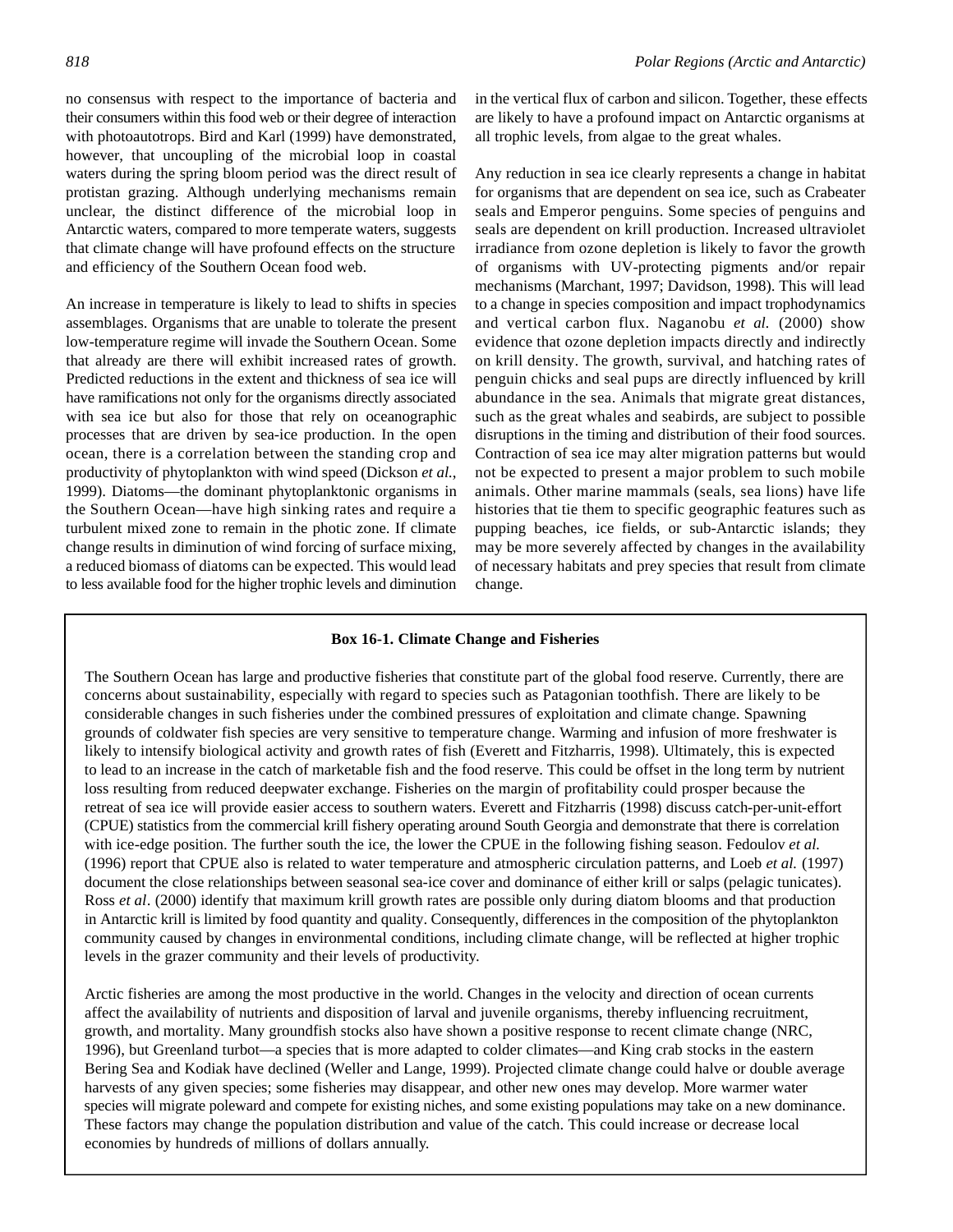#### *16.2.4. Changes in Sea Ice*

Sea ice is a predominant feature of the polar oceans. Its extent expands and contracts markedly from winter to summer. Sea ice has a dramatic effect on the physical characteristics of the ocean surface. The normal exchange of heat and mass between the atmosphere and ocean is strongly modulated by sea ice, which isolates the sea surface from the usual atmospheric forcing (Williams *et al.*, 1998a). In addition, sea ice affects albedo, the exchange of heat and moisture with the atmosphere, and the habitats of marine life. Finally, sea ice plays a significant role in the thermohaline circulation of the ocean. Changes in air temperature expected with projected climate change are likely to alter the sea-ice regime and hence have impacts on the foregoing mechanisms.

Warming is expected to cause a reduction in the area covered by sea ice, which in turn will allow increased absorption of solar radiation and a further increase in temperature. In some climate models, this sea ice-albedo feedback has led to amplification of projected warming at higher latitudes, more in the Arctic Ocean than in the Southern Ocean. At some point, with prolonged warming a transition to an Arctic Ocean that is ice-free in summer—and perhaps even in the winter—could take place. The possibility of a transition to an ice-free Arctic Ocean that is irreversible also must be considered. Climate models predict a wide range of changes for polar sea ice by the year 2100 (see TAR WGI Chapter 1). Many of the earlier models treated sea ice very simplistically and were not coupled with the ocean, so their results are unlikely to be reliable. More recent climate models include sophisticated sea-ice routines that take into account the dynamics and thermodynamics that control sea-ice formation, transport, and melt (Everett and Fitzharris, 1998). These models, however, still are limited in their ability to reproduce detailed aspects of sea-ice distribution and timing.

Snow on sea ice controls most of the radiative exchange between the ocean and atmosphere, but its exact role in energy transfer is uncertain (Iacozza and Barber, 1999) and difficult to model because of a lack of adequate data (Hanesiak *et al.,* 1999; Wu *et al*., 1999). A further complication is the timing of snowfall in relation to formation of sea ice (Barber and Nghiem, 1999). Accumulation of snow on sea ice also plays a significant role in sub-ice primary production and for habitats of marine mammals (e.g., polar bear and seals).

#### *16.2.4.1. Sea Ice in the Arctic Ocean*

Whether the sea ice in the Arctic Ocean will shrink depends on changes in the overall ice and salinity budget, the rate of seaice production, the rate of melt, and advection of sea ice into and out of the Arctic Basin. The most important exit route is through Fram Strait (Vinje *et al.*, 1998). The mean annual export of sea ice through Fram Strait was  $\sim 2,850$  km<sup>3</sup> for the period 1990–1996, but there is high interannual variability caused by atmospheric forcing and, to a lesser degree, ice

thickness variations. Other important passages are the northern Barents Sea and through the Canadian Arctic Archipelago (Rothrock *et al*., 1999). Analyses by Gordon and O'Farrell (1997), using a dynamic ice routine with a transient coupled atmosphere-ocean climate model (Commonwealth Scientific and Industrial Research Organisation—CSIRO), predict a 60% loss in summer sea ice in the Arctic for a doubling of  $CO_2$ . The summer season, during which ice retreats far offshore, increases from 60 to 150 days. The likely distance between northern coasts and Arctic pack ice will increase from the current 150–200 to 500–800 km.

In a more recent study, there is good agreement between Arctic sea-ice trends and those simulated by control and transient integrations from the Geophysical Fluid Dynamics Laboratory (GFDL) and the Hadley Centre (see Figure 16-6). Although the Hadley Centre climate model underestimates sea-ice extent and thickness, the trends of the two models are similar. Both models predict continued decreases in sea-ice thickness and extent (Vinnikov *et al*., 1999), so that by 2050, sea-ice extent is reduced to about 80% of area it covered at the mid-20th century.

GCM simulations for Arctic sea ice predict that warming will cause a decrease in maximum ice thickness of about 0.06 m per °C and an increase in open water duration of about 7.5 days per °C (Flato and Brown, 1996). These projections are somewhat lower than changes observed during the latter part of the 20th century (see Section 16.1.3). Increased snowfall initially causes a decrease in maximum thickness (and corresponding increase in open-water duration), but beyond 4 mm per day (1.33 mm per day water equivalent), formation of "slush ice" by surface



**Figure 16-6**: Observed and modeled variation of annual averages of Arctic sea-ice extent, based on Vinnikov *et al*. (1999). Observed data are from Chapman and Walsh (1993) and Parkinson *et al*. (1999). Sea-ice curves are produced by GFDL low-resolution R15 climate model and by HADCM2 climate model, both forced by  $CO<sub>2</sub>$  and aerosols.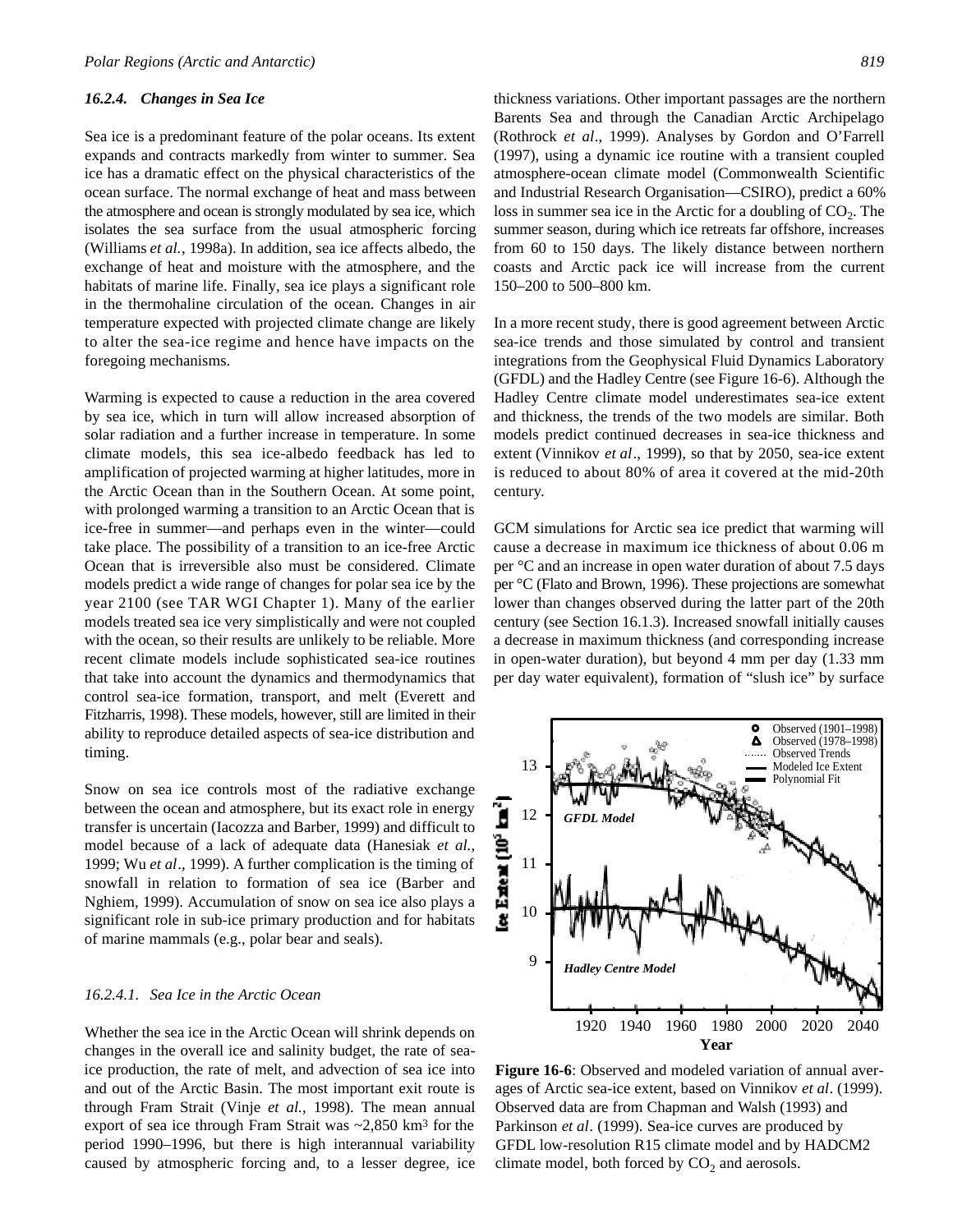flooding offsets the insulating effect of snow and causes an increase in maximum thickness and a decrease in the duration of open water.

Without sea ice, wave heights will increase, and the Arctic coast will be more exposed to severe weather events such as storm surges that cause increased coastal erosion, inundation, and threat to structures. Areas of ice-rich permafrost are particularly vulnerable to coastal erosion (Nairn *et al.*, 1998; Wolfe *et al.*, 1998). A portent of the future is severe coastal erosion—as much as 40 m  $yr<sup>1</sup>$ —along the Siberian coast. Deposited organic material changes the entire biogeochemistry of the nearshore waters (Weller and Lange, 1999).More open water may lead to increased precipitation and further amelioration of temperatures. Projected losses in sea ice are likely to have considerable impacts on Arctic biology through the entire food chain, from algae to higher predators (e.g., polar bears and seals). Loss of sea ice also will affect indigenous peoples and their traditional ways of life. A more open ocean will favor increased shipping along high-latitude routes and could lead to faster and cheaper ship transport between eastern Asia, Europe, and eastern North Amercia.

#### *16.2.4.2. Sea Ice in the Southern Ocean*

Antarctic sea ice is not confined by land margins but is open to the Southern Ocean. Sea-ice extent contracts and expands on an annual cycle in a roughly concentric zone around Antarctica. The ultimate extent is controlled by a balance of air temperature, leads, wind direction, upper ocean structure, and pycnocline depth. Some of these parameters are controlled in the atmosphere by the relative position of the subpolar trough with respect to the sea ice. In the ocean, variations in the Antarctic Circumpolar Current are important. The extent and thickness of Antarctic sea ice are sensitive to the depth and thermal properties of overlying snow, about which relatively little is known.

A reduction in Antarctic sea ice volume of about 25–45% is predicted for a doubling of  $CO<sub>2</sub>$ , with sea ice retreating fairly evenly around the continent (Gordon and O'Farrell, 1997). This CSIRO model assumes a 1% yr-1 compounding increase of  $CO_2$ , corresponding to global warming of 2.1°C. Using a similar but modified model that has a higher albedo feedback and predicted global warming of 2.8°C, Wu *et al*. (1999) calculate a reduction in mean sea-ice extent of nearly two degrees of latitude, corresponding to 45% of sea-ice volume. These estimates do not represent the equilibrium state, and sea ice can be expected to shrink further, even if GHGs are stabilized. Changes in Antarctic sea ice will have little impact on human activity except where they allow shipping (mostly research, fishing, and tourist vessels) to get closer to the Antarctic continent. However, there are important biological and oceanographic impacts derived from reductions in sea ice, as well as significant ecological consequences attributable to changes in the magnitude and timing of seasonal sea-ice advance and retreat (Smith *et al*., 1999b).

#### *16.2.5. Permafrost*

The term *permafrost* refers to layers of earth materials at relatively shallow depth that remain below  $0^{\circ}$ C throughout 2 or more consecutive years, independent of material composition or ice content. The role of permafrost in the context of global change is three-fold (Nelson *et al*., 1993): It records temperature changes (Lachenbruch and Marshall, 1986), translates changes to other components of the environment (Osterkamp *et al.*, 2000), and facilitates further climatic changes through release of trace gases (Rivkin, 1998; Robinson and Moore, 1999). Permafrost is highly susceptible to long-term warming. Although it is an important factor in ice-free parts of Antarctica (Bockheim, 1995), permafrost is far more extensive in the continental areas of the subarctic and Arctic (Brown *et al.,* 1997; Zhang *et al*., 1999), and changes there have great potential to affect human activities adversely. Accordingly, frozen ground activity has been designated as a "geoindicator" for monitoring and assessing environmental change (Berger and Iams, 1996).

Most biological and hydrological processes in permafrost terrain are confined to the active (seasonally thawed) layer, which forms a boundary across which exchanges of heat, moisture, and gases occur between the atmospheric and terrestrial systems. Its thickness is a response to a complex interplay among several factors, including aboveground climate, vegetation type and density, snow-cover properties, thermal properties of the substrate, and moisture content. If other conditions remain constant, the thickness of the active layer could be expected to increase in response to climate warming. Long-term records of activelayer thickness are rare; those that do exist, however, indicate that variations occur at multiple temporal scales and are determined by climatic trends and local conditions at the surface and in the substrate (Nelson *et al*., 1998b).

#### *16.2.5.1. Temperature Archive*

Because heat transfer within thick permafrost occurs primarily by conduction, the shallow earth acts as a low-pass filter and "remembers" past temperatures. Temperature trends are recorded in the temperature-depth profile over time scales of a century or more (e.g., Lachenbruch and Marshall, 1986; Clow *et al.*, 1998; Osterkamp *et al.*, 1998; Taylor and Burgess, 1998). Permafrost is affected primarily by long-term temperature changes and thus contains a valuable archive of climate change (Lachenbruch and Marshall, 1986), although changes in snow cover must be taken into account. In contrast, the temperature regime of the overlying seasonally thawed active layer is highly complex, owing to nonconductive heat-transfer processes that operate much of the year (Hinkel *et al*., 1997).

Multi-decadal increases in permafrost temperature have been reported from many locations in the Arctic, including northern and central Alaska (Lachenbruch and Marshall, 1986; Osterkamp and Romanovsky, 1999), northwestern Canada (Majoriwicz and Skinner, 1997), and Siberia (Pavlov, 1996). Temperature increases are not uniform, however, and recent cooling of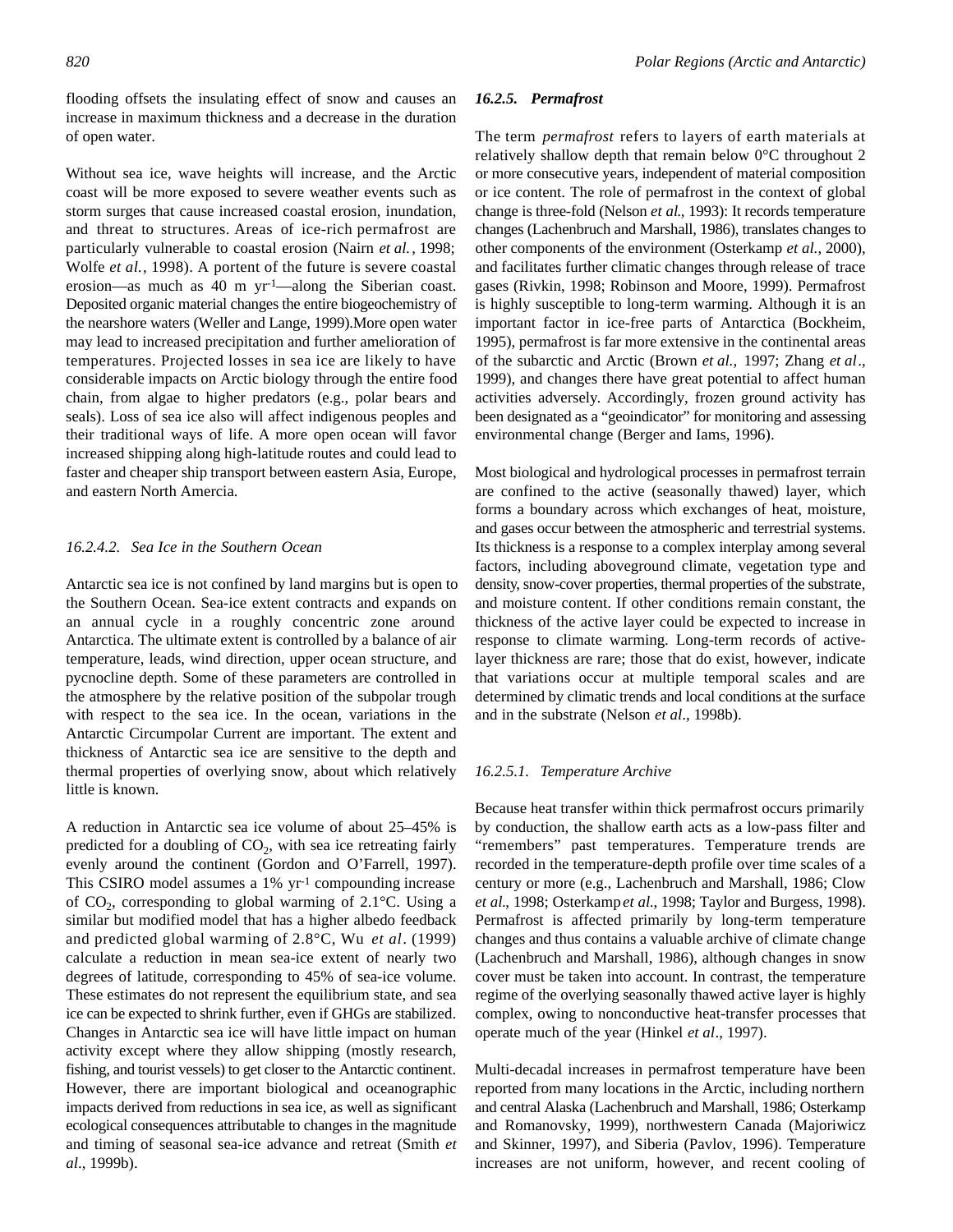permafrost has been reported in northern Quebec (Wang and Allard, 1995). To obtain a more comprehensive picture of the spatial structure and variability of long-term changes in permafrost, the Global Terrestrial Network for Permafrost or (GTNet-P) (Brown *et al*., 2000; Burgess *et al*., 2000b) was developed in the 1990s. The program has two components: long-term monitoring of the thermal state of permafrost in a network of boreholes, and monitoring of active-layer thickness and processes at representative locations. The latter network the Circumpolar Active Layer Monitoring (CALM) program (Nelson and Brown, 1997)—has been in operation since the mid-1990s and incorporates more than 80 stations in the Arctic and Antarctic. The CALM network includes components in which regional mapping (Nelson *et al*., 1999) and spatial time series analysis of active-layer thickness (Nelson *et al*., 1998a) are performed.

#### *16.2.5.2. Predicted Changes in Permafrost*

Figure 16-1 illustrates the geographic distribution of permafrost and ground ice in the northern hemisphere. Computations based on a digital version of the map by Brown *et al*. (1997) indicate that permafrost currently underlies 24.5% of the exposed land area of the northern hemisphere (Zhang *et al*., 1999). Under climatic warming, much of this terrain would be vulnerable to subsidence, particularly in areas of relatively warm, discontinuous permafrost (Osterkamp *et al.,* 2000). Anisimov and Nelson (1997) conducted experiments with a simple model of permafrost distribution driven by three transient GCMs (as reported by Greco *et al*., 1994). Figure 16-7 shows the mid-range result from this study; the area of the northern hemisphere occupied by permafrost eventually could be reduced by 12–22% of its current extent. Experiments by Smith and Burgess (1999) with a  $2xCO$ , GCM indicated that permafrost eventually could disappear from half of the presentday Canadian permafrost region. Thawing of ice-rich permafrost is subject, however, to considerable lag resulting from the large latent heat of fusion of ice. Simulations by Riseborough and Smith (1993), for example, indicate that areas of 5 m thick icerich permafrost near the southern limit of the discontinuous zone in subarctic Canada could thaw in less than 70 years. Where permafrost currently is thick, it could persist in relict form for centuries or millennia. Figure 16-7 therefore is best regarded as indicating areas in which considerable potential exists for changes in permafrost distribution. Nonetheless, pronounced changes in permafrost temperature, surface morphology, and distribution are expected (Smith and Burgess, 1998, 1999; Osterkamp and Romanovsky, 1999).

#### *16.2.5.3. Environmental Impacts*

The geological record of the Arctic shows abundant evidence for regional-scale deterioration of permafrost in response to climatic change. Thawing of ice-rich permafrost can result in subsidence of the ground surface and development of uneven and frequently unstable topography known as thermokarst terrain. In unglaciated parts of Siberia, alases (coalescing thaw depressions) formed during Holocene warm intervals occupy areas as large as 25 km2. Cryostratigraphic studies in northwestern Canada have documented thaw unconformities in the form of truncated ice wedges associated with climatic warming during the early Holocene (Burn, 1997, 1998). Warming of permafrost and thaw subsidence has been reported widely from subarctic regions in recent years (Fedorov, 1996; Osterkamp and Romanovsky, 1999; Osterkamp *et al*., 2000; Wolfe *et al*., 2000; Zuidhoff and Kolstrup, 2000).

Changes in active-layer thickness could have marked impacts on local environments (Anisimov *et al*., 1997; Burgess *et al*., 2000a; Dyke, 2000). Thawing of perennially frozen subsurface materials will create few problems where permafrost is "dry" (Bockheim and Tarnocai, 1998). However, thawing of ice-rich permafrost can be accompanied by mass movements and subsidence of the surface, possibly increasing delivery of sediment to watercourses and causing damage to infrastructure in developed regions. Many recent examples of such phenomena already have been reported, and a poll conducted for the Canadian Climate Centre showed that most of the engineers interviewed think that climate warming is a very important factor for the stability of structures in permafrost regions (Williams, 1995; Vyalov *et al*., 1998; Weller and Anderson, 1999). Weller and Lange (1999) note that the bearing capacity of permafrost has decreased with warming, resulting in failure of pilings for buildings and pipelines, as well as roadbeds. Accelerated permafrost thawing has led to costly increases in road damage and maintenance. In Alaska, for example, it costs as much as US\$1.5 million to replace 1 km of road system. However, eventual disappearance of permafrost reduces construction problems.

Degradation of permafrost, which depends on the precipitation regime and drainage conditions, poses a serious threat to Arctic biota through oversaturation or desiccation of the surface (Callaghan and Jonasson, 1995). Changes in permafrost and active-layer thickness will produce a complicated response. Development of thermokarst in relatively warm, discontinuous permafrost in central Alaska has transformed some upland forests into extensive wetlands (Osterkamp *et al*., 2000). In contrast, climatic warming in the northern foothills of the Brooks Range could lead to increasing plant density, resulting in evolutionary transitions from nonacidic to acidic tundra or shrub tundra. Despite increasing air temperature, such changes could prevent increases in active-layer thickness (Walker *et al*., 1998).

#### *16.2.6. Arctic Hydrology*

The hydrological regime of the Arctic is particularly susceptible to predicted climate change because of the dominance of the thermally sensitive cryosphere and its controlling influence on the water cycle. Virtually all major hydrological processes and related aquatic ecosystems are affected by snow and ice processes, including the major Arctic rivers. Although these rivers originate in more temperate southern latitudes, they pass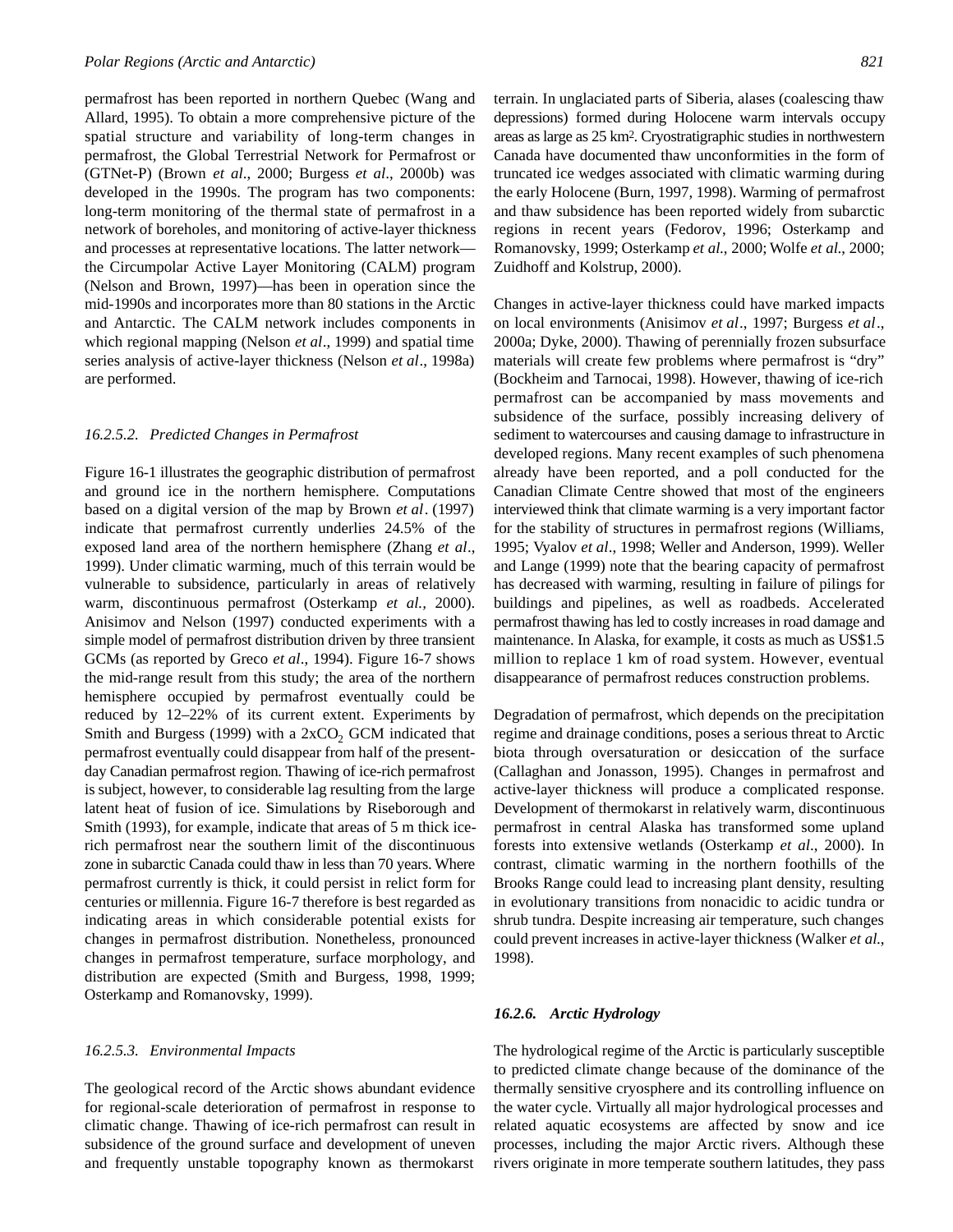

**Figure 16-7**: (a) Zonation of permafrost in the northern hemisphere under climate scenario predicted by ECHAM1-AGCM (Cubasch *et al*., 1992). (b) Hazard potential associated with degradation of permafrost under ECHAM1-A climate change scenario. Map represents areas of stable permafrost and low, moderate, and high susceptibility to subsidence. Classification is based on a "thaw-settlement index" calculated as the product of existing ground-ice content (Brown *et al*., 1997) and predicted increases in depth of thaw (Anisimov *et al*., 1997). Hazard-zone intervals were derived through division of resulting frequency distribution, using a nested-means procedure (Scripter, 1970).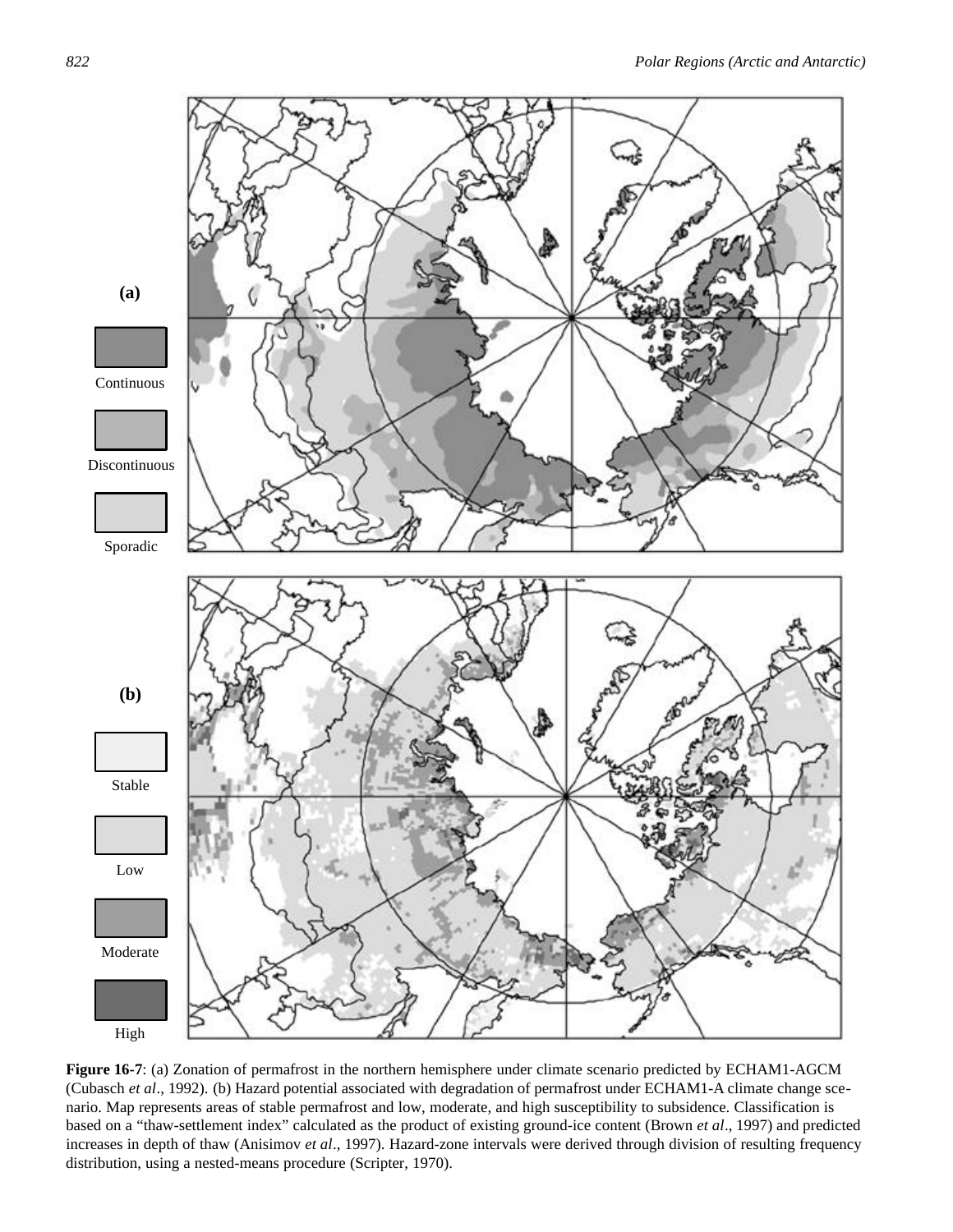through cold regions before reaching the Arctic Ocean. Changes in precipitation also have great potential for modifying the hydrology and sediment load in rivers, which could affect aquatic life (Michel and van Everdingen, 1994).

#### *16.2.6.1. Changes in Precipitation, Snow Accumulation, and Spring Melt*

Almost all climate models forecast increases in precipitation; but estimates vary widely and are complicated by many other factors, such as clouds (Stewart, 2000). Combined changes in temperature and precipitation will produce changes in the pattern of snow storage and, ultimately, Arctic hydrology. Warmer conditions generally will reduce the length of winter. Seasonal snow accumulation could increase in higher elevation zones, especially above the freezing level, where there would be little summer melt. Increased summer storminess will reduce melt at intermediate elevations as a result of increased cloud and summer snowfall, so many existing semi-permanent snowpacks will continue to exist (Woo, 1996). At lower elevations, particularly in the more temperate maritime zones, rainfall and rain-onsnow melt events probably will increase.

An earlier transition from winter to spring will mean that snowmelt will be more protracted, with less intense runoff. This will be accentuated where increased active-layer thickness and loss of permafrost increases the water storage capacity of the ground, leading to a decrease in runoff. Summer base flow will increase. Overall, this means that there will be less seasonal fluctuation in runoff through the year (Rouse *et al.*, 1997).

#### *16.2.6.2. Surface Water Budgets and Wetlands*

Predicted climate change will lead to greater evaporation and transpiration. Transpiration should increase as nontranspiring lichens and mosses that currently dominate the tundra regions are replaced by a denser cover of vascular plants (Rouse *et al.*, 1997). These changes are likely to reduce the amount of ponded water and runoff. The unglaciated lowlands of many Arctic islands, where special ecological niches occur, are likely to be especially sensitive. For coastal areas, changes to local microclimates may occur because longer open-water seasons in the adjacent sea will lead to more frequent fog and low clouds, as well as reduced incident solar radiation. These changes may limit the expected increase in evaporation and transpiration (Rouse *et al.*, 1997).

The ability of Arctic wetlands to act as a source or sink of organic carbon and  $CH<sub>4</sub>$  depends on the position of the water. Analysis of subarctic sedge fens to increases in temperature of 4°C suggests reduced water storage of 10–20 cm over the summer in northern peatlands, even with a small increase in precipitation (Rouse, 1998). This is significant, given that Moore and Roulet (1993) suggest that a reduction of 0.1 m in water storage in northern forested peatland is sufficient to convert these areas from a source to a sink of atmospheric CH<sub>4</sub>. Wider

questions concerning the carbon budget, including the level of uncertainty, are discussed in TAR WGI Chapter 3. Further predictions based on  $2xCO_2$  changes indicate a 200–300 km retreat of the southern boundary of peatlands in Canada toward the Arctic coast and significant changes in their structure (Gignac and Vitt, 1994). Degradation of permafrost, which currently forms an impermeable layer, will couple many ponds with the groundwater system and lead to their eventual drainage. Areas of special sensitivity include patchy Arctic wetlands on continuous permafrost and those along the southern limit of permafrost (Woo and Young, 1998). In contrast, warming of surface permafrost also could lead to formation of new wetlands, ponds, and drainage networks through the process of thermokarst development, especially in areas with high concentrations of ground ice.

#### *16.2.6.3. Ecological Impact of Changing Runoff Regimes*

A warmer climate will create a more pluvial runoff regime as a greater proportion of the annual precipitation is delivered by rain rather than snow and a flattening of the seasonal runoff cycle occurs. Enhancement of winter flow will mean streams that currently freeze to their beds will retain a layer of water beneath the ice. This will be beneficial to invertebrates and fish populations. However, such rivers will then be prone to ice jamming and hence larger annual flood peaks. Warming will lead to a shortened ice season and thinner ice cover. For large northward-flowing rivers, this could reduce the severity of ice jamming in spring, especially if the magnitude of the peak snowmelt that drives breakup also is reduced (Beltaos and Prowse, 2000). Decreased ice-jam flooding will benefit many northern communities located near river floodplains. In contrast, reductions in the frequency and severity of ice-jam flooding would have a serious impact on northern riparian ecosystems, particularly the highly productive river deltas, where periodic flooding has been shown to be critical to the survival of adjacent lakes and ponds (Marsh and Hey, 1989; Prowse and Conly, 1998).

Decreases in winter snowpack and subsequent spring runoff from upstream tributaries has led to reduced frequency and severity of ice jams affecting the very large Peace-Athabasca Delta (Prowse *et al.*, 1996). These changes are analogous to those expected with predicted climate warming. Ice breakup is a major control over aquatic ecology, affecting numerous physical and biochemical processes and the biodiversity and productivity of such northern rivers (Prowse, 1994; Scrimgeour *et al.*, 1994). Major adjustments in their ecology are expected in the future. A similar situation exists for northern ponds and lakes, where ice cover will be thinner, form later, and break up earlier—with consequent limnological changes. Total primary production should increase in all Arctic lakes and ponds with an extended and warmer ice-free season (Douglas *et al.,* 1994). Primary productivity of Arctic aquatic systems also should be boosted by a greater supply of organic matter and nutrients draining from a more biologically productive terrestrial landscape (Schindler, 1997; Hobbie *et al.*, 1999). Thinner ice cover will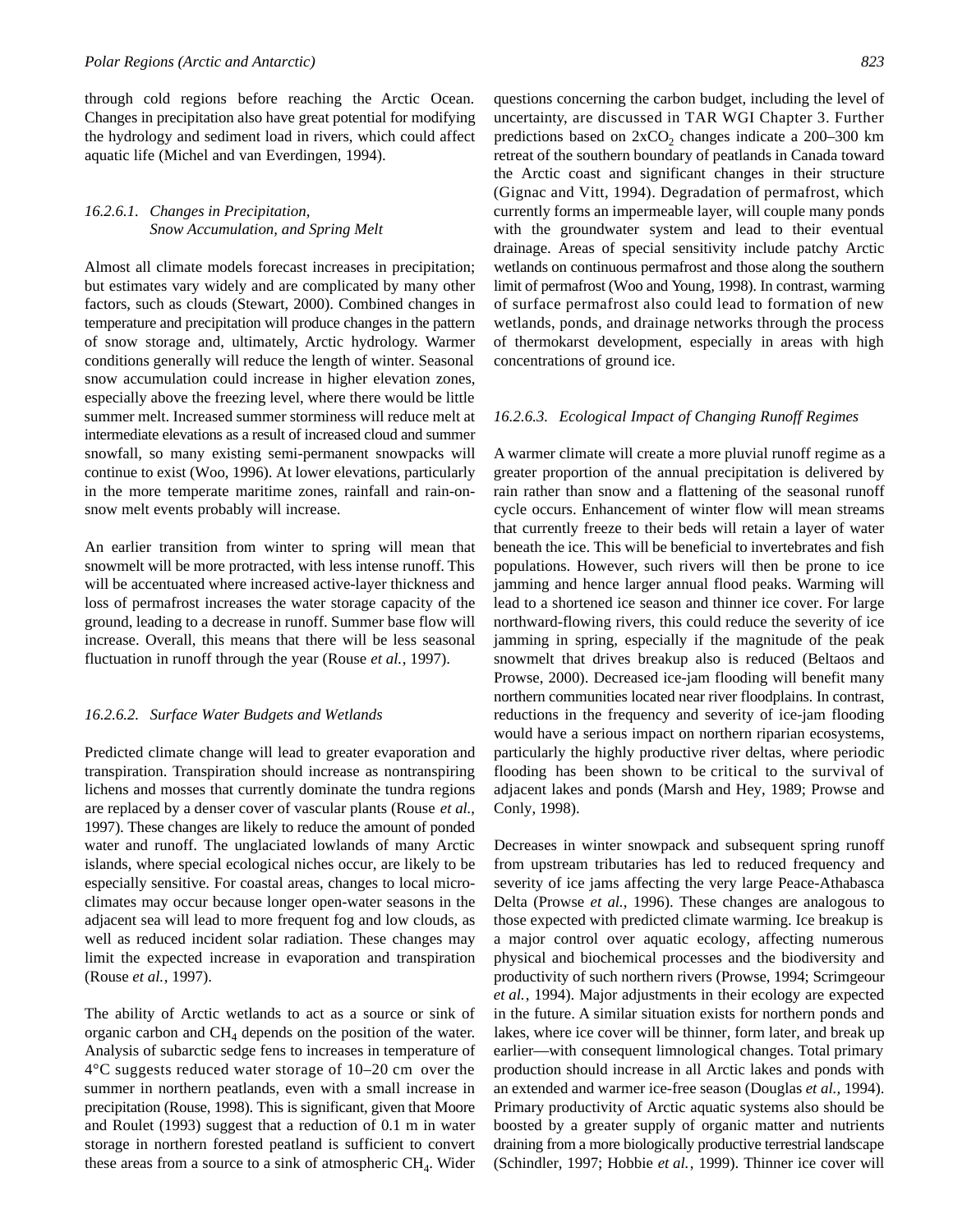increase the solar radiation penetrating to the underlying water, thereby increasing photosythnetic production of oxygen and reducing the potential for winter fish kills. However, a longer ice-free season will increase the depth of mixing and lead to lower oxygen concentrations and increased stress on coldwater organisms (Rouse *et al.*, 1997).

#### *16.2.6.4. Sensitivity of Arctic Ocean to River Flow*

Increased future melting from the Greenland ice sheet and Arctic glaciers and ice caps has potential to increase significantly freshwater runoff to the northern circumpolar seas on time scales as short as decades. Combined with changes in Arctic runoff, there will be an effect on Arctic sea ice. Freshwater input to the Arctic Ocean is important for growth, duration, and melt of sea ice, particularly on the large, shallow continental shelf areas that constitute 30% of the area of the Arctic basin. Spreading over the ocean of lower density freshwater from summer runoff, together with sinking of denser brine rejected during autumn and winter sea-ice production, maintain characteristic salinity and temperature layering. This leads to the Arctic halocline—a cold, salt-stratified layer that separates the upper mixed layer from underlying warm saline waters. The strength and position of surface and deep currents in the slope water south of Newfoundland are thought to vary as a coupled system in relation to the dipole in atmospheric sealevel pressure known as the NAO (Keigwin and Pickart, 1999).

Overall, runoff to the Arctic Ocean is approximately 3–4 x 10<sup>3</sup> km<sup>3</sup> yr-1 (Prowse and Flegg, 2000)—twice that produced by precipitation minus evaporation for the Arctic Ocean or the influx of low-salinity ocean water (Barry and Serreze, 2000). Export of freshwater (as low-salinity water and sea ice) from the Arctic Ocean into the North Atlantic couples northern latitudes to the world thermohaline circulation.

Almost 70% of the total runoff to the Arctic Ocean is provided by four rivers: the Ob, Yenisey, and Lena in Russia and the Mackenzie in Canada. The three Russian rivers have flow measurements dating back to the 1930s, whereas the Mackenzie record begins only in 1972. Although there is no significant long-term trend in flow for these rivers, there has been a slight increase in runoff beginning in the late-1970s for other rivers in European Russia and western Siberia, with some dependence on season (Georgievskii *et al*., 1996; Georgievskii, 1998; Grabs *et al*., 2000; Shiklomanov *et al*., 2000). Shiklomanov *et al*. (2000) found that historical temperature shifts of  $-0.5$  to  $+1.0$ °C had little effect on river inflows to the Arctic Ocean, which remained within 3–5% of their long-term average.

For a range of future climate scenarios, results from hydrological routines embedded in climate models and from independent hydrological models that are driven by climate model output indicate that discharge from the major Arctic rivers will increase significantly (Miller and Russell, 1992; Shiklomanov, 1994; van Blarcum *et al.*, 1995; Shiklomanov, 1997; Hagemann and

Dümenil, 1998; Lewis *et al*., 2000). Mackenzie basin studies, however, have projected some reduction in streamflow as a result of expected climate warming (MBIS, 1997). Summarizing the general results, Shiklomanov *et al*. (2000) note that with an atmospheric  $CO<sub>2</sub>$  doubling, total annual inflow to the Arctic Ocean will increase by 10–20%, with a 1.5- to 2.0-fold increase during winter, although most of the flow still will occur in summer. Such predictions must be treated cautiously, however, because most climate models have been found to overestimate Arctic precipitation and simulate soil moisture and evaporation poorly (Robock *et al*., 1998; Walsh *et al*., 1998). Uncertainty in hydrological modeling of highlatitude river systems must be resolved before the risk of changes to the Arctic Ocean freshwater budget and thermohaline circulation can be quantified accurately (Carmack, 2000; Prowse and Flegg, 2000).

#### *16.2.7. Changes in Arctic Biota*

#### *16.2.7.1. Impacts of Climate Change on Arctic Terrestrial Environments*

Northern environments are thought to be particularly sensitive to climate warming, owing to changes in surface albedo degradation of permafrost, increased active-layer thickness, and earlier snowmelt. Recent warming reflects partial replacement of dry Arctic air masses by wetter Atlantic, Pacific, and southerly air masses, particularly in the subarctic and southern Arctic (Rouse *et al.*, 1997). Most of the increase is related to higher late-winter and early-spring air temperatures (+4.5°C), whereas summer temperatures in the region have increased by only about 2°C (Chapman and Walsh, 1993). In parts of Alaska, growing-season length has increased over the past 65 years as a result of reductions in snow and ice cover (Sharratt, 1992; Groisman *et al.*, 1994). The annual amplitude of the seasonal  $CO_2$  cycle also has increased recently by as much as 40% (Keeling *et al.*, 1996). There has been an accompanying advance in the timing of spring by about 7 days and a delay in autumn by the same period, leading to an expected lengthening of the growing season (Keeling *et al.*, 1996). Such trends are likely to continue with projected climate change.

Precipitation will increase during the summer months, but evaporation and transpiration rates also are predicted to increase; this, together with earlier snowmelt, will lead to soil moisture deficits later in the summer (Oechel *et al.*, 1997). These changes in moisture and the thermal regimes of arctic soils ultimately will determine the fate of soil carbon stored in permafrost and the active layer (Miller *et al.*, 1983, Billings, 1987; Gorham, 1991; Schlesinger, 1991). Any change in physical properties in the active layer will have an impact on organisms and abiotic variables (Gates *et al.*, 1992; Kane *et al.*, 1992; Waelbroeck, 1993; Groisman *et al.*, 1994). The effects of changed drainage patterns and active-layer detachments (Dyke, 2000)—increasing sediment-nutrient loads in lakes and rivers—will alter biological productivity in aquatic ecosystems considerably (McDonald *et al.*, 1996).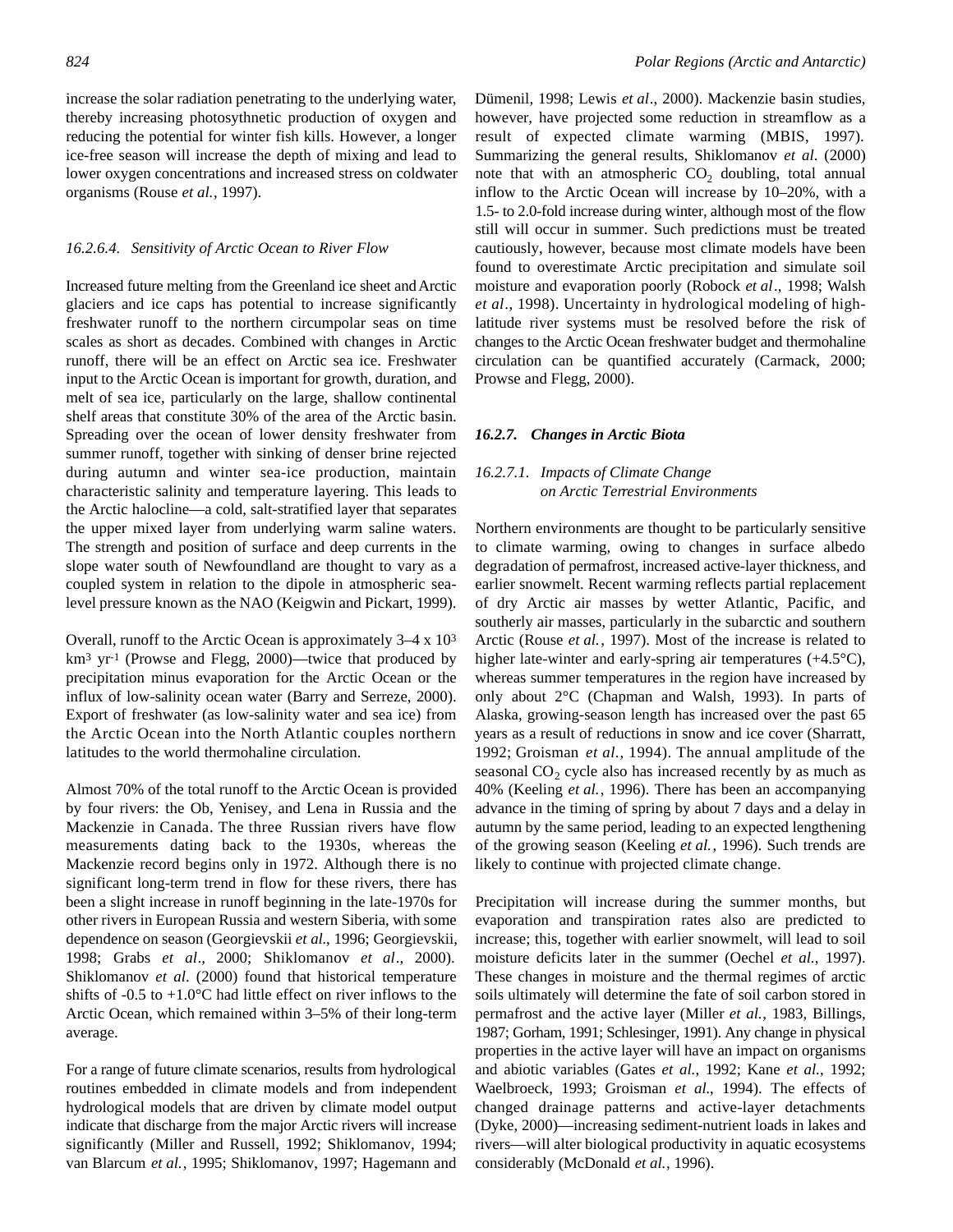Changes in the relative abundance of soil biota are predicted to affect soil processes, but only in a modest way. The rate of decomposition of organic matter is expected to rise with an increase in soil temperature and a longer growing season. This is likely to lead to enhanced rates of gross mineralization. However, the high carbon-to-nitrogen ratio of organic soils may still limit the availability of nitrogen to plants. If the thickened active layer extends into mineral layers, the release of mineral nutrients may be increased greatly, causing the upper organic layer to become more alkaline (Heal, 1998).

In summary, climate change probably will release more soil nutrients to biota, but nutrient limitations—especially of nitrogen and phosphorus—still are likely to occur. Studies have identified that the combination of nutrient and temperature increases results in the increasing importance of dominant plant species and suppression of subordinate ones. Species richness increased in an Arctic site, as a result of invasion of nitrophilous species, but decreased in a subarctic site. The impact of higher nutrient supplies and temperatures are likely to exceed those of elevated  $CO_2$  and UV-B as measured in a related experiment (Press *et al*., 1998). Because little is known about interactions between species within the soil and hence overall community response, the effect of climate change on rates of tundra soil decomposition and carbon loss is hard to predict (Smith *et al*., 1998b).

#### *16.2.7.2. Response of Arctic Plant Communities*

There are a wide range of physiological responses of Arctic plants to climate change. Evidence indicates that changes will be at the level of individual species rather than groups of species (Chapin *et al.*, 1997; Callaghan *et al.*, 1998). Some responses to increased nutrient supply are specific to particular growth forms, such as the positive response of forbs, graminoids, and deciduous shrubs and the negative responses of mosses, lichens, and evergreen shrubs (Jonasson, 1992; Chapin *et al.*, 1995, 1996; Callaghan *et al*., 1998; Shaver and Jonasson, 1999). The direct growth responses of evergreen dwarf shrubs to increased temperatures are small (Havström *et al.*, 1993; Wookey *et al.*, 1993; Chapin *et al.*, 1995, 1996). This is in contrast to the growth rates of graminoids, forbs, and deciduous dwarf shrubs (Wookey *et al.*, 1994; Henry and Molau, 1997; Arft *et al*., 1999). In the Arctic, where these growth forms are abundant, there is a significant increase in plant biomass in response to increased temperatures in summer (Henry and Molau, 1997). The response of reproductive and vegetative structures to warming will vary, depending on abiotic constraints (Wookey *et al.*, 1994; Arft *et al*., 1999). Warming in the winter and spring may encourage premature growth, so subsequent frost can lead to damage in plants (e.g., as discussed for *Vaccinium myrtillus* by Laine et al., 1995, and for *Diapensia lapponica* by Molau, 1996). In northern Europe, processes that control the transition from boreal forest to tundra are more complicated than in North America because of infrequent large-scale defoliation of birch forest by geometrid moths. The eggs of the moths, which are killed at low temperatures, are

likely to survive if winter temperatures increase (Neuvonen *et al*., 1999)*.*

Increased  $CO<sub>2</sub>$  concentrations in the atmosphere also could directly affect photosynthesis and growth rates of Arctic plants, but the effects are not easily predictable. For example, a rise in  $CO<sub>2</sub>$  concentration in the air leads to an initial increase in photosynthesis in individual tussocks of *Eriophorum vaginatum*. However, this effect can disappear in as little as 3 weeks as a result of homeostatic adjustment, indicating a loss of photosynthetic potential has occurred (Oechel *et al*., 1997). Such short-lived responses are thought to be caused by limitations in nutrient (especially nitrogen) availability (Chapin and Shaver, 1985; Oechel *et al.*, 1997). At the ecosystem level in tussock tundra plots, the homeostatic adjustment took 3 years—by which time enhanced rates of net  $CO<sub>2</sub>$  uptake had disappeared entirely, in spite of substantial photosynthetic carbon gain during the period (Oechel *et al.*, 1994). Adjustment of the photosynthetic rate was thought to be caused by nutrient limitation. Körner *et al.* (1996) also have reported an increase in net CO<sub>2</sub> accumulation of 41% in *Carex curvula* after 2 years of exposure to elevated  $CO<sub>2</sub>$ , but plant growth changes were minimal. Exposure of plants to increased temperatures and levels of  $CO_2$  indicated that the initial stimulation in net  $CO_2$ flux persisted, for reasons that are not entirely clear, although it may be linked to increased nutrient availability (Oechel and Vourlitis, 1994; Oechel *et al*., 1994, 1997).

Results from plants of *Nardus stricta* growing adjacent to springs in Iceland indicate that they have been exposed to elevated levels of  $CO<sub>2</sub>$  for at least 150 years. There was a reduction in photosynthetic capacity of high- $CO<sub>2</sub>$  grown plants of this grass from the vicinity of the spring, compared with plants grown at ambient  $CO<sub>2</sub>$  concentations—again linked to reduction in Rubisco content and the availability of nutrients (Oechel *et al*., 1997). Collectively, these results indicate that it is unlikely that carbon accumulation will increase markedly over the long term as a result of the direct effects of  $CO_2$  alone (Oechel *et al.*, 1997). A return to summer sink activity has occurred during the warmest and driest period in the past 4 decades in Alaskan arctic ecosystems, thereby eliminating a net summer  $CO_2$  flux to the atmosphere that was characteristic of the early 1980s. The mechanisms are likely to include nutrient cycling, physiological acclimatization, and reorganization of populations and communities (Oechel *et al.*, 2000), but these systems are still net sources of  $CO<sub>2</sub>$ .

A compounding consideration for Arctic plants is the impact of increased UV-B radiation. In Arctic regions, UV-B radiation is low, but the relative increase from ozone depletion is large, although the ancestors of present-day Arctic plants were growing at lower latitudes with higher UV-B exposure. Over the past 20 years, there has been a trend of decreasing stratospheric ozone of approximately 10–15% in northern polar regions (Thompson and Wallace, 2000). As a first approximation, a 1% decrease in ozone results in a 1.5–2% increase in UV-B radiation. Damage processes to organisms are temperature-independent, whereas repair processes are slowed at low temperatures. Hence, it is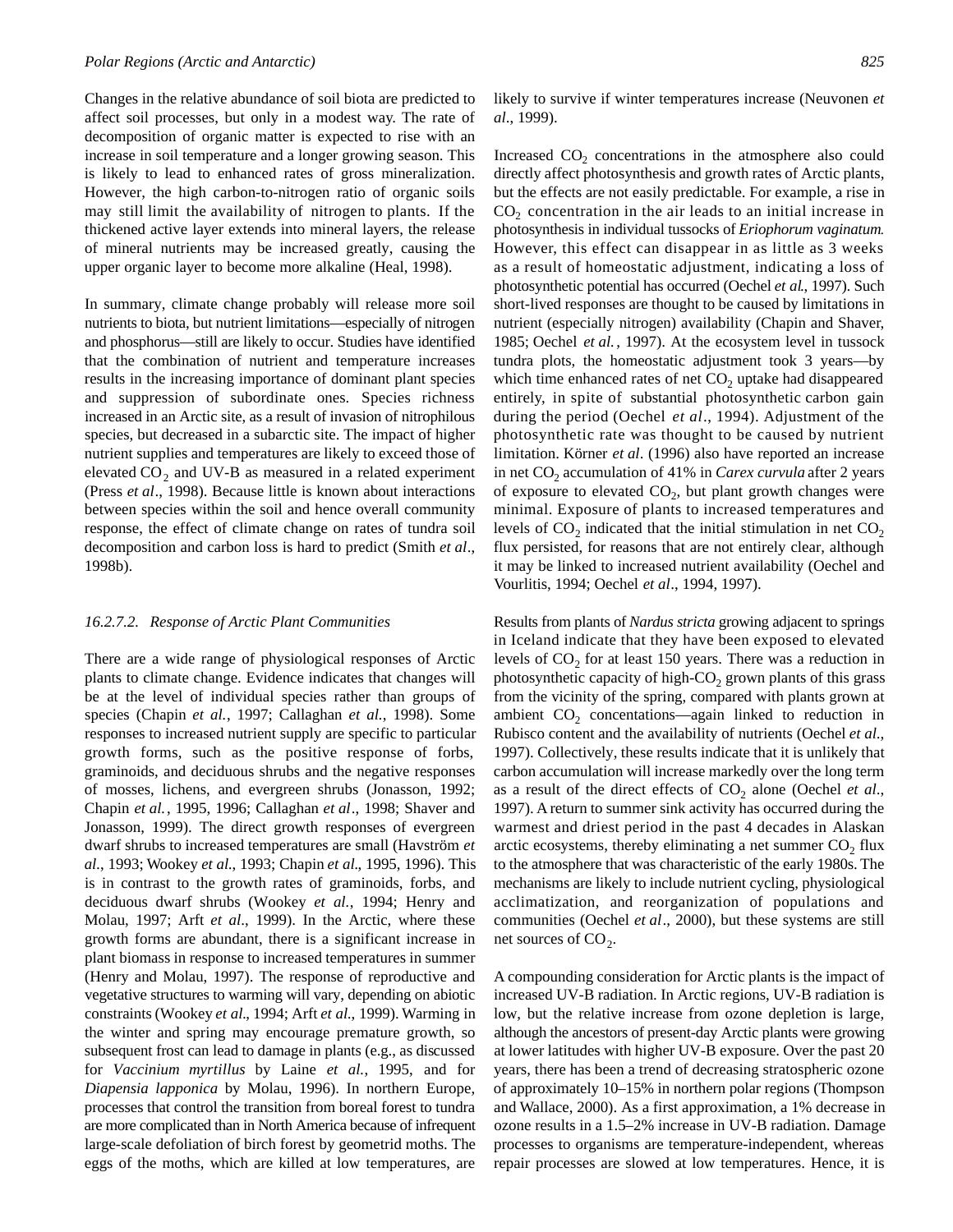predicted that Arctic plants may be sensitive to increased U V-B radiation, especially because many individuals are longlived and the effects are cumulative. In a study of responses by *Ericaceous* plants to UV-B radiation, responses varied from species to species and were more evident in the second year of exposure (Bjorn *et al.*, 1997; Callaghan *et al.*, 1998). For unknown reasons, however, the growth of the moss *Hylocomium splendens* is strongly stimulated by increased UV-B, provided adequate moisture is available (Gehrke *et al.*, 1996). Increased UV-B radiation also may alter plant chemistry that could reduce decomposition rates and nutrient availability (Bjorn *et al.*, 1997, 1999). Soil fungi differ with regard to their sensitivity to UV-B radiation, and their response also will affect the processes of decomposition (Gehrke *et al.*, 1995).

Climate change is likely to result in alterations to major biomes in the Arctic. Ecosystem models suggest that the tundra will decrease by as much as two-thirds of its present size (Everett and Fitzharris, 1998). On a broad scale—and subject to suitable edaphic conditions—there will be northward expansion of boreal forest into the tundra region, such that it may eventually cover more than 1.6 million km<sup>2</sup> of the Arctic. In northern Europe, vegetation change is likely to be more complicated. This is because of the influence of the geometrid moths, *Epirrita autumnata* and *Operophtera spp*., which can cause large-scale defoliation of boreal forests when winter temperatures are above 3.6°C (Neuvonen *et al*., 1999). Boreal forests are protected from geometrid moths only during cold winters. Empirical models estimate that by 2050, only one-third of the boreal forests of northern Europe will be protected by low winter temperatures in comparsion to the proportion protected during the period 1961–1991 (Virtanen *et al*., 1998). However, the northward movement of forest may lag changes in temperature by decades to centuries (Starfield and Chapin, 1996; Chapin and Starfield, 1997), as occurred for migration of different tree species after the last glaciation (Delcourt and Delcourt, 1987). The species composition of forests is likely to change, entire forest types may disappear, and new assemblages of species may be established. Significant land areas in the Arctic could have entirely different ecosystems with predicted climate changes (Everett and Fitzharris, 1998). However, note that locally, climate change may affect boreal forest through decreases in effective soil moisture (Weller and Lange, 1999), tree mortality from insect outbreaks (Fleming and Volney, 1995; Juday, 1996), probability of an increase of large fires, and changes caused by thawing of permafrost.

#### *16.2.7.3. Changes in Arctic Animals*

In the immediate future, the greatest environmental change for some parts of the Arctic is likely to result from increased herding of reindeer rather than climate change (Crete and Huot, 1993; Manseau *et al.*, 1996; Callaghan *et al.*, 1998). Winter lichen pastures are particularly susceptible to grazing and trampling, and recovery is slow, although summer pastures in tundra meadows and shrub-forb assemblages are less vulnerable (Vilchek, 1997). The overall impact of climatic warming on the population dynamics of reindeer and caribou ungulates is controversial. One view is that there will a decline in caribou and muskoxen, particularly if the climate becomes more variable (Gunn, 1995; Gunn and Skogland, 1997). An alternative view is that because caribou are generalist feeders and appear to be highly resilient, they should be able to tolerate climate change (Callaghan *et al.*, 1998). Arctic island caribou migrate seasonally across the sea ice between Arctic islands in late spring and autumn. Less sea ice could disrupt these migrations, with unforeseen consequences for species survival and gene flow.

The decrease in the extent and thickness of Arctic sea ice in recent decades may lead to changes in the distribution, age structure, and size of populations of marine mammals. Seal species that use ice for resting, pup-rearing, and molting, as well as polar bears that feed on seals, are particularly at risk (Tynan and DeMaster, 1997). If break-up of annual ice occurs too early, seal pups are less accessible to polar bears (Stirling and Lunn, 1997; Stirling *et al*., 1999). According to observational data, recent decreases in sea ice are more extensive in the Siberian Arctic than in the Beaufort Sea, and marine mammal populations there may be the first to experience climateinduced geographic shifts or altered reproductive capacity (Tynan and DeMaster, 1997).

Ice edges are biologically productive systems, with diatoms and other algae forming a dense layer on the surface that sustains secondary production. Of concern as ice melts is the loss of prey species of marine mammals, such as Arctic cod (*Boreogadus saida)* and amphipods, that are associated with ice edges (Tynan and DeMaster, 1997). The degree of plasticity within and between species to adapt to these possible long-term changes in ice conditions and prey availability is poorly known and requires study. Regime shifts in the ocean will impact the distribution of commercially important fish stocks. Recruitment seems to be significantly better in warm years than in cold years, and the same is valid for growth (Loeng, 1989). The distribution of fish stocks and their migration routes also could vary considerably (Buch *et al*., 1994; Vilhjalmsson, 1997).

For other species, such as the lesser snow goose, reproductive success seems to be dependent on early-season climatic variables, especially early snowmelt (Skinner *et al.*, 1998). Insects will benefit from temperature increases in the Arctic (Danks, 1992; Ring, 1994). Many insects are constrained from expanding northward by cold temperatures, and they may quickly take advantage of a temperature increase by expanding their range (Parmesan, 1998*).*

#### *16.2.8. Impact on Human Communities in the Arctic*

#### *16.2.8.1. Impacts on Indigenous Peoples*

Historically, most indigenous groups have shown resilience and ability to survive changes in resource availability (e.g., the transition from Dorset to Thule cultures), but they may be less well equipped to cope with the combined impacts of climate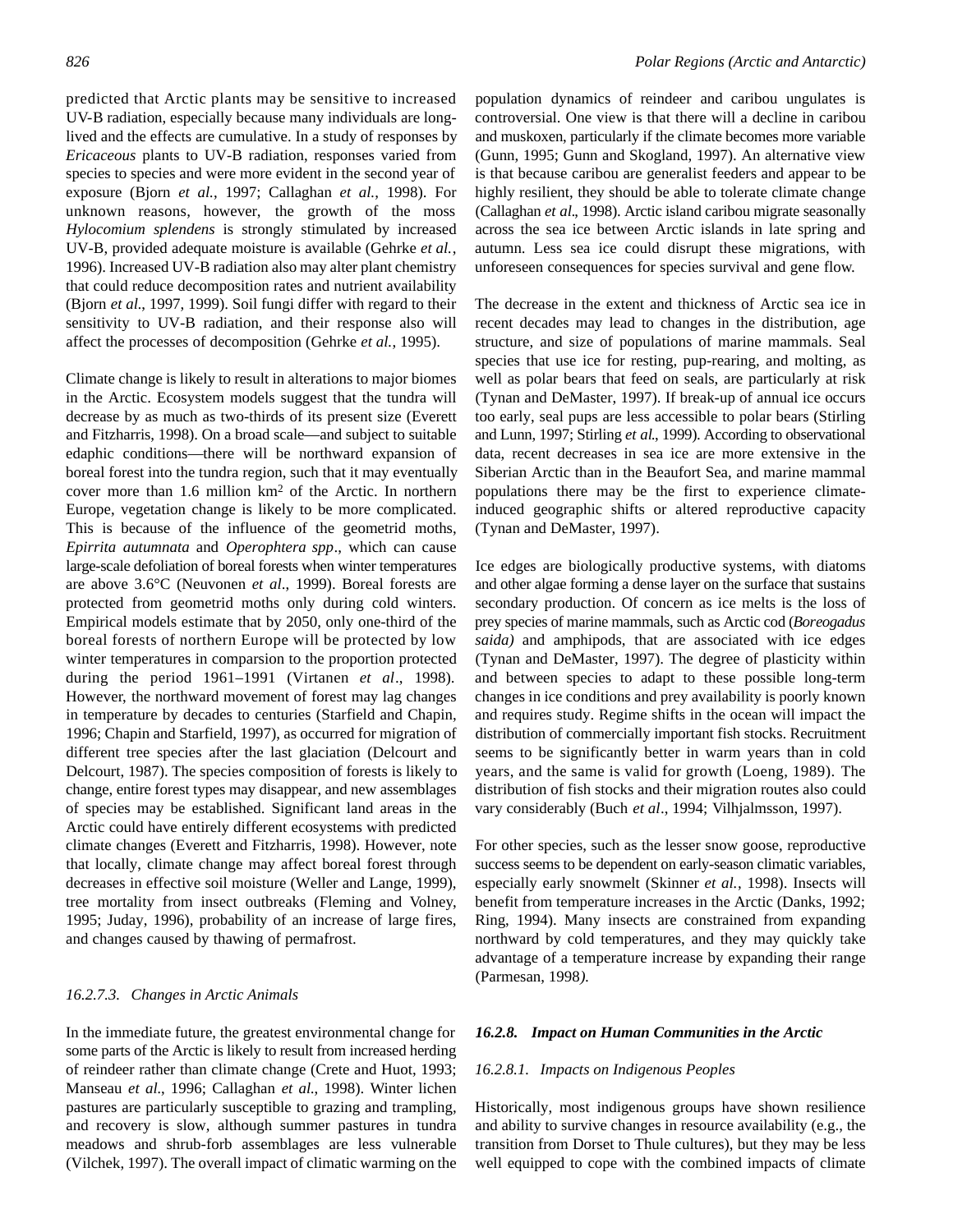change and globalization (Peterson and Johnson, 1995). Indigenous peoples, who number 1.5 million of a total Arctic population of 10 million, have a mixture of formal economies (e.g., commercial harvesting of fish, oil and mineral extraction, forestry, and tourism) and informal economies (e.g., harvesting of natural renewable resources). Increasingly, the overall economy is tied to distant markets. For example, in Alaska, gross income from tourism is US\$1.4 billion, and in Russia 92% of exported oil is extracted from wells north of the Arctic Circle (Nuttall, 1998). The distinction between formal and informal economies becomes blurred by transfer payments and income derived from commercial ventures. The value of native harvests of renewable resources has been estimated to be 33–57% of the total economy of some northern communities (Quigley and McBridge, 1987; Brody, 1991). However, harvesting of renewable resources also must be considered in terms of maintaining cultural activities (Duerden, 1992). Harvesting contributes to community cohesion and self-esteem, and knowledge of wildlife and the environment strengthens social relationships (Warren *et al.*, 1995; Berkes, 1998). For example, hunting of wildlife is an essential part of Inuit tradition (Wenzel, 1995).

Climate change and economic development associated with oil extraction, mining, and fish farming will result in changes in diet and nutritional health and exposure to air-, water-, and food-borne contaminants in northern people (Bernes, 1996; Rees and Williams, 1997; Vilchek and Tishkov, 1997; AMAP, 1998; Weller and Lange, 1999; Freese, 2000). People who rely on marine systems for food resources are particularly at risk because Arctic marine food chains are long (Welch, 1995; AMAP, 1997). Low-lying Arctic coasts of western Canada, Alaska, and the Russian Far East are particularly sensitive to sea-level rise. Coastal erosion and retreat as a result of thawing of ice-rich permafrost already are threatening communities, heritage sites, and oil and gas facilities (Forbes and Taylor, 1994; Dallimore *et al*., 1996; Cohen, 1997a,b; Shaw *et al.*, 1998; Wolfe *et al*., 1998; Are, 1999).

Along the Bering and Chukchi Sea coasts, indigenous peoples report thinning and retreating sea ice, drying tundra, increased storms, reduced summer rainfall, warmer winters, and changes in the distribution, migration patterns, and numbers of some wildlife species. These peoples testify that they already are feeling some of the impacts of a changing, warming climate (Mulvaney, 1998). For example, when sea ice is late in forming, certain forms of hunting are delayed or may not take place at all. When sea ice in the spring melts or deteriorates too rapidly, it greatly decreases the length of the hunting season. Many traditional foods are dried (e.g., walrus, whale, seal, fish, and birds) in the spring and summer to preserve them for consumption over the long winter months. When the air is too damp and wet during the "drying" seasons, food becomes moldy and sour. The length of the wet season also affects the ability to gather greens such as willow leaves, beach greens, dock, and wild celery. These testimonies reflect the kinds of changes that could be expected as global warming affects the Arctic (Mulvaney, 1998). As climate continues to change, there will be significant impacts on the availability of key subsistence

marine and terrestrial species. At a minimum, salmon, herring, walrus, seals, whales, caribou, moose, and various species of waterfowl are likely to undergo shifts in range and abundance. This will entail local adjustments in harvest strategies as well as in allocations of labor and resources (e.g., boats, snowmobiles, weapons). As the climate changes, community involvement in decisionmaking has the potential to promote sustainable harvesting of renewable resources, thereby avoiding deterioration of common property. However, factors that are beyond the control of the local community may frustrate this ideal. For example, many migratory animals are beyond the hunters' geographical range for much of the year—and thus beyond the management of small, isolated communities. Traditional subsistence activities are being progressively marginalized by increasing populations and by transnational commercial activities (Sklair, 1991; Nuttall, 1998).

In the past, when population densities of indigenous people were lower and economic and social structures were linked only weakly to those in the south, northern peoples showed significant flexibility in coping with climate variability (Sabo, 1991; Odner, 1992). Now, commercial, local, and conservation interests have reduced their options. Predicted climate change is likely to have impacts on marine and terrestrial animal populations; changes in population size, structure, and migration routes also are probable (Beamish, 1995; Gunn, 1995; Ono, 1995). Careful management of these resources will be required within a properly consultative framework, similar to recent agreements that are wide-ranging and endeavor to underpin the culture and economy of indigenous peoples (Nuttall, 1998). Langdon (1995) claims that "the combination of alternative cultural lifestyles and altered subsistence opportunities resulting from a warmer climate may pose the greatest threat of all to the continuity of indigenous cultures in northern North America." An alternative view is that northern people live with uncertainty and learn to cope with it; this view suggests that "for indigenous people, climate change is often not a top priority, but a luxury, and Western scientists may well be indoctrinating Natives with their own terminology and agenda on climate change" (BESIS, 1999).

#### *16.2.8.2. Impacts on Economic Activity*

The following subsections summarize the impacts of climate change and adaptive responses for different economic sectors that are relevant to the Arctic. Within different regions of the Arctic, important economic sectors differ substantially; some sectors are underrepresented, and others are just developing in certain regions (e.g., tourism). This latter topic (like agriculture and forestry) receives little or no comment in this section because there is insufficient literature to address the effects of climate change from a polar perspective.

#### *16.2.8.2.1. Oil and gas extraction*

Exploration, production, transportation, and associated construction of processing facilities are likely to be affected by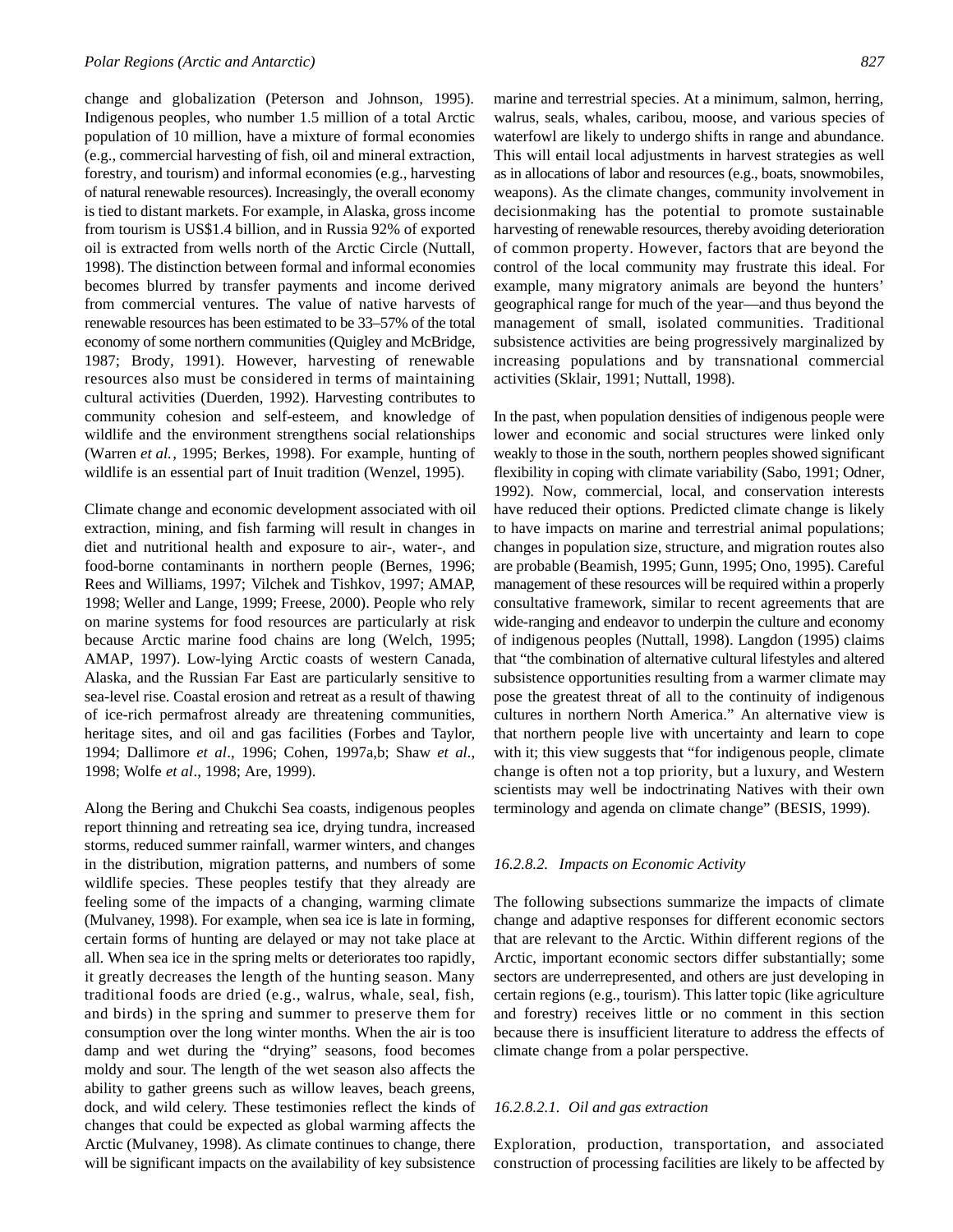climatic change (Maxwell, 1997). Changes in a large number of climate and related variables will affect on- and offshore oil and gas operations. Use of oil drilling structures or icestrengthened drillships designed to resist ice, use of the ice itself as a drilling platform, and construction of artificial islands are likely to give way to more conventional drilling techniques employed in ice-free waters (Maxwell, 1997). These likely changes are not without concerns. Although the use of regular drillships may reduce operating costs by as much as 50% (Croasdale, 1993), increased wave action, storm surges, and coastal erosion may necessitate design changes to conventional offshore and coastal facilities (McGillivray *et al.*, 1993; Anderson and DiFrancesco, 1997). This may increase the costs of pipeline construction because extensive trenching may be needed to combat the effects of coastal instability and erosion, especially that caused by permafrost melting (Croasdale, 1993; Maxwell, 1997). Design needs for onshore oil and gas facilities and winter roads are strongly linked to accelerated permafrost instability and flooding. The impact of climate change is likely to lead to increased costs in the industry associated with design and operational changes (Maxwell, 1997).

#### *16.2.8.2.2. Buildings and industrial facilities*

The capacity of permafrost to support buildings, pipelines, and roads has decreased with atmospheric warming, so pilings fail to support even insulated structures (Weller and Lange, 1999). The problem is particularly severe in the Russian Federation, where a large number of five-story buildings constructed in the permanent permafrost zone between 1950 and 1990 already are weakened or damaged, probably as a result of climate change (Khroustalev, 1999). For example, a  $2^{\circ}$ C rise in soil temperature in the Yakutsk region has led to a decrease of 50% in the bearing capacity of frozen ground under buildings. Khroustalev (1999) has predicted that by 2030, most buildings in cities such as Tiksi and Yakutsk will be lost, unless protective measures are taken. The impact of warming is likely to lead to increased building costs, at least in the short term, as new designs are produced that cope with permafrost instability. Snow loads and wind strengths may increase, which also would require modifications to existing building codes (Maxwell, 1997). There will be reduced demand for heating energy with warmer climate (Anisimov, 1999).

#### *16.2.8.2.3. Transportation and communications*

The impact of climate warming on transportation and communications in Arctic regions is likely to be considerable. Within and between most polar countries, air transport by major commercial carriers is widely used to move people and freight. Irrespective of climate warming, the number of scheduled flights in polar regions is likely to increase. This will require an adequate infrastructure over designated routes, including establishment of suitable runways, roads, buildings, and weather stations. These installations will require improved engineering designs to cope with permafrost instability.

Because paved and snow-plowed roads and airfield runways tend to absorb heat, the mean annual surface temperature may rise by 1–6°C, and this warming may exacerbate climate-driven permafrost instability (Maxwell, 1997). Cloud cover, wind speeds and direction, and patterns of precipitation may be expected to change at the regional level in response to global warming. At present, the density of weather stations is relatively low in Arctic regions. Increased air (and shipping) travel under a changing climate will require a more extensive weather recording network and navigational aids than now exists.

The impact of climate warming on marine systems is predicted to lead to loss of sea ice and opening of sea routes such as the Northeast and Northwest passages. Ships will be able to use these routes without strengthened hulls. There will be new opportunities for shipping associated with movement of resources (oil, gas, minerals, timber), freight, and people (tourists). However, improved navigational aids will be needed, and harbor facilities probably will have to be developed. The increase in shipping raises questions of maritime law that will need to be resolved quickly. These issues include accident and collision insurance, which authority is responsible for removal of oil or toxic material in the event of a spill, and which authority or agency pays expenses incurred in an environmental cleanup. These questions are important because sovereignty over Arctic waters is disputed among polar nations, and increased ship access could raise many destabilizing international issues. Increased storm surges are predicted that will affect transport schedules.

#### *16.2.8.2.4. Pollution associated with increased economic activity*

There already are a large number of case studies in the Arctic that indicate the effects of different pollutants on terrestrial, freshwater, and marine ecosystems (Crawford, 1997). In the event of increased industrial activity (e.g., mining, oil and gas extraction) under climate warming, new codes will be needed for retention of toxic wastes and to limit emissions of pollutants from processing plants. In the oil industry, considerable progress has been made in revegetating disturbed and polluted sites (McKendrick, 1997), often with plant species that can survive at northern sites under climatic warming. Changes in hydrology, possible increases in catchment rates, and melting of ice may result in wider dispersion of pollutants from accidents. Current ice cover and the low productivity of Arctic lakes restrict sequestration of contaminants (Barrie *et al*., 1997; Gregor *et al.*, 1998). Projected changes to ice cover and the hydrology of these lakes may cause them to become greater sinks for river-borne contaminants, similar to those in more temperate regions. In the Arctic Ocean, many persistent organic pollutants (e.g., hexachlorocyclohexane) are trapped under ice as "ghosts of the past" (de March *et al*., 1998). Reductions in sea-ice cover may speed their introduction to the Arctic food chain and pose risks for the human population. Long-lived apex consumers with high lipid content have a high potential for long-term accumulation of contaminants (Alexander, 1995;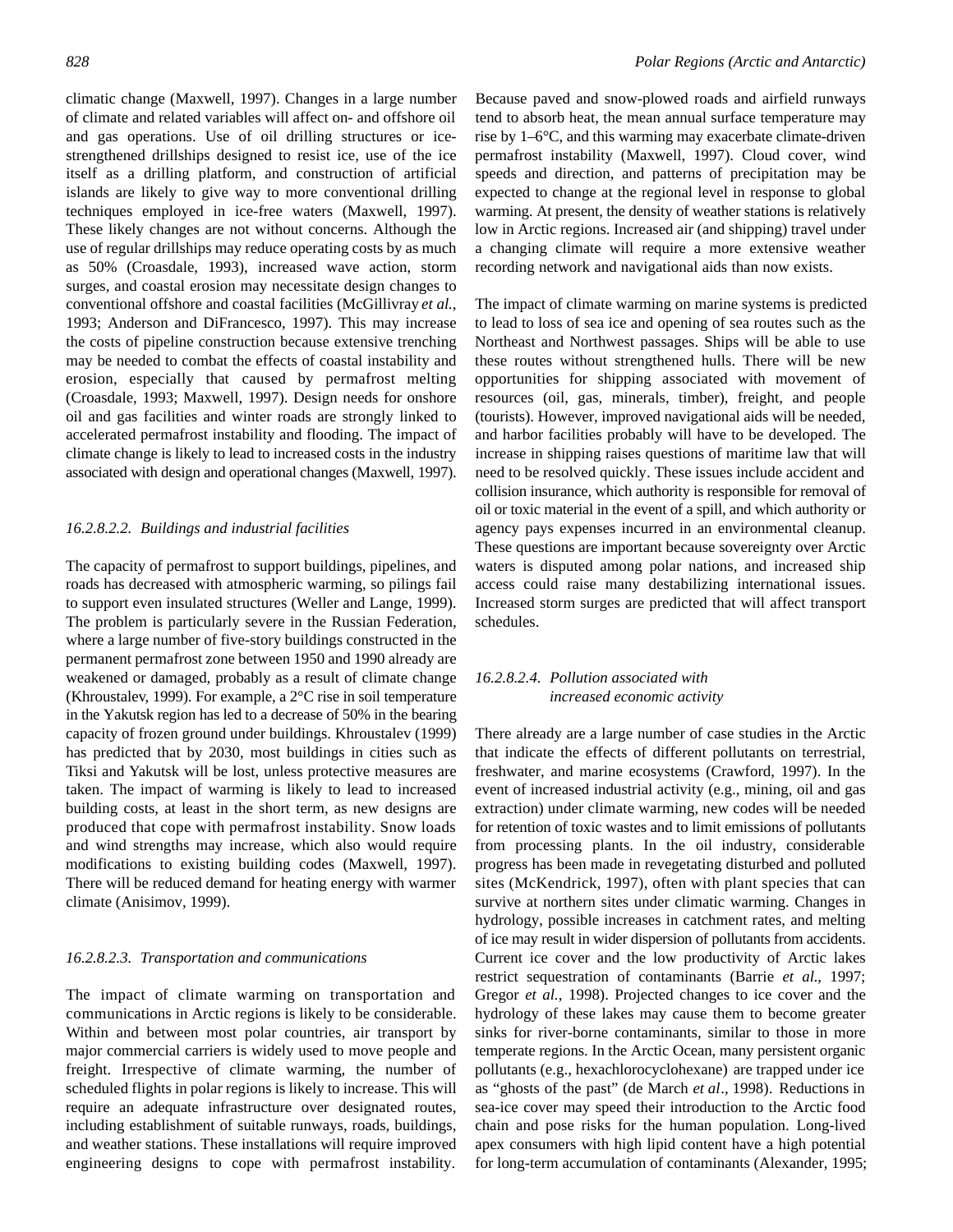#### *Polar Regions (Arctic and Antarctic) 829*

Tynan and DeMaster, 1997), and not all of these pollutants are derived within the Arctic. Development of Arctic haze is thought to result from aerosol loading (primarily sulfate particles) of the atmosphere in mid-latitude regions. These particles are then carried northward to the Arctic. The haze is most pronounced in the winter because the particles have a longer residence time in the stable Arctic air masses at that time of year. The increased presence of sulfate particles in the atmosphere is of concern because of their ability to reduce the flow of energy through the atmosphere to the Earth's surface (Shaw, 1987).

#### *16.2.8.2.5. Fisheries*

High-latitude marine fisheries are very productive. For example, those in the northern Pacific Ocean and the Bering Sea contribute more than 28% to total world landings of fish, mollusks, and crustaceans. In some northern countries, fisheries and fish products account for a large proportion of gross domestic product. In Greenland, the shrimp industry contributed more than 30% to GDPin 1986. Landings of fish in the Northwest Territories and in Nunavut, in the commercial and the subsistence sectors of the economy, are valued at CDN\$12 million.

Shifts in oceanic circulation associated with global warming are likely to affect the distribution of commercially important fish and their migration routes (Buch *et al*., 1994; Vilhjalmsson, 1997). For example, the first catches of two species of Pacific salmon *(Oncorhnchus nerka, O. gorbuscha*) recently have been made in estuaries on Banks Island, Canada. These locations are well outside the known range for these Pacific species (Babaluk *et al*., 2000*)*.Changes in ocean currents, nutrient availability, salinity, and the temperature of ocean waters can be expected to influence the disposition of larval and juvenile organisms, the growth rates of individuals, and the population structure of different fish species (Otterson and Loeng, 2000). For example, recruitment appears to be significantly better in warm years (Loeng, 1989), an example of which is increased landings of cod (*Gadus morhua*) associated with warmer air and surface water temperatures (Brander, 1996). During a warm phase between the 1920s and the 1960s, Norwegian herring fed in Icelandic waters but disappeared when the water temperature cooled by 1°C (Vilhjalmsson, 1997). Quinn and Marshall (1989) report positive correlations between salmon returns and reduced sea ice. However, species that are adapted to cold water, such as the Greenland turbot and the Alaskan King crab, declined in numbers during these warm phases, although other factors also contributed to the decline of crab stocks (Weller and Lange, 1999). However, the underlying mechanisms that account for changes in population sizes are poorly understood. This topic is a high research priority, particularly because plankton production and trophic interactions may be significantly altered by changes in climate. Research and management advice for fish stocks is provided by the International Council for the Exploration of the Seas (ICES). This authority and others face formidable challenges if the distributions of fish populations change in response to global warming (Hønneland *et al*., 1999; Freese, 2000).

#### *16.2.8.2.6. Reindeer husbandry*

Husbandry of different subspecies of *Rangifer tarandus* is widely practiced in different regions of the Arctic, particularly in Eurasia. Between 1991 and 1997, Russia's domestic reindeer stock declined from 2.3 million to 1.6 million animals. Whether climate change contributed to this decline is uncertain (Weller and Lange, 1999), but climate warming is likely to alter husdandry practices. Concerns include the presence of deep snow with an ice surface that stops animals from obtaining forage, lichens and graminoids that are ice-covered, destruction of vegetation as a result of "overgrazing," exposure of soil that encourages establishment of southerly weedy species under a warmer climate (Vilchek, 1997), and an increased likelihood of damage from more frequent tundra fires.

#### **16.3. Synthesis**

#### *16.3.1. Feedbacks and Interactions—Polar Drivers*

Climate change will affect some key polar drivers, creating impacts in the wider global arena. Many of these impacts will be self-amplifying and, once triggered, will affect other regions of the world for centuries to come. These impacts relate to probable changes in the cryosphere, sea level, thermohaline circulation and ocean ventilation, exchange of GHGs, and cloudiness:

- *Snow/ice–albedo feedback:* The amount of absorbed solar radiation, and thus surface heating, depends on surface albedo, which is very high for snow or ice surfaces and much lower in the absence of snow and ice. Thus, absorbed shortwave radiation over the vast areas of snow and ice in polar regions is about three times lower than over non-snow-covered surfaces. Warming will shrink the cryosphere, particularly in the Arctic, causing additional heating of the surface, which in turn will further reduce ice and snow cover. Thus, any significant alteration in albedo over large areas will have the potential to produce a nonlinear, accelerated change.
- *Sea-level rise:* Projected climate change in polar regions will have a critical impact on global sea levels. Expected sea-level rise is in the range 0.09–0.88 m by 2100, using the SRES scenarios (TAR WGI Chapter 11). Increased melting of the Greenland ice sheet and Arctic glaciers, as well as possible thinning of the West Antarctic ice sheet, is expected to make important contributions. However, increased snow accumulation on the East and West Antarctic ice sheets is a major process that can offset sea-level rise. Sea level will continue to rise long after atmospheric GHGs are stabilized, primarily because of the large heat capacity of the ocean and the slow response of glaciers and ice sheets. The rate of downwelling of cold, dense waters in polar regions is a major control on thermal expansion of the ocean and hence the rate of sea-level rise over the next centuries.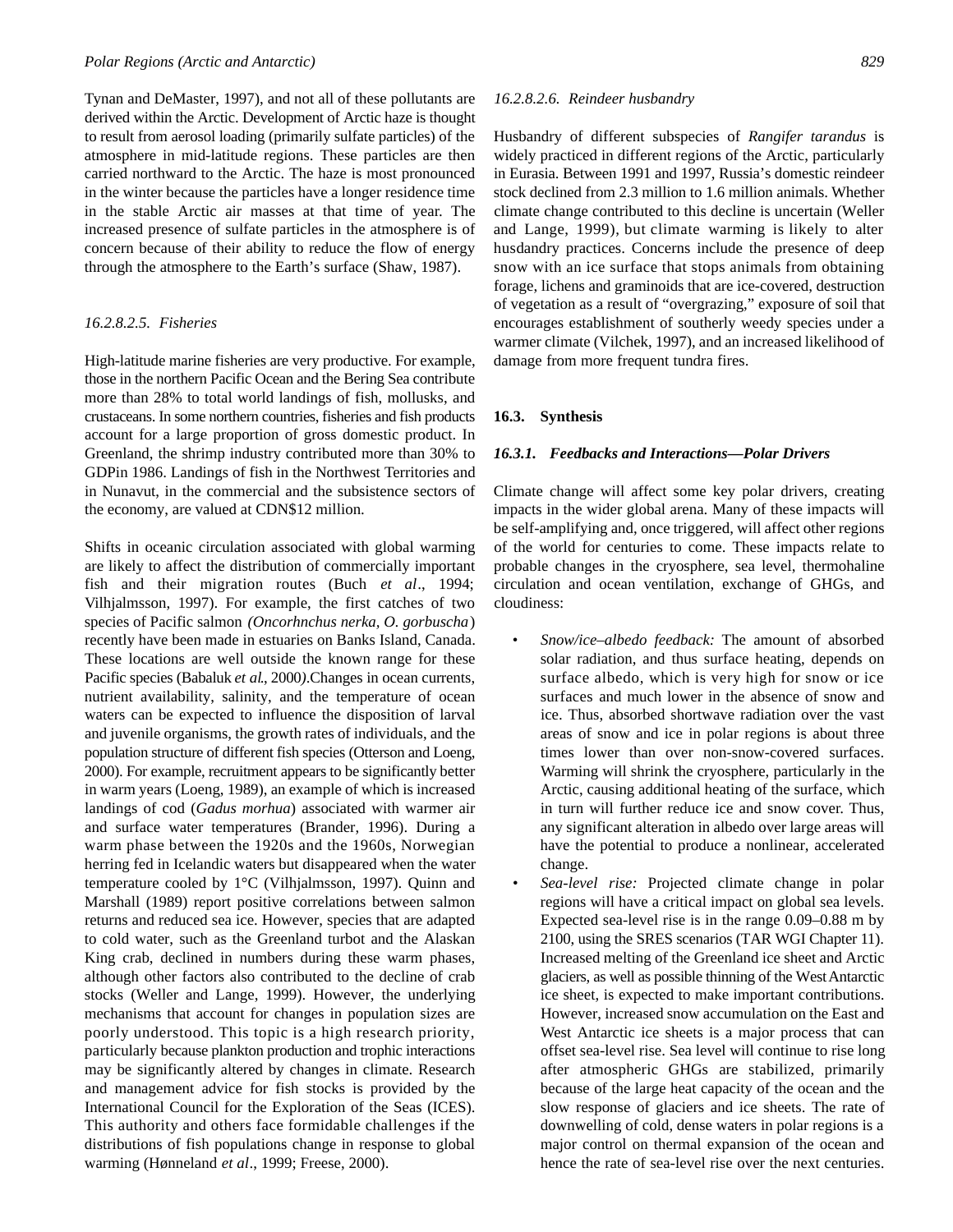Feedbacks that link sea-level rise to the size and health the West Antarctic ice sheet remain the subject of research and debate and are discussed in more depth in TAR WGI Chapter 11.

- Ocean circulation: Ocean-climate models predict increased stability of the surface mixed layer, reduction in salt flux, less ocean convection, and less deepwater formation. This could lead to a prolonged, major reduction in thermohaline circulation and ocean ventilation (O'Farrell *et al*., 1997; Budd and Wu, 1998; Hirst, 1999). Such changes will affect surface ocean currents and climates of Europe and mid-latitude landmasses in the southern hemisphere, where it could slow warming in some regions (Murphy and Mitchell, 1995; Whetton *et al*., 1996) but amplify it in others. Changes in runoff from large Arctic rivers (especially in Siberia) and increased melt from the Greenland ice sheet and glaciers will to lead to more freshwater in the Arctic Ocean. This may further weaken the thermohaline circulation in the North Atlantic. With less overturning in the ocean, there will be a reduction of upwelling in temperate and subtropical latitudes. Wood *et al*. (1999) present simulations of present-day thermohaline circulation, using a coupled ocean-atmosphere climate model without flux adjustments. The model responds to forcing with increasing atmospheric concentrations of GHGs with a collapse of circulation and convection in the Labrador Sea. These changes are similar in two separate simulations with different rates of increase of  $CO<sub>2</sub>$  concentrations. Although various models give differing results, any changes in the thermohaline circulation will have profound consequences for marine biology and fisheries because of inevitable changes in habitat and nutrient supply. Perturbations caused by projected climate change, such as a marked increase in freshwater inputs in polar regions, may cause reorganization of the global ocean thermohaline circulation, leading to abrupt climate change (e.g., Manabe and Stouffer, 1993; Wright and Stocker, 1993; Stocker and Schmittner, 1997). Palaeoclimatic e ffects of past large freshwater inputs are widely discussed for the Atlantic (e.g., Broecker *et al*., 1990; Rasmussen *et al*., 1996; Bianchi and McCave, 1999) and for extra melt from the Antarctic ice sheet (Mikolajewicz, 1998). These studies show that with past climate changes, shifts from one circulation mode to another have caused large, and sometimes abrupt, regional climate changes. Although there is low confidence that such events will occur, the associated impacts would be substantial.
- *Greenhouse gases—reduced uptake by the Southern Ocean:* Projected climate change will alter vast areas of oceans, wetlands, and permafrost in the polar regions that act as major sources and sinks for atmospheric  $CO<sub>2</sub>$ and CH<sup>4</sup> . Projected climate change will alter these features, thereby altering the exchange of these gases. Model results (Sarmiento and Le Quere, 1996) show that of all oceans, the Southern Ocean is likely to experience the greatest slowing in  $CO<sub>2</sub>$  uptake with climate change. Reduced downwelling also will limit

the ability of the ocean to sequester anthropogenic  $CO<sub>2</sub>$ (Sarmiento *et al*., 1998). Changing marine biology also must be considered. Using coupled climate model output under the IPCC IS92a GHG scenario, Matear and Hirst (1999) calculate that by the year 2100, there could be a reduction in cumulative oceanic uptake of carbon of 56 Gt. This reduced uptake is equivalent to a  $4\%$  yr<sup>-1</sup> increase in  $CO_2$  emissions for 1995–2100.

- *G reenhouse gases—emission by A rctic landscapes:* Whether the Arctic will be a net sink or a net source of  $CO<sub>2</sub>$  will depend largely on the magnitude and direction of hydrological changes and the rate of decomposition of exposed peat in response to temperature rise (Oechel *et al*., 1993; McKane *et al*., 1997a,b). Tundra ecosystems have large stores of nutrients and carbon bound in permafrost, soil, and microbial biomass and have low rates of  $CO<sub>2</sub>$  uptake as a result of low net primary production (Callaghan and Jonasson, 1995). The 25year pattern of net  $CO<sub>2</sub>$  flux indicates that tundra in Alaska was a net sink during the cool, wet years of the 1970s; a net source of  $CO<sub>2</sub>$  during the warm, dry 1980s; and a net sink during the warm but less dry 1990s (Vourlitis and Oechel, 1999). These responses also may reflect a decrease in the rate of decomposition of soil organic matter because decay potential decreases with depth, as older, more recalcitrant carbon is exposed in soil profiles (Christensen *et al*., 1998, 1999a,b). Sink activity will be altered by changes in soil water content, temperature, or longer term adjustment of biotic processes (Oechel and Billings, 1992; Shaver *et al*., 1992; Oechel and Vourlitis, 1994; Chapin *et al*., 1995; Jonasson, 1996; Nadelhoffer et al., 1996; Rastetter et *al.*, 1996; Waelbroeck *et al.*, 1997). Increased frequency of disturbances such as fire in boreal forest also could contribute to increased seasonal amplitude of atmospheric CO<sub>2</sub> (Zimov *et al.*, 1999). CH<sub>4</sub> production also is related to the position of the water table in the active layer (Torn and Chapin, 1993; Vourlitis *et al*., 1993; Johnson *et al*., 1996). The gas is oxidized in unsaturated soils and in the uppermost layer of the soil water column (Gilmanov and Oechel, 1995; Rouse *et al*., 1995; Tenhunen, 1996). Hence, the future magnitude of soil emissions of  $\text{CH}_4$  and  $\text{CO}_2$  will reflect the net outcome of anaerobic and aerobic processes. Thawing of permafrost has the potential to release considerable quantities of  $\text{CH}_4$  and  $\text{CO}_2$  (Fukuda, 1994; Michaelson *et al*., 1996; Anisimov *et al*., 1997; Goulden *et al*., 1998; Bockheim *et al*., 1999). Considering all of these e ffects, future warming is likely to further increase natural GHG emissions. Fluxes of these gases eventually may revert, however, to current levels after an initial pulse (Waelbroeck *et al*., 1997).
- *Hydrates of greenhouse gases:* Substantial amounts of natural gas may be released to the atmosphere as a result of climate-induced destabilization of gas hydrates beneath the surface of the Earth. On the continents, stable gas hydrates can be found only at depths of several hundreds of meters, making it unlikely that they will be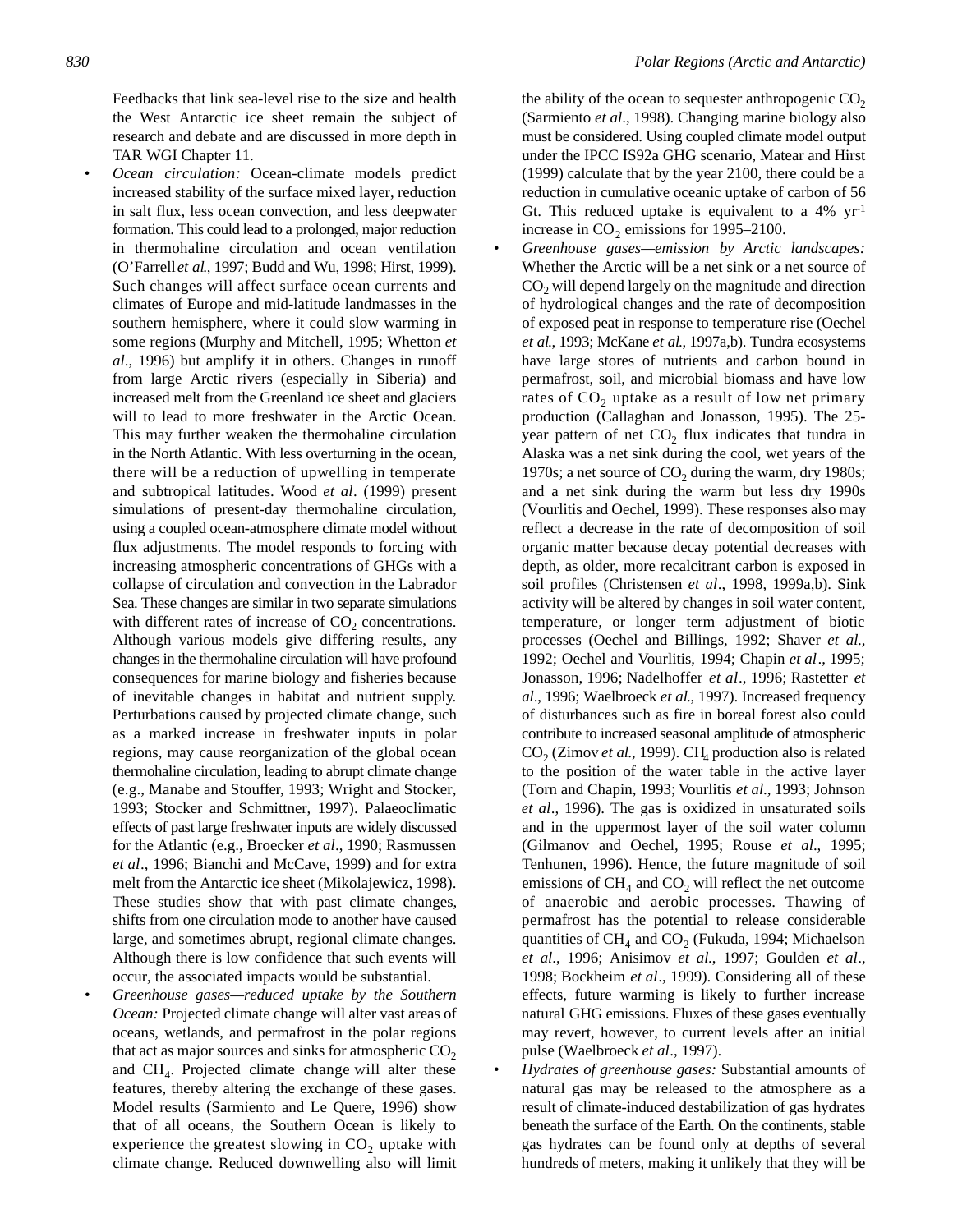released by climate change in the coming centuries. In the northern seas, gas hydrates may be deposited in the near-bottom zone, and their decomposition is likely to occur if deepwater temperature rises by even a few degrees. Because there are large uncertanties in the estimated amounts of the near-bottom gas hydrates, their role in providing positive feedback to the climate system cannot be evaluated with reasonable accuracy. There is evidence of methane hydrate destabilization and release with warming of coastal ocean bottomwater from other parts of the world (Kennett *et al*., 2000).

#### *16.3.2 Adaptation Potential and Vulnerability*

Parts of the Arctic and Antarctic where water is close to its melting point are highly sensitive to climate change, rendering their biota and socioeconomic life particularly vulnerable. A daptation to climate change will occur in natural polar ecosystems mainly through migration and changing mixes of species. This may cause some species to become threatened (e.g., walrus, seals, polar bears), whereas others may flourish (e.g., fish, penguins). Although such changes may be disruptive to many local ecological systems and particular species, the possibility remains that predicted climate change eventually will increase the overall productivity of natural systems in polar regions.

For people, successful future adaptation to change depends on technological advances, institutional arrangements, availability of financing, and information exchange. Stakeholders must be involved in studies from the beginning as well as in discussions of any adaptive and mitigative measures (Weller and Lange, 1999). For indigenous communities following traditional lifestyles, opportunities for adaptation to climate change appear to be limited. Long-term climate change, combined with other stresses, may cause the decline and eventual disappearance of communities. Technologically developed communities are likely to adapt quite readily to climate change by adopting altered modes of transport and by increased investment to take advantage of new commercial and trade opportunities.

Except in the Antarctic Peninsula, the Antarctic and the Southern Ocean probably will respond slowly to climate change; consequently, there will be less obvious impact in this region by 2100. Nevertheless, these areas are vulnerable because climate change could initiate millennial-scale processes with the potential to cause irreversible impacts on ice sheets, global ocean circulation, and sea-level rise. Antarctic drivers of sealevel rise, slowdown of the ocean thermohaline circulation, and changes in marine ecological habitats will continue for several centuries, long after GHG emissions are stabilized.

#### *16.3.3. Development, Sustainability, and Equity*

Distinctive patterns of development in the Arctic arise from the special nature of northern communities. The region is marked by decentralized administration and the presence of relict

military establishments. The main forms of resource use are oil, gas, and mineral mining (e.g., lead, zinc, gold, diamonds), ecotourism, fishing, and traditional hunting and gathering by indigenous peoples. Further development of these resources is likely. Maintenance of existing infrastructure is likely to be more costly. Transportation may be affected as permafrost thaws and ice disappears. Waste disposal strategies also will have to change. Reduced sea ice will change strategic defense situations, especially for navies of the large powers flanking the Arctic. Sovereignty issues are of concern because of confusion over northern boundaries, the increased likelihood of territorial disputes as ice gives way to open water, and new northern sea routes create new trade patterns. Changes in sea ice and easier navigation may bring new policy initiatives, and improved sea access will greatly increase ecotourism. Overall, there will be increased human activity in the Arctic.

There are large regional differences across the Arctic in development, infrastructure, and ability of people to cope with climate change. Increasingly, Arctic communities are sustainable only with support from the south. Indigenous peoples are more sensitive to climate change than nonindigenous peoples. Their homelands and hunting habitats will be directly affected, and they cannot easily retreat to less affected areas. Some native peoples may be able to adapt, but probably at the expense of traditional lifestyles. Nonindigenous peoples also are vulnerable where links with the south are broken by changes in the physical environment and altered political circumstances. Their lifestyles require high capital investment, which will have to be maintained or even increased for them to be adaptable to climate change. With climate change, economies that rely on support from the south may become more expensive because of disrupted landbased transport, and this may not be sustainable. However, new transport opportunities, growing communities, and easier mining will create new wealth—but only for those who move away from traditional lifestyles.

In Antarctica, future use of the continent is governed by the Antarctic Treaty, and there are no permanent residents. With regard to policy issues, changes in the climate may mean less sea ice, easier access for ecotourism, and increased pressure on the environment. Sustaining the Antarctic's pristine nature may become more difficult.

#### *16.3.4. Uncertainties and Risks*

The polar regions will play a substantial role in driving global climate change through positive feedbacks to global warming. They also provide us with unparalleled records of that change. The most important uncertainties, risks, and thus targets for research are as follows:

• *Ocean thermohaline circulation:* Will downwelling in the North Atlantic and the Southern Ocean cease, causing a shutdown of the circulation of the global ocean? Or will this downwelling simply reduce and eventually recover with stabilization of GHGs? What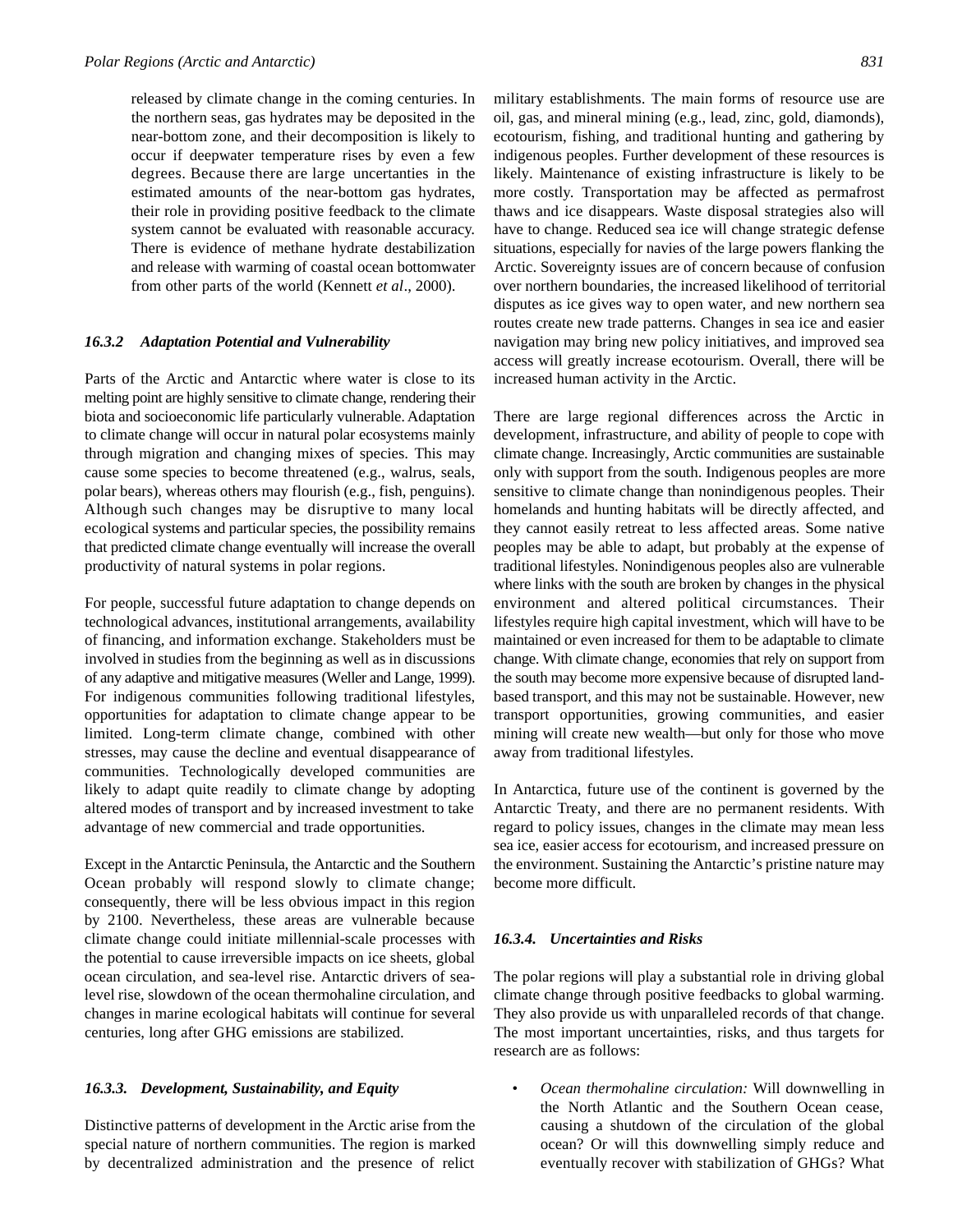is the role of changing input of freshwater from Arctic rivers?

- *Antarctic ice sheet:*What will be the contribution of the Antarctic ice sheets to global sea-level rise over the coming centuries? Although it is likely that the Antarctic ice sheet will provide some degree of mitigation of predicted sea-level rise, there is a small risk that the West Antarctic ice sheet (or portions of it) may retreat rapidly, causing a greater than predicted rise.
- *Marine biology:* What will be the response to predicted climate change of the structure of marine communities and the overall productivity of polar oceans? Uncertainty arises because existing biological models are not yet sufficiently developed to provide authoritative and quantitative estimates. There is some risk of unforeseen collapse of parts of the marine biological system, with consequent global effects—particularly on fisheries.
- *Arctic ice sheets, glaciers, and ice caps:* What is the current and future magnitude of freshwater input to the oceans from ice masses? What is the impact on global sea level and the thermohaline circulation on decadal to century time scales, and how can uncertainties in estimates be reduced?
- *Permafrost:* As ice-rich permafrost degrades, what will be the magnitude, spatial extent, and variability of its impacts? Will increases in the thickness of the active layer in currently cold, continuous permafrost be sufficient to cause widespread damage to human infrastructure? How important is soil organic carbon sequestered in the upper layer of permafrost in the context of the world carbon balance?
- *Arctic hydrology:* Will the balance between increased precipitation and evapotranspiration lead to a drier or wetter Arctic landscape? What will be the water balances of the large river basins that generate freshwater inflow to the Arctic Ocean?
- *Arctic sea ice:* Is it possible that with increased open water in the Arctic Ocean, summer sea ice in the Arctic eventually could disappear completely? The risk is that substantially more open water could generate large changes in regional climate for countries on the Arctic rim.
- *Fluxes of greenhouse gases:* What are the current and future fluxes of GHGs from polar oceans and landscapes? In particular, what is the likely future role of gas hydrates?
- *Stresses on human communities in the Arctic:* Can Arctic communities survive the combined stresses of globalization and marked changes in their local environments that may result from climate change? Traditional lifestyles will be threatened, but the communities that practice these lifestyles may be sufficiently resilient to cope with these changes, as they have in the recent and distant past.

#### **References**

Abdalati, W. and K. Steffen, 1997: Snowmelt on the Greenland ice sheet as derived from passive microwave satellite data. *Journal of Climate*, **10**, 165–175.

- **Ainley,** D.G., C.R. Ribic, and W.R. Fraser, 1994: Ecological structure among migrant and resident seabirds of the Scotia-Weddell confluence region. *Journal of Animal Ecology*, **63,** 347–364.
- **Alekseev,** G.V., Z.V. Bulatov, V.F. Zakharov, and V.P. Ivanov, 1997: Influx of very warm water in the Arctic basin. *Doklady Akademii Nauk SSSR*, **356,** 401–403 (in Russian).
- **Alexander**,V., 1995: The influence of the structure and function of the marine food web on the dynamics of contaminants in Arctic Ocean ecosystems. *The Science of the Total Environment,* **160/161,** 593–603.
- Alexandrov, Ye.I. and V.V. Maistrova, 1998: The comparison of the air temperature measurements for the polar regions. *The Antarctica*, 34, 60–72.
- Allard, M. and J.N. Kasper, 1998: Ice wedge activity and climate changes during the recent Holocene near Salluit, Northern Quebec, Canada. *Transactions of the American Geophyiscal Union*, **79,** F834.
- **Allard,** M., B. Wang, and J.A. Pilon, 1995: Recent cooling along the southern shore of Hudson Strait Quebec, Canada, documented from permafrost temperature measurements. *Arctic and Alpine Research*, **27,** 157–166.
- **AMAP,** 1998: *Arctic Pollution Issues* [Wilson, S.J., J.L. Murray, and H.P. Huntington (eds.)]. Arctic Monitoring and Assessment Programme, Oslo, Norway, 859 pp.
- **A M A P,** 1997: *A rctic Pollution Issues: AState of the A rctic Environment Report*. Arctic Monitoring and Assessment Program, Oslo, Norway, 188 pp.
- **Anderson,** W.P. and R.J. DiFrancesco, 1997: Potential impacts of climate warming on hydrocarbon production in the northern Mackenzie Basin. In: *Mackenzie Basin Impact Study Final Report* [Cohen, S.J. (ed.)]. Atmospheric Environment Service, Environment Canada, Downsview, Ontario, Canada, pp. 247–252.
- **Anisimov,** O., 1999: Impacts of anthropogenic climate change on heating and air conditioning of buildings. *Meteorology and Hydrology*, **6,** 10–17 (in Russian).
- **Anisimov,** O.A. and F.E. Nelson, 1997: Permafrost zonation and climate change: results from transient general circulation models. *Climatic Change*, **35,** 241–258.
- Anisimov, O.A. and V.Y. Poljakov, 1999: Predicting changes of the air temperature in the first quarter of the 21st century. Meteorology and *Hydrology,* **2,** 25–31 (in Russian).
- **Anisimov,** O.A., N.I. Shiklomanov, and F.E. Nelson, 1997: Effects of global warming on permafrost and activelayer thickness: results from transient general circulation models. *Global and Planetary Change*, **61,** 61–77.
- **Are,** F.E., 1999: The role of coastal retreat for sedimentation in the Laptev Sea. In: *Land-Ocean Systems in the Siberian Arctic: Dynamics and History* [Kassens, H., H.A. Bauch, I. Dmitrenko, H. Eicken, H.-W. Hubberten, M. Melles, J. Thiede, and L. Timokhov (eds.)]. Springer-Verlag, Berlin, Germany, pp. 287–295.
- **Arft,** A.M., M.D. Walker, J. Gurevitch, J.M. Alatalo, M.S. Bret-Harte, M. Dale, M. Diemer, F. Gugerli, G.H.R. Henry, M.H. Jones, R.D. Hollister, I.S. Jonsdottir, K. Laine, E. Levesque, G.M. Marion, U. Molau, P. Molgaard, U. Nordenhall, V. Raszhivin, C.H. Robinson, G. Starr, A. Stenstrom, M. Stenstrom, O. Totland, P.L. Turner, L.J. Walker, P.J. Webber, J.M. Welker, and P.A. Wookey, 1999: Responses of tundra plants to experimental warming: meta-analysis of the international tundra experiment. *Ecological Monographs*, **69,** 491–511.
- Arrigo, K.R., D. Worthen, A. Schnell, and M.P. Lizotte, 1998: Primary production in Southern Ocean waters. *Journal of Geophysical Research*, **103,** 15587–15600.
- **Arrigo,** K.R., D.H. Robinson, D.L. Worthen, R.B. Dunbar, G.R. DiTullio, M. van Woert, and M.P. Lizotte, 1999: Phytoplankton community structure and the drawdown of nutrients and CO<sub>2</sub> in the Southern Ocean. *Science*, **283,** 365–367.
- **Azam,** F., D.C. Smith, and J.T. Hollibaugh, 1991: The role of the microbial loop in Antarctic pelagic ecosystems. *Polar Research*, **10,** 239–243.
- **Babaluk,** J.A., J.D. Reist, J.D. Johnson, and L. Johnson, 2000: First records of sockeye (*Oncorhynchus nerka*) and pink salmon (*O. gorbuscha*) from Banks Island and other records of Pacific salmon in Northwest Territories, Canada. *Arctic*, **53,** 161–164.
- **Barber,** D.G. and S.V. Nghiem, 1999. The role of snow on the thermal dependence of backscatter over sea ice. *Journal of Geophysical Research,* **104(C11),** 25789–25803.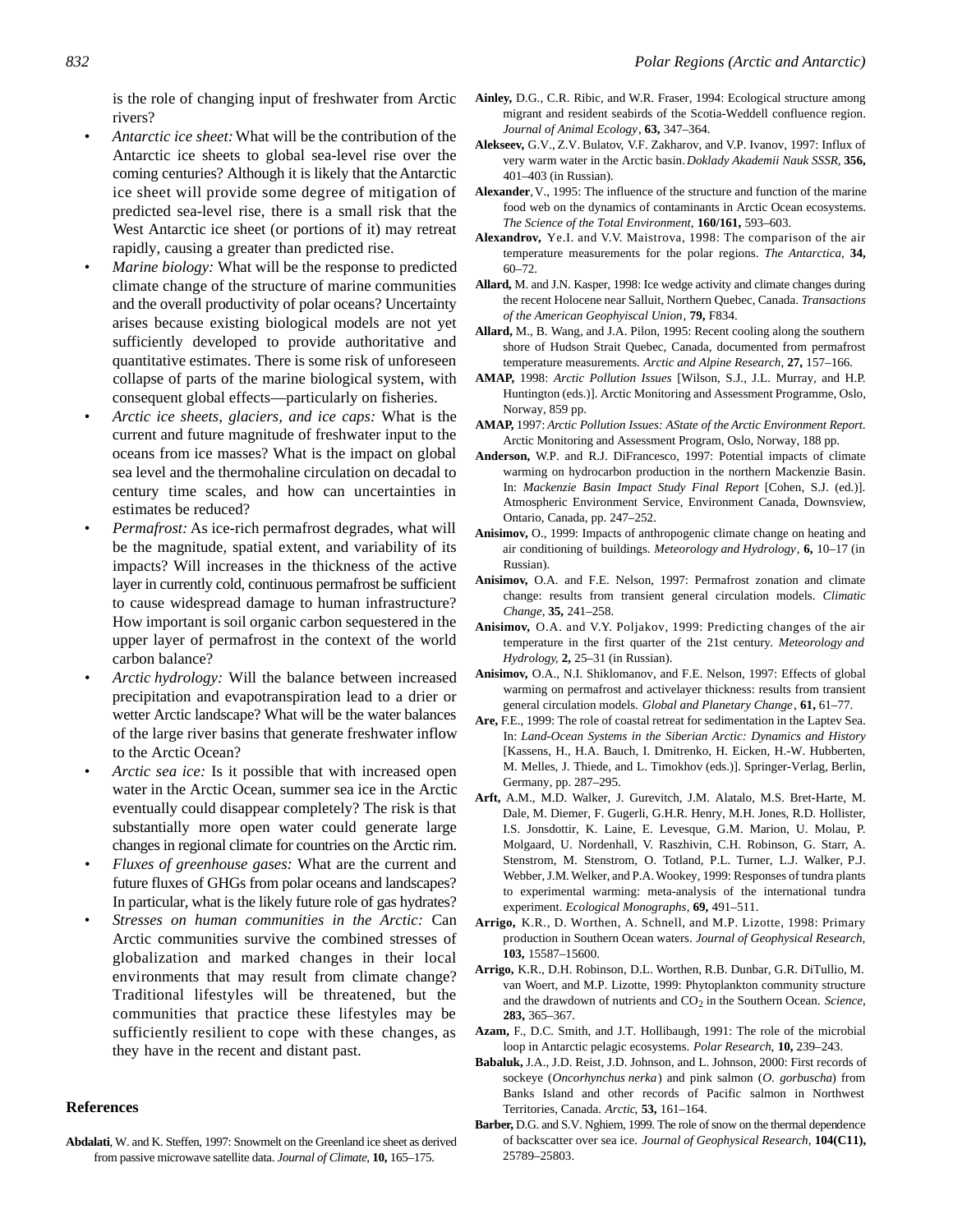- **Barrie,** L., R. Macdonald, T. Bidleman, M. Diamond, D. Gregor, R. Semkin, W. Strachan, M. Alaee, S. Backus, M. Bewers, C. Gobeil, C. Halsall, J. Hoff, A. Li, L. Lockhart, D. Mackay, D. Muir, J. Pudykiewicz, K. Reimer, J. Smith, G. Stern, W. Schroeder, R. Wagemann, F. Wania, and M. Yunker, 1997: Sources, occurrences and pathways. In: *Canadian Arctic Contaminants Assessment Report* [Jensen, J., K. Adare, and R. Shearer (eds.)]. Department of Indian and Northern Affairs, Government of Canada, Ottawa, Ontario, Canada, pp. 25–182.
- **Barry,** R.G. and M.C. Serreze, 2000: Atmospheric component of the Arctic Ocean freshwater balance and their interannual variability. In: *The Freshwater Budget of the Arctic Ocean* [Lewis, E.L., E.P. Jones, P. Lemke, T.D. Prowse, and P.Wadhams (eds.)]. NATO Science Series, No. 2, Environmental Security, J. Kluwer Academic Publishers, Dordrecht, The Netherlands, Vol. 70, pp. 45–56.
- **Beamish,** R.J., 1995: Response of anadromous fish to climate change in the North Pacific. In: *Human Ecology and Climate Change* [Peterson, D.L. and D.R. Johnson (eds.)]. Taylor & Francis, Washington, DC, USA, pp. 123–136.
- **Beltaos,** S. and T.D. Prowse, 2000: Climate impacts on extreme ice jam events in Canadian rivers. In: *Contributions to IHP-V by Canadian Experts*. International Hydrological Programme, Technical Documents in Hydrology, United Nations Educational, Scientific, and Cultural Organization (UNESCO), Paris, France, Vol. 33, pp. 22–46.
- Bentley, C.R., 1998: Rapid sea-level rise from a west Antarctic ice-sheet collapse: a short-term perspective. *Journal of Glaciology*, **44,** 157–163.
- Berger, A.R. and W.J. Iams, 1996: *Geoindicators: Assessing Rapid Environmental Change in EarthSystems*. A.A. Balkema, Rotterdam, The Netherlands, 466 pp. Available online at http//www.gcrio.org/geo/ title.html.
- **Bergstrom,** D.M. and S.L. Chown, 1999: Life at the front: history of ecology and change on Southern Ocean Islands. *Trends in Ecology and Evolution*, **14 (12),** 472–477.
- **Berkes,** F., 1998: Indigenous knowledge and resource management systems in the Canadian sub-Arctic. In: *Linking Social and Ecological Systems* [Berkes, F., C. Folke, and J. Colding (eds.)]. Cambridge University Press, Cambridge, United Kingdom and New York, NY, USA, pp. 98–128.
- **Bernes,** C., 1996: *The Nordic Arctic Environment: Unspoilt, Exploited, Polluted*? The Nordic Council of Ministers, Copenhagen, Denmark, 140 pp.
- **BESIS,** 1999: *The Impacts of Global Climate Change in the Arctic Regions: An Initial Assessment*. Bering Sea Impact Study, International Arctic Science Committee, Oslo, Norway, 41 pp.
- **BESIS,** 1997: *The Impacts of Global Climate Change in the Bering Sea Region: An Assessment Conducted by the International Arctic Science Committee Under Its Bering Sea Impact Study (BESIS)*. International Arctic Science Committee, Oslo, Norway, 41 pp.
- **Bianchi,** G.G. and I N. McCave, 1999: Holocene periodicity in north Atlantic climate and deep ocean flow south of Iceland. *Nature*, **397,** 515–517.
- **Billings,** W.D., 1987: Carbon balance of Alaskan tundra and taiga ecosystems: past, present, and future. *Quaternary Science Reviews*, **6,** 165–177.
- **Bindoff,** N.L. and T.J. McDougall, 2000: Decadal changes along an Indian Ocean section at 32ºS and their interpretation. *Journal of Physical Oceanography*, 30(6), 1207–1222.
- **Bindschadler,** R.A., 1998: Future of the west Antarctic ice sheet. *Science,* **282,** 428–429.
- **Bird,** D.F. and J. Kalff, 1984: Empirical relationships between bacterial abundance and chlorophyll concentration in fresh and marine waters. *Canadian Journal of Fisheries and Aquatic Science,* **41,** 1015–1023.
- Bird, D.F. and D. Karl, 1999: Uncoupling of bacteria and phytoplankton during the austral spring bloom in Gerlache Strait, Antarctic Peninsula. *Aquatic Microbial Ecology,* **19,** 13–27.
- **Bjorgo,** E., O.M. Johannessen, and M.W. Miles, 1997: Analysis of merged SMMR SSMI time series of Arctic and Antarctic sea ice parameters, 1978–1995. *Geophysical Research Letters*, **24,** 413–416.
- **Björn,** L.O., T.V. Callagan, C. Gehrke, D. Gwynn-Jones, B. Holmgren, U. Johanson, and M. Sonesson, 1997: Effects of enhanced UV-B radiation on sub-Arctic vegetation. In: *Ecology of Arctic Environments* [Woodin, S.J. and M. Marquiss (eds.)]. Blackwell Science, Oxford, United Kingdom, pp. 241–253.
- **Björn,** L.O., T.V. Callagan, C. Gehrke, D. Gwynn-Jones, J.A. Lee, U. Johanson, M. Sonesson, and N.D. Buck, 1999: Effects of ozone depletion and increased ultraviolet-B radiation on northern vegetation. *Polar Research*, **18,** 331–337.
- **Bockheim,** J.G., 1995: Permafrost distribution in the southern circumpolar region and its relation to the environment: a review and recommendations for further research. *Permafrost and Periglacial Processes*, **6,** 27–45.
- **Bockheim, J.G.** and C. Tarnocai, 1998: Recognition of cryoturbation for classifying permafrost-affected soils. *Geoderma*, 81, 281-293.
- **Bockheim,** J.G, L.R. Everett, K.M. Hinkel, F.E. Nelson, and J. Brown, 1999: Soil organic carbon storage and distribution in Arctic tundra, Barrow, Alaska. *Soil Science Society of America Journal*, **63,** 934–940.
- **Borzenkova,** I.I., 1999a: Environmental indicators of recent global warming. In: *Environmental Indices* [Pykh, Y.A., A. Yuri, D.E. Hyatt, and R.J.M. Lenz (eds.)]. EOLSS Publishing Company, Baldwin House, London, United Kingdom, pp. 455–465.
- Borzenkova, I.I., 1999b: About natural indicators of the present global warming. *Meteorology and Hydrology*, **6,** 98–116 (in Russian).
- **Boyd,** P.W., A.J. Watson, C.S. Law, E.R. Abraham, T. Trull, R. Murdoch, D.C.E. Bakker, A.R. Bowie, K.O. Buesseler, H. Chang, M. Charette, P. Croot, K. Downing, R. Frew, M. Gall, M. Hadfield, J. Hall, M. Harvey, G. Jameson, J. LaRoche, M. Liddicoat, R. Ling, M.T. Maldonado, R.M. McKay, and S. Nodder, 2000: A mesoscale phytoplankton bloom in the polar Southern Ocean stimulated by iron fertilization. *Nature,* **407,** 695–702.
- Bradley, R.S. and P.D. Jones, 1993: Little Ice Age summer temperature variations, their nature and relevance to recent global warming trends. The *Holocene*, **3,** 367–376.
- **Brander,** K.M., 1996: Effects of climate change on cod (*Gadus morhua*) stocks. In: *Global Warming: Implications for Freshwater and Marine Fish* [Wood, C.M. and D.G. McDonald (eds.)]. Cambridge University Press, Cambridge, United Kingdom and New York, NY, USA, pp. 255–278.
- **Briffa,** K.P., P.D. Jons, F.N. Schweigruber, and S.G. Shiyatov, 1995: Unusual twentieth-century summer warmth in a 1000-year temperature record from Siberia. *Nature*, **376,** 156–159.
- **Brody,** H., 1991: *Maps and Dreams: Indians and the British Columbia Frontier*. Douglas and McIntyre Press, Toronto, Ontario, Canada, 297 pp.
- **Broecker,** W.S., G. Bond, and M.A. Klas, 1990: A salt oscillator in the glacial Atlantic? 1: the concept. *Paleoceanography,* **5,** 469–477.
- **Broecker,** W.S., D.M. Peteet, and D. Rind, 1985: Does the ocean-atmosphere system have more than one stable mode of operation. *Nature*, **315,** 21–26.
- **Bromwich,** D., L. Zhong, and A.N. Rogers, 1998: Winter atmospheric forcing of the Ross Sea polynya. In: *Ocean, Ice and Atmosphere, Interactions at the Antarctic Continental Margin* [Jacobs, S.S. and R.F. Weiss (eds.)]. *American Geophysical Union, Antarctic Research Series*, **75,** 101–133.
- **Brown,** J., 1997: Circumpolar active layer monitoring program. *Frozen Ground*, **21,** 22–23.
- **Brown,** J., O.J.J. Ferrians, J.A. Heginbottom, and E.S. Melnikov, 1997: *International Permafrost Association Circum Arctic Map of Permafrost and Ground Ice Conditions*. U.S. Geological Survey CircumPacific Map Series, Map CP45, Scale 1:10,000,000, Washington, DC, USA.
- **Brown,**J., M.M. Burgess, A. Pavlov,V. Romanovsky, and S. Smith, 2000: The Global Terrestrial Network for Permafrost (GTN-P): a progress report. In: *Rhythms of Natural Processes in the Earth Cryosphere.* Russian Academy of Sciences, Pushchino, Russia, pp. 203–204.
- **Brown,** R.D., 2000: Northern Hemisphere snow cover variability and change, 1915–1997. *Journal of Climate*, **13,** 2339–2355.
- Brown, R.D. and B.E. Goodison, 1996: Interannual variability in reconstructed Canadian Snow Cover, 1915–1992. *Journal of Climate*, **9,** 1299–1318.
- **Buch,** E., S.A. Horsted, and H. Hovgard, 1994: Fluctuations in the occurrence of cod in Greenland waters and their possible causes. *International Council for the Exploration of the Sea (ICES) Marine Science Symposia*, **198,** 158–174.
- **Budd,** W.F. and X.Wu, 1998: Modeling long term global and Antarctic changes resulting from increased greenhouse gases. In: *Coupled Climate Modelling* [Meighen, P.J. (ed.)]. Bureau of Meteorology, Canberra, Australia, Research Report, **69,** 71–74.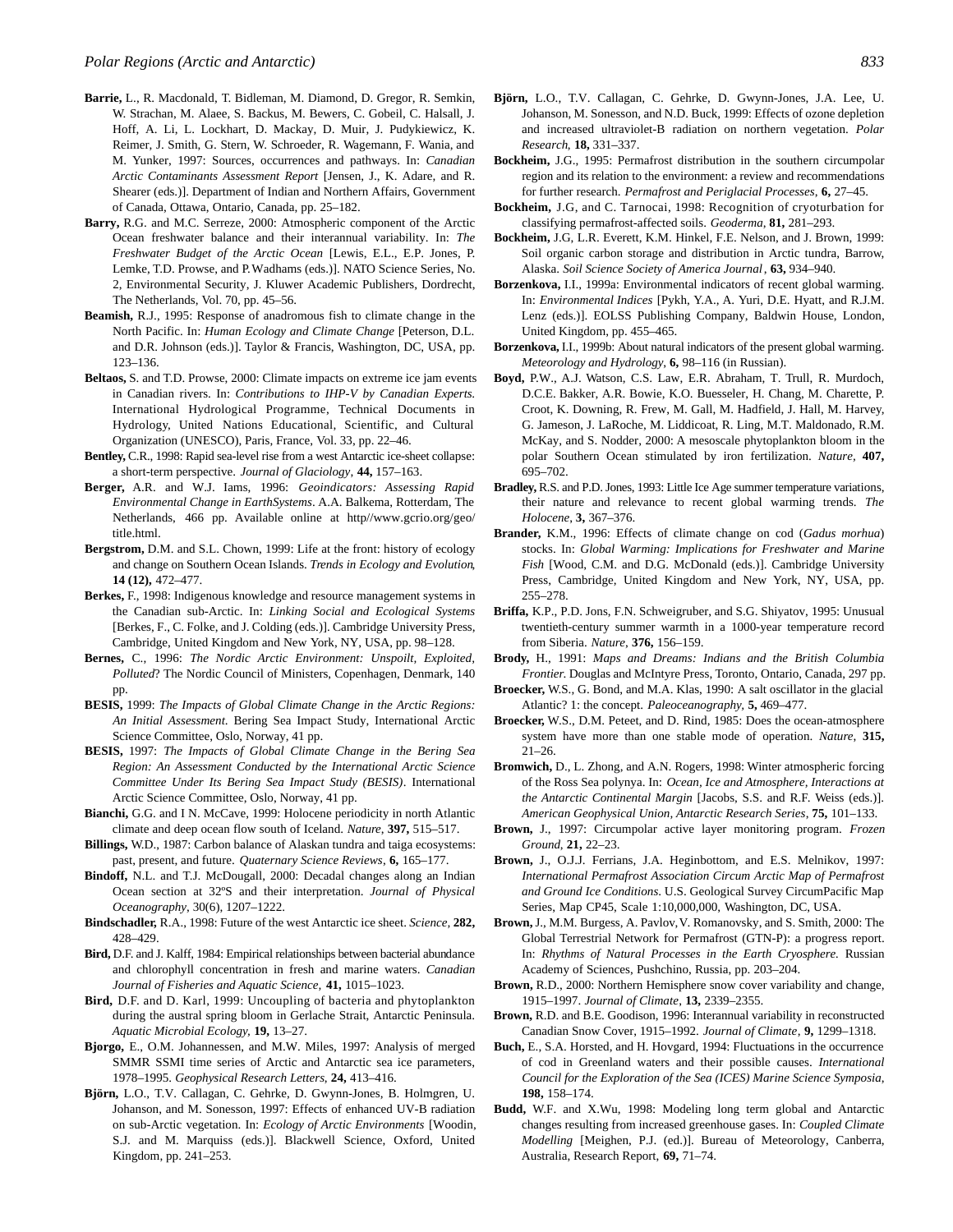- **Burgess,** M.M., D.T. Desrochers, and R. Saunders, 2000a: Potential changes in thaw depth and thaw settlement for three locations in the Mackenzie Valley. In: *The Physical Environment of the Mackenzie Valley: a Baseline for the Assessment of Environmental Change* [Dyke, L.D. and G.R. Brooks, (eds.)]. *Geological Survey of Canada Bulletin,* **547,** 187–195.
- **Burgess,** M.M., S.L. Smith, J. Brown, V. Romanovsky, and K. Hinkel, 2000b: The Global Terrestrial Network for Permafrost (GTNet-P): permafrost monitoring contributing to global climate observations. In: *Current Research 2000-E14*. Geological Survey of Canada, Ottawa, Ontario, Canada, 8 pp. Available online at http://www.nrcan.gc.ca/gsc/bookstore.
- **Burn,** C.R., 1998: Field investigations of permafrost and climatic change in northwest North America. In: *Proceedings of the Seventh International* Conference on Permafrost, Yellowknife, NWT, 23-27 June 1998 [Lewkowicz, A.G. and M. Allard (eds.)]. Collection Nordiana, No. 57, Centre d'Etudes Nordiques, Université Laval, Quebec, Canada, pp. 107–120.
- Burn, C.R., 1997: Cryostratigraphy, paleogeography, and climate change during the early Holocene warm interval, western Arctic coast, Canada. *Canadian Journal of Earth Sciences*, **34,** 912–935.
- **Cai,** W. and P.G. Baines, 1996: Interactions between thermohaline- and winddriven circulations and their relevance to the dynamics of the Antarctic Circumpolar Current, in a coarse-resolution global ocean general circulation model. *Journal of Geophysical Research*, 101, 14073-14093.
- **Cai,** W. and H.B. Gordon, 1998: Transient responses of the CSIRO climate model to two different rates of CO<sub>2</sub> increase. *Climate Dynamics*, 14, 503–506.
- **Callaghan,** T.V. and S. Jonasson, 1995: Implications for changes in arctic plant biodiversity from environmental manipulation experiments. In: *Arctic and Alpine Biodiversity:Patterns, Causes, and Ecosystem Consequences* [Chapin, F.S. III and C.H. Körner (eds.)]. Springer-Verlag, Heidelberg, Germany, pp. 151–164.
- Callaghan, T.V., C. Körner, S.E. Lee, and J.H.C. Cornelison, 1998: Part 1: scenarios for ecosystem responses to global change. In: *Global Change in Europe's Cold Regions* [Heal, O.W., T.V. Callaghan, J.H.C. Cornelissen, C. Körner, and S.E. Lee (eds.)]. European Commission Ecosystems Research Report, 27, L-2985, Luxembourg, pp. 11–63.
- **Carmack,** E.C., 2000: Review of the Arctic Oceans freshwater budget: sources, storage and export. In: *The Freshwater Budget of the Arctic Ocean* [Lewis, E.L, E.P. Jones, P. Lemke, T.D. Prowse, and P. Wadhams (eds.)]. Kluwer Academic Publishers, Dordrecht, The Netherlands, pp. 91–126.
- **Carmack,** E.C., R.W. Macdonald, R.G. Perkin, F.A. McLaughlin, and R.J. Pearson, 1995: Evidence for warming of Atlantic water in the southern Canadian basin of the Arctic Ocean: results from the Larsen-93 exhibition. *Geophysical Research Letters*, **22,** 1061–1064.
- **Carter,** T.R., M. Hulme, J.F. Crossley, S. Malyshev, M.G. New, M.E. Schlesinger, and H. Tuomenvirta, 2000: *Climate Change in the 21st Century - Interim Characterizations based on the New IPCC Emissions Scenarios*. The Finnish Environment 433, Finnish Environment Institute, Helsinki, 148 pp.
- **Cavalieri,** D.J., P. Gloersen, C.L. Parkinson, J.C. Comiso, and H.J. Zwally, 1997: Observed hemispheric asymmetry in global sea ice changes. *Science*, **278,** 1104–1106.
- **Chapin,** F.S. III and G.R. Shaver, 1985: Individualistic growth response of tundra plant species to environmental manipulations in the field. *Ecology*, **66,** 564–576.
- **Chapin,** F.S. III and A.M. Starfield, 1997: Time lags and novel ecosystems in response to transient climatic change in arctic Alaska. *Climatic Change*, **35,** 449–461.
- Chapin, F.S. III, J.P. McFadden, and S.E. Hobbie, 1997: The role of arctic v e getation in ecosystem and global processes. In: *Ecology of Arctic Environments*[Woodin, S.J. and M. Marquiss (eds.)]. Blackwell Science, Oxford, United Kingdom, pp. 97–112.
- **Chapin,** F.S. III, M.S. Bret-Harte, S.E. Hobbie, and H. Zhong, 1996: Plant functional types as predictors of the transient response of arctic vegetation to global change. *Journal of Vegetation Science*, **7,** 347–358.
- **Chapin,** F.S. III, G.R. Shaver, A.E. Giblin, K.G. Nadelhoffer, and J.A. Laundre, 1995: Response of arctic tundra to experimental and observed changes in climate. *Ecology*, **66,** 564–576.
- **Chapman,** W.L. and J.E. Walsh, 1993: Recent variations of sea ice and air temperature in high latitudes. *Bulletin of the American Meteorological Society*, **74,** 33–47.
- **Chinn,** T.J., 1998: Recent fluctuations of the Dry Valleys glaciers, McMurdo Sound, Antarctica. *Annals of Glaciology*, **27,** 119–125.
- **Christensen,** T.R., S. Jonasson, T.V. Callaghan, and M. Havstrom, 1999a: On the poterntial  $CO_2$  releases from tundra soils in a changing climate. *Applied Soil Ecology*, **11,** 127–134.
- **Christensen,** T.R., S. Jonasson, T.V. Callaghan, M. Harström, and F.R. Livens, 1999b: Carbon cycling and methane exchange in Eurasian tundra ecosystems. *Ambio*, **28**, 239-244.
- **Christensen,** T.R., S. Jonasson, A. Michelsen, T.V. Callaghan, and M. Harström, 1998: Environmental controls on soil respiration in the Eurasian and Greenlandic Arctic. *Journal of Geophysical Research*, **103(D22),** 29015–29021.
- **Clow,** G.D., R.W. Saltus, A.H. Lachenbruch, and M.C. Brewer, 1998: Arctic Alaska climate change estimated from borehole temperature: past, present, future. *EOS*, *Transactions, American Geophysical Union*, **79,** F883.
- **Coale,** K.H., K.S. Johnson, S.E. Fitzwater, R.M. Gordon, S. Tanner, F.P. Chavez, L. Ferioli, C. Sakamoto, P. Rogers, F. Millero, P. Steinberg, P. Nightingale, D. Cooper, W.P. Cochlan, M.R. Landry, J. Constantinou, G. Rollwagen, A. Trasvina, and R. Kudela, 1996: A massive phytoplankton bloom induced by an ecosystem scale iron fertilisation experiment in the equatorial Pacific Ocean. *Nature*, **383,** 495–501.
- **Cohen,** S.J., 1997a: What if and so what in northwest Canada: could climate change make a difference to the future of the Mackenzie Basin? *Arctic*, **50,** 293–307.
- **Cohen, S.J., 1997b: Scientist-stake holder collaboration in integrated assessment** of climate change: lessons from a case study of northwest Canada. *Environmental Modelling and Assessment*, **2,** 281–293.
- **Cole,** J.J., S. Findlay, and M.L. Pace, 1988: Bacterial production in fresh and saltwater ecosystems: a cross-system overview. *Marine Ecology Progress Series*, **43,** 1–10.
- **Comiso,** J.C., 1999: Variability and trends in Antarctic surface temperatures from in situ and satellite infrared measurements. *Journal of Climate*, **13(10),** 1674–1696.
- **Connolley,** W.M. and S.P. O'Farrell, 1998: Comparison of warming trends over the last century around Antarctica from three couple models. *Annals of Glaciology*, **27,** 565–570.
- **Couper,** A., 1989: *The Times Atlas and Encyclopaedia of the Sea*. Harper & Row, New York, NY, USA, 272 pp.
- **Crawford,** R.M.M. (ed.), 1997: *Disturbance and Recovery in Arctic Lands.* NATO ASI Series 2: Environment, Vol. 25, J. Kluwer Academic Publishers, Dordrecht, The Netherlands, 621 pp.
- **Crete,** M. and J. Huot, 1993: Regulation of a large herd of migratory caribou: summer nutrition affects calf growth and body reserves of dams. *Canadian Journal of Zoology*, **71,** 2291–2296.
- **Croasdale, K.R., 1993: Climate change impacts on northern offshore petroleum** operation. In: *Impacts of Climate Change on Resource Management in the North* [Wall, G. (ed.)]. Occasional Paper No. 16, Department of Geography, University of Waterloo, pp. 175–184.
- **Cubasch,** U.K. Hasselmann, H. Hock, E. Maierreimer, U. Mikolajewicz, B.D. Santer, and R. Sausen, 1992: Time-dependent greenhouse warming computations with a coupled ocean-atmosphere model. *Climate Dynamics*, **8,** 55–69.
- **Cuffey,** K.M. and S.J. Marshall, 2000: Substantial contribution to sea-level rise during the last interglacial from the Greenland ice-sheet. *Nature*, **404,** 591–594.
- **Curran, M.A.J., T.D. van Ommen, and V. Morgan, 1998: Seasonal characteristics** of the major ions in the high accumulation DSS ice core Law Dome, Antarctica. *Annals of Glaciology*, **27,** 385–390.
- **Dallimore,** S.R., S. Wolfe, and S.M. Solomon, 1996: Influence of ground ice and permafrost on coastal evolution, Richards Island, Beaufort Sea Coast, NWT, Canada. *Canadian Journal of Earth Sciences*, **33,** 664–675.
- **Danks,** H.V., 1992: Arctic insects as indicators of environmental change. *Arctic*, **45,** 159–166.
- **Davidson,** A.T, 1998: The impact of UVB radiation on marine plankton. *Mutation Research—Fundamental and Molecular Mechanisms of Mutagenesis*, **422,** 119–129.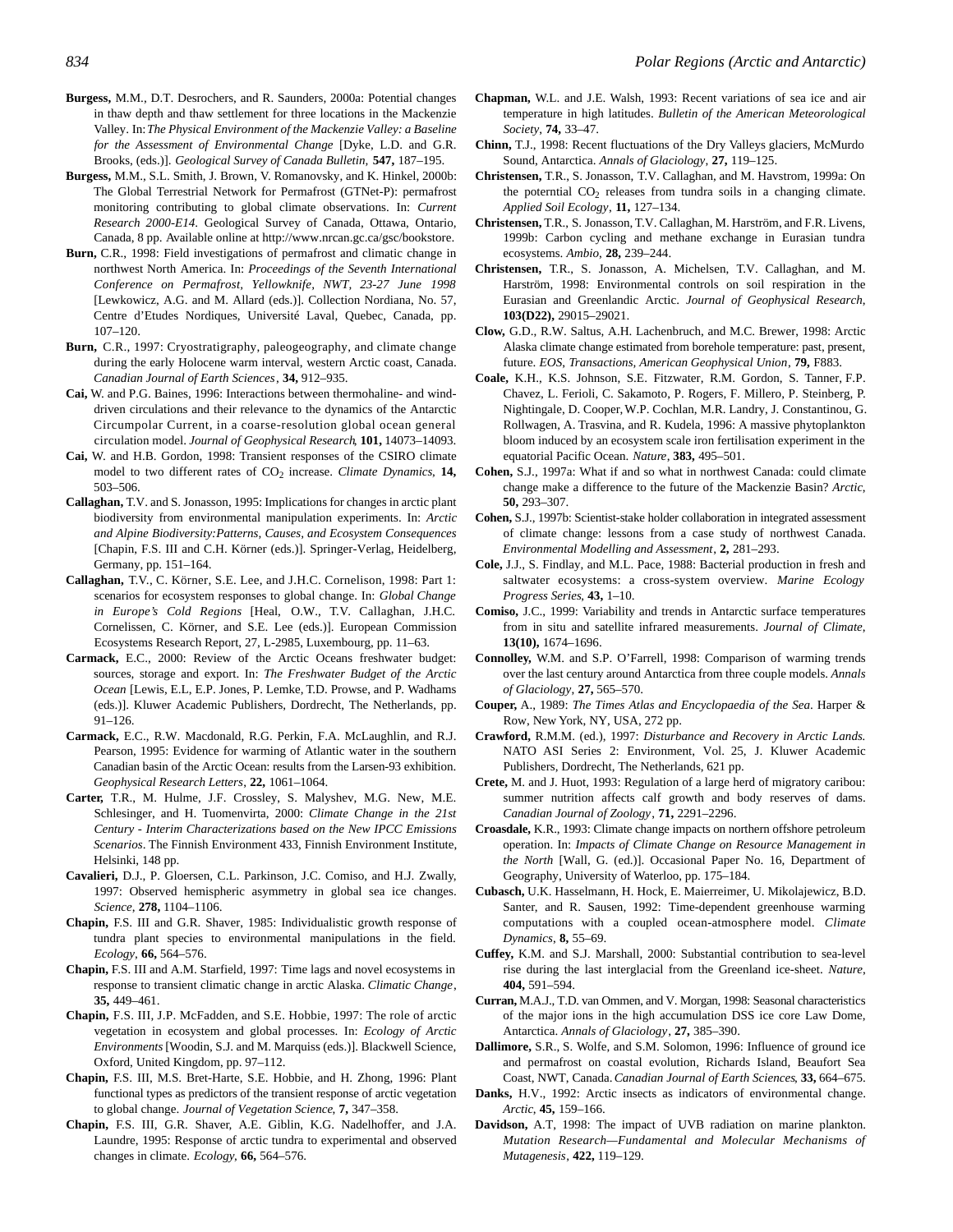- **de Baar,** H.J., J.T.M. de Jong, D.C.E. Bakker, B.M. Loscher, C. Veth, U. Bathmann, and V. Smetaceck, 1995: Importance of iron for phytoplankton blooms and carbon dioxide drawdown in the Southern Ocean. *Nature*, **373,** 412–415.
- **de la Mare,** W.K., 1997: Abrupt mid-twentieth century decline in Antarctic sea ice extent from whaling records. *Nature*, **389,** 57–61.
- **de March,** B.G.D., C.A. de Wit, and D.C.G. Muir, 1998: Persistent organic pollutants. In: Arctic Monitoring and Assessment Report: Arctic *Pollution Issues* [Wilson, S.J., J.L. Murray, and H.P. Huntington (eds.)]. Arctic Monitoring and Assessment Programme (AMAP), Oslo, Norway, pp. 183–371.
- Delcourt, P.A. and H.R. Delcourt, 1987: Late-Quaternary dynamics of temperate forests: applications of paleocology to issues of global environment change. *Quaternary Science Reviews*, **6,** 129–146.
- **Dickson,** B., L. Anderson, M. Bergmann, R. Colony, and P. Malkki, 1999: Arctic-subarctic linkages to form a new focus of AOSB activity. *News from the Arctic Ocean Science Board*, **3,** 1–5.
- **Douglas, M.S.V., J.P. Smol, and W. Blake Jr., 1994: Marked post-18th century** environmental change in high Arctic ecosystems. *Science*, **266,** 416–419.
- **Dowdeswell,** J., J.O. Hagen, H. Bjornsson, A. Glazovsky, P. Holmlund, J. Jania, E. Josberger, R. Koerner, S. Ommanney, and B. Thomas, 1997: The mass balance of circum Arctic glaciers and recent climate change. *Quaternary Research*, **48,** 1–14.
- **Duerden,** F., 1992: A critical look at sustainable development in the Canadian North. *Arctic*, **45,** 219–255.
- **Dyke,** L.D., 2000: Stability of permafrost slopes in the Mackenzie Valley. In: *The Physical Environment of the Mackenzie Valley: A Baseline for the Assessment of Environmental Change* [Dyke, L.D. and G.R. Brooks (eds.)]. *Geological Survey of Canada Bulletin*, **547,** 161–169.
- **Everett,** J.T and B.B. Fitzharris, 1998: The Arctic and the Antarctic. In: *The Regional Impacts of Climate Change. An Assessment of Vulnerability. A Special Report of IPCC Working Group II for the Intergovernmental Panel of Climate Change* [Watson, R.T, M.C. Zinyowera, R.H. Moss, and D.J. Dokken (eds.)]. Cambridge University Press, Cambridge, United Kingdom and New York, NY, USA, pp. 85–103.
- Fedorov, A.N., 1996: Effects of recent climate change on permafrost landscapes in central Sakha. *Polar Geography*, **20,** 99–108.
- Fedoulov, P.P., E. Murphy, and K.E. Shulgovsky, 1996: Environmentkrill relations in the South Georgia marine system. *CCAMLR Science*, **3,** 13–30.
- **Fitzharris,** B.B., 1996: The cryosphere: Changes and their impacts. In: *Climate Change 1995: Impacts, Adaptions, and Mitigation of Climate Change: Scientific- Technical Analyses. Contribution of Working Group II to the Second Assessment Report for the Intergovernmental Panel on Climate Change* [Watson, R.T., M.C. Zinyowera, and R.H. Moss (eds.)]. Cambridge University Press, Cambridge, United Kingdom and New York, NY, USA, 880 pp.
- **Flato,** G.M. and R.D. Brown, 1996: Variability and climate sensitivity of landfast Arctic sea ice. *Journal of Geophysical Research*, **101,** 25767–25777.
- Fleming, R.A. and J.A. Volney, 1995: Effects of climate change on insect defoliator population processes in Canada's boreal forest: some plausible scenarios. *Water, Air, and Soil Pollution*, **82,** 445–454.
- Forbes, D.L. and R.B. Taylor, 1994: Ice in the shore zone and the geomorphology of cold coasts. *Progress in Physical Geography*, **18,** 59–89.
- **Fowber,** J.A. and R.I. Lewis Smith, 1994: Rapid population increases in native vascular plants in the Argentine Islands, Antarctic Peninsula. *Arctic and Alpine Research*, **26,** 290–296.
- **Fox,** A.J. and A.P.R. Cooper, 1998: Climate-change indicators from archival aerial photography of the Antarctic Peninsula. *Annals of Glaciology,* **27,** 636–642.
- Fraser, W.R., W.Z. Trivelpiece, D.G. Ainley, and S.G. Trivelpiece, 1992: Increases in Antarctic penguin populations: reduced competition with whales or a loss of sea ice due to environmental warming? *Polar Biology*, **11**, 525–531.
- **Freese,** C.H., 2000: *The Consumptive Use of Wild Species in the Arctic: Challenges and Opportunities for Ecological Sustainability. Report* submitted to World Wildlife Fund, Arctic Programme, Toronto, Ontario, Canada, 145 pp.
- **Fukuda,** M., 1994: Methane flux from thawing Siberian permafrost (ice complexes) results from field observations. *EOS*, *Transactions*, *American Geophysical Union*, **75,** 86.
- **Gates,** W.L., J.F.B. Mitchell, G.J. Boer, U.K. Cusasch, and V.P. Meleshko, 1992: Climate modelling, climate prediction, and model validation. In: *Climate Change 1992: The Supplementary Report to the IPCC Scientific Assessment* [Houghton, J.T., B.A. Callander, and S.K. Varney (eds.)]. Intergovernmental Panel on Climate Change, Cambridge University Press, Cambridge, United Kingdom and New York, NY, USA, pp. 97–135.
- **Gehrke,** C., U. Johanson, T.V. Callaghan, D. Chadwick, and C.H. Robinson, 1995: The impact of enhanced ultravioletB radiation on litter quality and decomposition processes in *Vaccinium* leaves from the Subarctic. *Oikos*, **72,** 213–222.
- **Gehrke,** C., U. Johanson, D. Gwynn Jones, L.O. Bjorn, T.V. Callaghan, and J.A. Lee, 1996: Effects of enhanced ultraviolet B radiation on terrestrial subarctic ecosystems and implications for interactions with increased atmospheric CO<sup>2</sup> . *Ecological Bulletin*, **45,** 192–203.
- **Georgievskii,** V.Y., 1998: On global climate warming effects on water resources. In: *Water: a looming crisis*? Technical Documents in Hydrology, No. 18, UNESCO, Paris, pp. 37–46.
- **Georgievskii,** V.Y., A.V. Ezhov, A.L. Shalygin, I.A. Shiklomanov, and A.I. Shiklomanov, 1996: Assessment of the effect of possible climate changes on hydrological regime and water resources of rivers in the former USSR. *Meteorology and Hydrology*, **11,** 66–74 (in Russian).
- **Gibson,** M.A. and S.A. Schullinger, 1998: *Answers from the Ice Edge: The Consequences of Climate Change on Life in the Bering and Chukchi Seas*. Greenpeace Arctic Network, Anchorage, AK, USA, pp. 32.
- Gignac, L.D. and D.H. Vitt, 1994: Responses of northern peatlands to climatic change, effects on bryophytes. *Journal of the Hattori Botanical Laboratory*, **75,** 119–132.
- **Gilmanov,** T.G. and W.C. Oechel, 1995: New estimates of organic matter reserves and net primary productivity of the North American tundra ecosystems. *Journal of Biogeography*, **22,** 723–741.
- **Gordon,** H.B. and S.P. O'Farrell, 1997: Transient climate change in the CSIRO coupled model with dynamic sea ice. *Monthly Weather Review*, **25,** 875–907.
- **Gorham,** E., 1991: Northern peatlands: role in the carbon cycle and probable responses to climate warming. *Ecological Applications*, **1,** 182–195.
- **Goulden,** M.L., S.C. Wofsy, J.W. Harden, S.E. Trumbore, P.M. Crill, S.T. Gower,T. Fries, B.C. Daube, SM. Fan, D.J. Sutton, A. Bazzaz, and J.W. Munger, 1998: Sensitivity of boreal forest carbon balance to soil thaw. *Science*, **279,** 214–217.
- Grabs, W.E., F. Portmann, and T. De Couet, 2000: Discharge observation networks in Arctic regions: computation of the river runoff into the Arctic Ocean, its seasonality and variability. In: *The Freshwater Budget of the Arctic Ocean* [Lewis, E.L., E.P. Jones, P. Lemke, T.D. Prowse, and P. Wadhams (eds.)]. NATO Science Series, No. 2, Environmental Security, J. Kluwer Academic Publishers, Dordrecht, The Netherlands, Vol. 70, pp. 249–267.
- **Greco,** S., R.H. Moss, D.Viner, and R. Jenne, 1994: *Climate Scenarios and Socioeconomic Projections for IPCC WGII Assessment*. Consortium for International Earth Science Informations Network, Washington, DC, USA, 290 pp.
- **Gregor,** D.J., H. Loeng, and L. Barrie, 1998: The influence of physical and chemical processes on contaminant transport into and within the Arctic. In: *Arctic Monitoring and Assessment Report: Arctic Pollution Issues* [Wilson, S.J., J.L. Murray, and H.P. Huntington (eds.)]. Arctic Monitoring and Assessment Programme, Oslo, Norway, pp. 25–116.
- **Groisman,** P.Y., V.V. Koknaeva, T.A. Belokrylova, and T.R. Karl, 1991: Overcoming biases of precipitation measurments: a history of the USSR experience. *Bulletin of the American Meterological Society*, 72, 1725–1733.
- Groisman, P.Y. and D.R. Easterling, 1994: Variability and trends of precipitation and snowfall over the United States and Canada. *Journal of Climate*, **7,** 184–205.
- **Groisman,** P.Y., T.R. Karl, and R.W. Knight, 1994: Observed impact of snow cover on the heat balance and the rise of continental spring temperatures. *Science*, **263,** 198–200.
- **Grosfeld,** K. and R. Gerdes, 1998: Circulation beneath the Filchner Ice Shelf, Antarctica, and its sensitivity to changes in the oceanic environment: a case study. *Annals of Glaciology*, **27,** 99–104.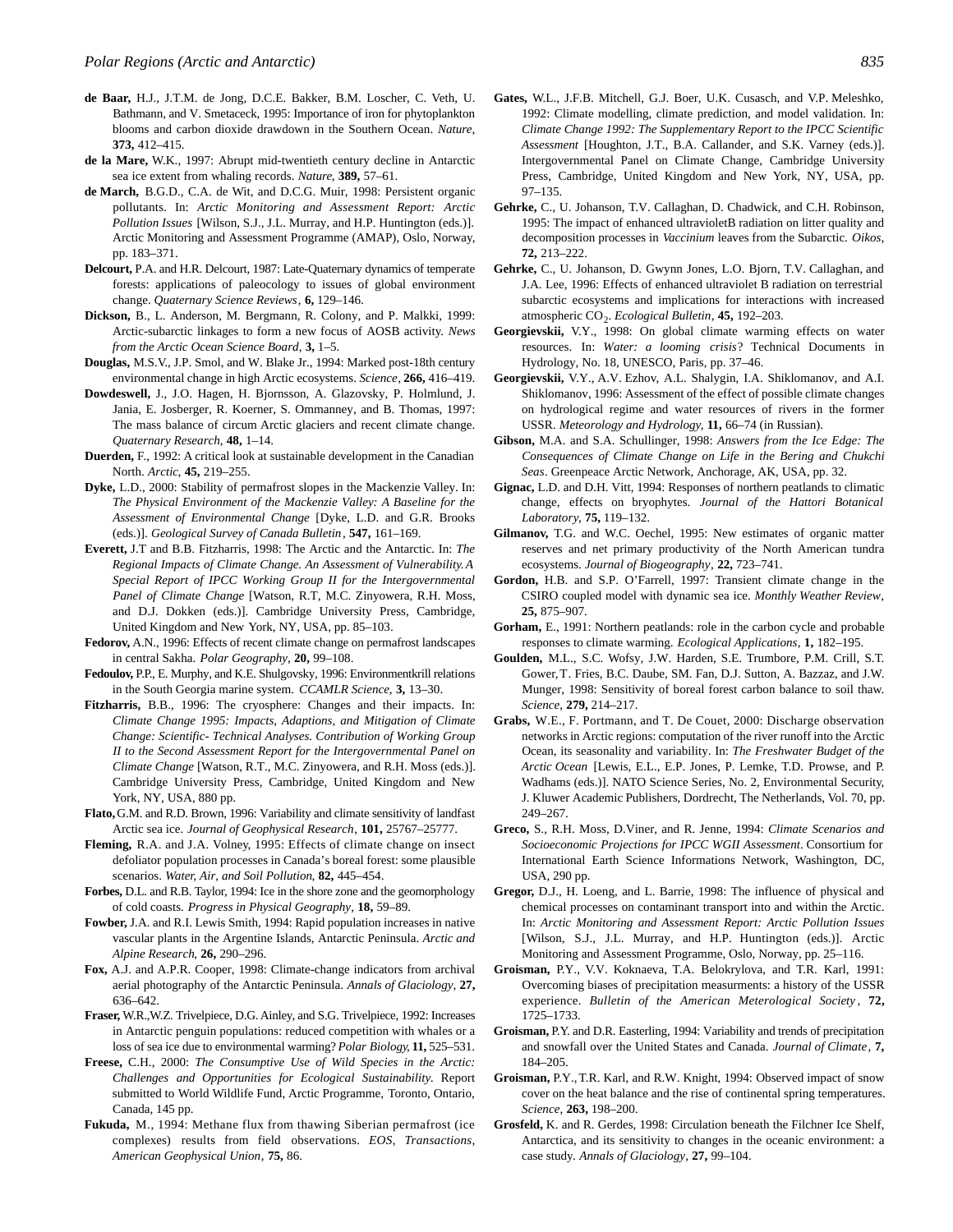- **Gunn,** A., 1995: Responses of Arctic ungulates to climate change. In: *Human Ecology and Climate Change* [Peterson, D.L. and D.R. Johnson (eds.)]. Taylor & Francis, Washington, DC, USA, pp. 89–104.
- **Gunn,** A. and T. Skogland, 1997: Responses of caribou and reindeer to global warming. *Ecological Studies*, **124,** 189–200.
- Hagemann, S. and L. Dümenil, 1998: A parameterization of the lateral waterflow for the global scale. *Climate Dynamics*, **14,** 17–31.
- **Halsey,** L.A., D.H. Vitt, and S.C. Zoltai, 1995: Disequilibrium response of permafrost in boreal continental western Canada to climate change. *Climate Change*, **30,** 57–73.
- **Hanesiak,** J.M., D.G. Barber, and G.M. Flato, 1999: The role of diurnal processes in the seasonal evolution of sea ice and its snow cover. *Journal of Geophysical Research (Oceans),* **104(C6),** 13593–13604.
- **Hanssen-Bauer,** I. and E.J. Forland, 1998: Long term trends in precipitation and temperature in the Norwegian Arctic: can they be explained by changes in atmospheric circulation patterns? *Climate Research*, **10,** 143–153.
- **Harangozo,** S.A., S.R. Colwell, and J.C. King, 1997: An analysis of a 34-year air temperature record from Fossil Bluff (71ºS, 68ºW), Antarctica. *Antarctic Science*, **9,** 355–363.
- **Havström,** M., T.V. Callaghan, and S. Jonasson, 1993: Differential growth responses of *Cassiope tetragona*, an arctic dwarf shrub, to environmental perturbations among three contrasting high and sub-arctic sites. *Oikos*, **66,** 389–402.
- **Heal,** O.W., 1998: Executive summary: introduction, general summary and research priorities. In: *Global Change in Europe's Cold Regions* [Heal, O.W., T.V. Callaghan, J.H.C. Cornelissen, C.H. Korner, and S.E. Lee (eds.)]. European Commission, Ecosystems Research Report 27, Luxembourg, pp. 66–78.
- **Henry,** G.H.R. and U. Molau, 1997: Tundra plants and climate change: the International Tundra Experiment (ITEX). *Global Change Biology*, **3,** 1–9.
- **Hinkel, K.M., S.I. Outcalt, and A.E. Taylor, 1997: Seasonal patterns of coupled** flow in the active layer at three sites in northwest North America. *Canadian Journal of Earth Sciences*, **34,** 667–678.
- **Hirst,** A.C., 1999: The Southern Ocean response to global warming in the CSIRO coupled oceanatmosphere model: special issue on global change. *Environmental Modelling and Software*, **14,** 227–242.
- **Hobbie,** J.E., B.J. Petersen, N. Bettez, L. Deegan, W.J. O'Brian, G.W. Kling, G.W. Kipphut, W.B. Bowden, and A.E. Hershey, 1999: Impact of global change on the biogeochemistry and ecology of an Arctic freshwater system. *Polar Research*, **18,** 207–214.
- **Hønneland,** G., A.K. J**ø**rgensen, and K. Kovacs, 1999: *Barents Sea Ecoregion: Reconnaissance Report.* Report to the World Wildlife Fund for Nature, Oslo, Norway, 32 pp.
- **Iacozza,** J. and D.G. Barber, 1999: Modelling the distribution of snow on sea ice using variograms. *Atmosphere-Oceans,* **37,** 21–51.
- **IPCC,** 2000: *Emissions Scenarios. A Special Report of Working Group III of the Intergovernmental Panel on Climate Change* [Nakicenovic, N., J. Alcamo, G. Davis, B. de Vries, J. Fenham, S. Gaffin, K. Gregory, A. Grubler, T.Y. Jung, T. Kram, E.L. La Rovere, L. Michaelis, S. Mori, T. Morita, W. Pepper, H. Pitcher, L. Price, K. Raihi, A. Roehrl, H.-H. Rogner, A. Sankovski, M. Schlesinger, P. Shukla, S. Smith, R. Swart, S. van Rooijen, N. Victor, and Z. Dadi (eds.)]. Cambridge University Press, Cambridge, United Kingdom and New York, NY, USA, 599 pp.
- **Jacka,** T.H. and W.F. Budd, 1998: Detection of temperature and seaiceextent changes in the Antarctic and Southern Ocean, 1949–96. *Annals of Glaciology*, **27,** 553–559.
- **Jacobs,** S.S., H.H. Helmer, C.S.M. Doake, A. Jenkins, and R.M. Frolich, 1992: Melting of ice shelves and the mass balance of Antarctica. *Journal of Glaciology*, **38,** 375–387.
- **Jacobs,** S.S. and J.C. Comiso, 1997: Climate variability in the Amundsen and Bellingshausen Seas. *Journal of Climate*, **10,** 697–709.
- **Jacobs,** S.S. and C.F. Giulivi, 1998: Interannual ocean and ice variability in the Ross Sea. *American Geophysical Union, Antarctic Research Series*, **75,** 135–150.
- **Jania,** J. and J.O. Hagen (eds.), 1996: *Mass Balance Review of Arctic Glaciers.* Report No. 5, International Arctic Science Committee (IASC), Oslo, Norway, 95 pp.
- **Jenkins,** A., D.G. Vaughan, S.S. Jacobs, H.H. Hellmer, and J.R. Keys, 1997: Glaciological and oceanographic evidence of high melt rates beneath Pine Island Glacier,West Antarctica. *Journal of Glaciology,* **43,** 114–121.
- **Johannessen,** O.M., E.V. Shalina, and M.W. Miles, 1999: Satellite evidence for an arctic sea ice cover in transformation. *Science*, **286,** 1937–1939.
- **Johnson,** G.C. and A. Orsi, 1997: Southwest Pacific Ocean water-mass changes between 1968/69 and 1990/91. *Journal of Climate*, **10,** 301–316.
- **Johnson,** L.C., G.R. Shaver, A.E. Giblin, K.L. Nadelhoffer, E.R. Rastetter, J.A. Laundre, and G.L. Murray, 1996: Effects of drainage and temperature on carbon balance of tussock tundra microcosms. *Oecologia*, **108**, 737-748.
- **Jonasson,** S., 1996: Buffering of Arctic plant responses to a changing climate. In: *Global Change and Arctic Terrestrial Ecosystems* [Oechel, W.C., T. Callaghan, T. Gilmanov, J.I. Holten, B. Maxwell, U. Molau, and B. Svein Bjornsson (eds.)]. Ecological Studies, Vol. 124**,** Springer-Verlag, Berlin, Germany, pp. 365–380.
- Jonasson, S., 1992: Plant responses to fertilization and species removal in tundra related to community structure and clonality. *Oikos*, **63,** 420–429.
- **Jones,** P.D., M. New, D.E. Parker, S. Martin, and I.G. Rigor, 1999: Surface air temperature and its changes over the past 150 years. *Reviews of Geophysics*, **37,** 173–199.
- **Juday,** G.P., 1996: Boreal forests (Taiga). In: *The Biosphere and Concepts of Ecology. Encyclopedia Britannica, Volume 14*. Encyclopedia Britannica, Inc., Chicago, IL, USA, 15th ed., pp. 1210–1216.
- Kane, D.L., L.D. Hinzman, M.K. Woo, and K.R. Everett, 1992: Arctic hydrology and climate change physiological ecology of Arctic plants. In: *Arctic Ecosystems in a Changing Climate: An Ecophysiological Perspective* [Chapin, F.S. III, R.L. Jefferies, J. Reynolds, G. Shaver, and J. Svoboda (eds.)]. Academic Press, New York, NY, USA, pp. 35–57.
- **Karl,** D.M., 1993: Microbial processes in the southern oceans. In: *Antarctic Microbiology* [Friedmann, E.I. (ed.)]. Wiley-Liss, New York, NY, USA, pp. 1–63.
- Karl, D.M., J.R. Christian, J.E. Dore, and R.M. Letelier, 1996: Microbiological oceanography in the region west of the Anarctic Peninsula: microbial dynamics, nitrogen cycle and carbon flux*. American Geophysical Union, Antarctic Research Series*, **70,** 303–322.
- Keeling, C.D., J.F.S. Chin, and T.P. Whorf, 1996: Increased activity on northern vegetation inferred from atmospheric CO<sub>2</sub> measurements. *Nature*, 382, 146–149.
- **Keigwin,** L.D. and R.S. Pickart, 1999: Slope water current over the Laurentian Fan on interannual to millenial timescales. *Science*, **286(5444),** 1479.
- Kennett, J.P., K.G. Cannariato, I.L. Hendy, and R.J. Behl, 2000: Carbon isotopic evidence for methane hydrate instability during Quaternary interstadials. *Science*, **288,** 128–133.
- **Khroustalev,** L.N., 1999: Personal communication. In: *Impacts of Global Climate Change in the Arctic Regions* [Weller, G. and M. Lange (eds.)]. International Arctic Science Committee, Center for Global Change and Arctic System Research, University of Alaska, Fairbanks, AK, USA, pp. 35–36.
- **King,** J.C., 1994: Recent climate variability in the vicinity of the Antarctic Peninsula. *International Journal of Climatology*, **14,** 357–369.
- **King,** J.C. and S.A. Harangozo, 1998: Climate change in the western Antarctic Peninsula since 1945: observations and possible causes. *Annals of Glaciology*, **27,** 571–576.
- **Knox,** G.A, 1994: *The Biology of the Southern Ocean*. Cambridge University Press, Cambridge, United Kingdom and New York, NY, USA, 444 pp.
- **Koerner,** R.M. and L. Lundgaard, 1996: Glaciers and global warming. *Geographie Physique et Qquaternaire,* **49,** 429–434.
- **Körner,** C., M. Diemer, B. Schäppi, and L. Zimmerman, 1996: Responses of alpine vegetation to elevated CO2. In: *Terrestrial Ecosystem Response to Elevated Carbon Dioxide* [Koch, G. (ed.)]. Academic Press, San Diego, CA, USA, pp. 177–196.
- **Kotlyakov,** B.M., 1997: Quickly warming Arctic basin. *The Earth and the World*, **4,** 107.
- **Krabill,** W., E. Frederick, S. Manizade, C. Martin, J. Sonntag, R. Swift, R. Thomas, W. Wright, and J. Jungel, 1999: Rapid thinning of parts of the southern Greenland ice sheet. *Science*, **283,** 1522–1524.
- **Krabill,** W., W.Abdalati, E. Frederick, S. Manizade, C. Martin, J. Sonntag, R. Swift, R. Thomas, W.Wright, and J. Jungel, 2000: Greenland ice sheet: high elevation-balance and peripheral thinning. *Science*, **289,** 428–430.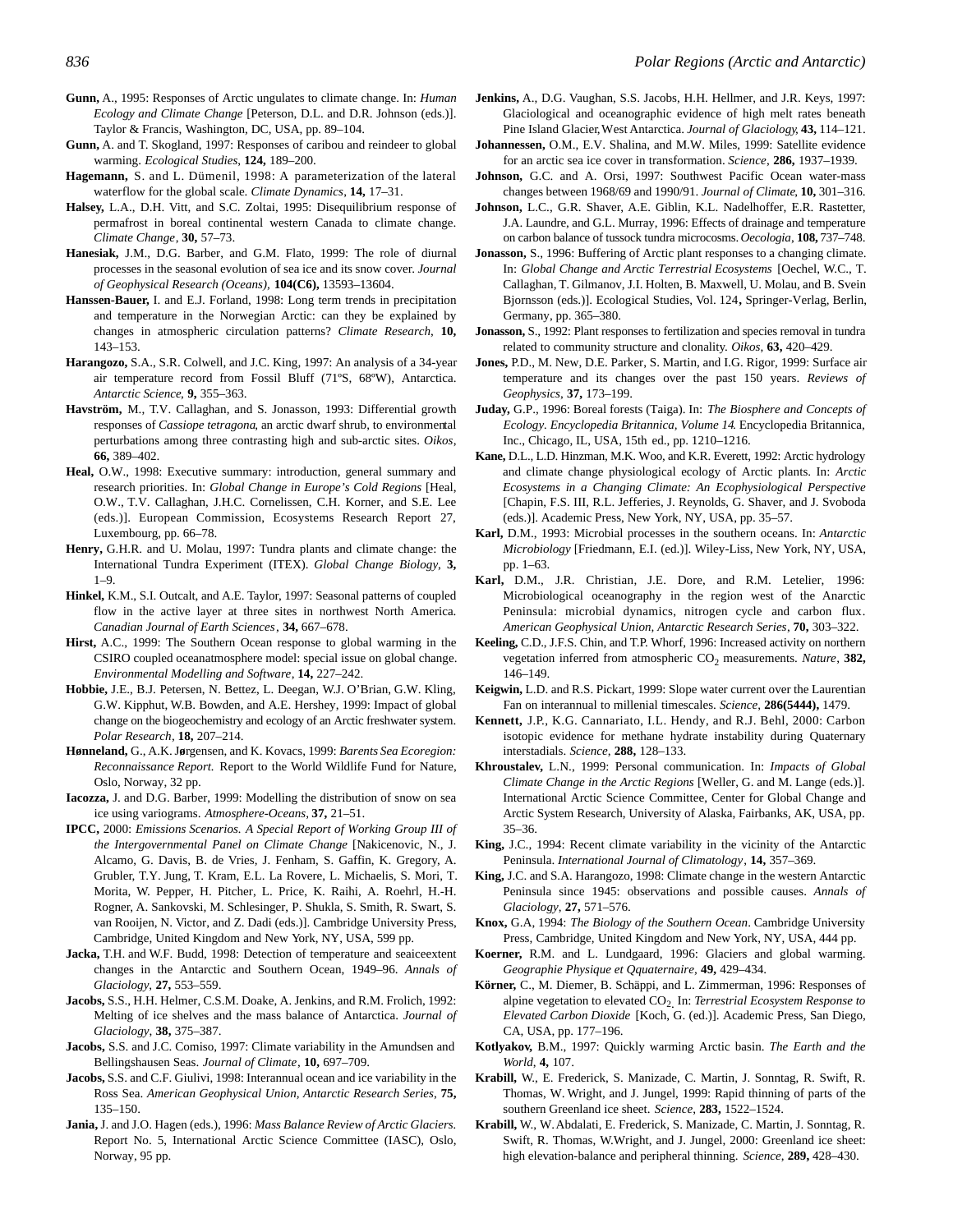- **Lachenbruch,** A.H. and B.V. Marshall, 1986: Changing climate: geothermal evidence from permafrost in the Alaskan Arctic. *Science*, **234,** 689–696.
- **Laine,** K., P. Lahdesmaki, E. Menpaa, T. Pakonen, E. Saari, P. Havas, and O. Juntilla, 1995: Effect of changing snow cover on some ecophysiological parameters in *Vaccinium myrtillus* under nitrogen overdose conditions. In: *Global Change and Arctic Terrestrial Ecosystems*[Callaghan, T.V., U. Molau, M.J. Tyson, J.I. Holten, W.C. Oechel, T. Gilmanov, B. Maxwell, and B. Sveinbjorrnsson (eds.)]. Ecosystems Research Report 10, European Commission, Luxembourg, pp. 123–124.
- **Langdon,** S.J., 1995: Increments, ranges and thresholds: human population responses to climate change in northern Alaska. In: *Human Ecology and Climate Change* [Peterson, D.L. and D.R. Johnson (eds.)]. Taylor & Francis, Washington, DC, USA, pp. 139–154.
- **Loeb,** V.V.S., O. Holm Hansen, R. Hewitt, W. Fraser, W. Trivelpiece, and S. Trivelpiece, 1997: Effects of sea ice extent and krill or salp dominance on the Antarctic food web. *Nature*, **387,** 897–900.
- Loeng, H., 1989: The influence of temperature on some fish population parameters in the Barents Sea. *Journal of the Northwest Atlantic Fisheries Science*, **9,** 103–113.
- **Luchitta,** B.K. and C.E. Rosanova, 1998: Retreat of northern margins of George VI and Wilkins ice shelves, Antarctic Peninsula. *Annuals of Glaciology*, **27,** 41–46.
- **MacAyeal,** D.R., 1992: Irregular oscillations of the West Anarctic ice sheet. *Nature*, **359,** 29–32.
- **Magnuson,** J.J., D.M. Robinson, R.H. Wynne, B.J. Benson, D.M. Livingstone, T. Arai, R.A. Assel, R.D. Barry, V. Card, E. Kuusisto, N.G. Granin, T.D. Prowse, K.M. Stewart, and V.S. Vuglinski, 2000: Ice cover phenologies of lakes and rivers in the Northern Hemisphere and climate warming. *Science,* **289,** 1743–1746.
- **Majorowicz,** J.A. and W.R. Skinner, 1997: Potential causes of differences between ground and surface air temperature warming across different ecozones in Alberta, Canada. *Global and Planetary Change,* **15(3-4),** 79–91.
- **Manabe,** S. and R.J. Stouffer, 1994: Multiple century response of a coupled ocean atmosphere model to an increase of atmospheric carbon dioxide. *Journal of Climate*, **4,** 5–23.
- Manabe, S. and R.J. Stouffer, 1993: Century-scale effects of increased atmospheric CO<sub>2</sub> on the atmosphereocean system. *Nature*, **364**, 215–218.
- Manseau, M., J. Huot, and M. Crete, 1996: Effects of summer grazing by caribou on composition and productivity of vegetation: community and landscape level. *Journal of Ecology*, **84,** 503–513.
- **Marchant,** H.J, 1997: The effects of enhanced UV-B irradiance on Antarctic organisms. In: *Antarctic Communities: Species, Structure and Survival* [Battaglia, B., J. Valencia, and D.W.H. Walton (eds.)]. Cambridge University Press, Cambridge, United Kingdom and New York, NY, USA, pp. 367–374.
- **Marchant,** H.J., A.T. Davidson, and S.W. Wright, 1987: The distribution and abundance of chroococoid cyanobacteria in the Southern Ocean. In: *Proceedings of the NIPR Symposium on Polar Biology, Tokyo, Japan* [Matsuda, T., T. Hoshiai, and M. Fukuchi (eds.)]. National Institute of Polar Research, Vol. 1, pp. 1–9.
- **Marsh,** P. and M. Hey, 1989: The flooding hydrology of Mackenzie Delta lakes near Inuvik, NWT, Canada. *Arctic*, **42,** 41–49.
- Marshall, G.J. and J.C. King, 1998: Southern Hemisphere circulation anomalies associated with extreme Antarctic Peninsula winter temperatures. *Geophysical Research Letters*, **25,** 2437–2440.
- **Maslanik,** J.A., M.C. Serreze, and R.G. Barry, 1996: Recent decreases in Arctic summer ice cover and linkages to atmospheric circulation anomalies. *Geophysical Research Letters*, **23,** 1677–1680.
- **Matear,** R.J and A.C. Hirst, 1999: Climate change feedback on the future oceanic CO<sub>2</sub> uptake. *Tellus*, **51B**, 722-733.
- **Maxwell,** B., 1997: *Responding to Global Climate Change in Canada's Arctic. Volume II of the Canada Country Study: Climatic Impacts and Adaptation*. Environment Canada, Downsview, Ontario, Canada, 82 pp.
- **MBIS,** 1997: *Mackenzie Basin Impact Study (MBIS), Final Report* [Cohen, S. (ed.)]. Environment Canada, Downsview, Ontario, Canada, 372 pp.
- **McDonald,** M.E., A.E. Hershey, and M.C. Miller, 1996: Global warming impacts on trophic structure in Arctic lakes. *Limnology and Oceanography*, **41,** 1102–1108.
- McGillivray, D.G., T.AAgnew, G.A. McKay, G.R. Pilkington, and M.C. Hill, 1993: Impacts of climatic change on the Beaufort sea-ice regime: implications for the Arctic petroleum industry. In: *Climate Change Digest CCD 93–01*. Environment Canada, Downsview, Ontario, Canada, 36 pp.
- **McKane,** R.B., E.B. Rasetter, G.R. Shaver, K.J. Nadelhoffer, A.E. Giblin, J.A. Laundre, and F.S. Chapin III, 1997a: Climate effects of tundra carbon inferred from experimental data and a model. *Ecology*, **78,** 1170–1187.
- **McKane,** R.B., E.B. Rasetter, G.R. Shaver, K.J. Nadelhoffer, A.E. Giblin, J.A. Laundre, and F.S. Chapin III, 1997b: Reconstruction and analysis of historical changes in carbon storage in Arctic tundra. *Ecology*, 78, 1188–1198.
- **McKendrick,** J.D., 1997: Long-term tundra recovery in northern Alaska. In: *Disturbance and Recovery in Arctic Lands* [Crawford, R.M.M. (ed.)]. NATO ASI Series 2: Environment, Vol. 25, J. Kluwer Academic Publishers, Dordrecht, The Netherlands, The Netherlands, pp. 503–518.
- **McPhee,** M.G., T.P. Stanton, J.H. Morison, and D.G. Martinson, 1998: Freshening of the upper ocean in the Central Arctic: is perennial sea ice disappearing? *Geophysical Research Letters*, **25,** 1729–1732.
- **Melling,** H., P.H. Johnston, and D.A. Riedel, 1995: Measurement of the draft and underside topography of sea ice by moored subsea sonar. *Journal of Atmospheric and Oceanic Technology*, **12,** 591–602.
- **Mercer,** J.H., 1978: West Antarctic ice sheet and  $CO<sub>2</sub>$  greenhouse effect: a threat of disaster? *Nature*, **27,** 321–325.
- Michaelson, G.J., C.L. Ping, and J.M. Kimble, 1996: Carbon storage and distribution in tundra soils of Arctic Alaska, USA. Arctic and Alpine *Research*, **28,** 414–424.
- **Michel,** F.A. and R.O. van Everdingen, 1994: Changes in hydrogeologic regimes in permafrost regions due to climate change. *Permafrost and Periglacial Processes,* **5,** 191–195.
- **Mikolajewicz,** U., 1998: Effect of meltwater input from the Antarctic ice sheet on the thermohaline circulation. *Annals of Glaciology*, **27,** 311–315.
- **Miller,** J.R. and G.L. Russell, 1992: The impact of global warming on river runoff. *Journal of Geophysical Research*, **97,** 2757–2764.
- **Miller, P.C., R. Kendall, and W.C. Oechel, 1983: Simulating carbon accumulation** in northern ecosystems. *Simulation*, **40,** 119–131.
- Molau, U., 1996: Climatic impacts on flowering, growth, and vigour in an arctic-alpine cushion plant, *Diapensia lapponica*, under different snow cover regimes. *Ecological Bulletins*, **45,** 210–219.
- **Moore,** T.R. and N.T. Roulet, 1993: Methane flux, water table relations in northern wetlands. *Geophysical Research Letters*, **20,** 587–590.
- **Morris,** E.M. and R. Mulvaney, 1995: Recent changes in surface elevation of the Antarctic Peninsula ice sheet. *Zeitschrift für Gletscherkunde und Glazialgeologie*, **31,** 7–15.
- Mulvaney, K., 1998: Arctic voices: global warming is changing the traditional Eskimo environment. *New Scientist*, **160(2160),** 55.
- **Murphy, J.M. and J.F.B. Mitchell, 1995: Transient response of the Hadley** Centre coupled oceanatmosphere model to increasing carbon dioxide, part II: spatial and temporal structure of response. *Journal of Climate*, **8**, 57–80.
- **Mysak,** L.A. and S.S. Venegas, 1998: Decadal climate oscillations in the Arctic: a new feedback loop for atmosphere-ice-ocean interactions. *Geophysical Research Letters*, **25,** 3609–3610.
- **Nadelhoffer,** K.J., G.R. Shaver, A. Giblin, and E.B. Rastetter, 1996: Potential impacts of climate change on nutrient cycling, decomposition, and productivity in Arctic ecosystems. In: *Global Change and Arctic Terrestrial Ecosystems* [Oechel, W.C., T. Callaghan, T. Gilmanov, J.I. Holten, B. Maxwell, U. Molau, and B. Sveinbjornsson (eds.)]. Ecological Studies, **124,** Springer-Verlag, Berlin, Germany, pp. 349–364.
- **Naganobu,** M., K. Kutsuwada, Y. Sasui, S. Taguchiand, and V. Siegel, 2000: Relationships between Antarctic krill (*Euphasauia superba*) variability and westerly fluctuations and ozone depletion in the Antarctic Peninsula area. *Journal of Geophysical Research*, **104(C9),** 20651–20665.
- **Nagurduy,** A.P., 1995: Long standing changes of the ice thickness the Arctic basin. *Meteorology and Hydrology*, **6,** 80–83 (in Russian).
- **Nairn,** R.B., S. Solomon, N. Kobayashi, J. Virdrine, 1998: Development and testing of a thermal-mechanical numerical model for predicting Arctic shore erosion processes. In: *Proceedings of the Seventh International Conference on Permafrost, Yellowknife, NWT, 23-27 June 1998* [Lewkowicz, A.G. and M. Allard (eds.)]. Collection Nordiana, No. 57, Centre d'Etudes Nordiques, Université Laval, Quebec, Canada, pp. 789–795.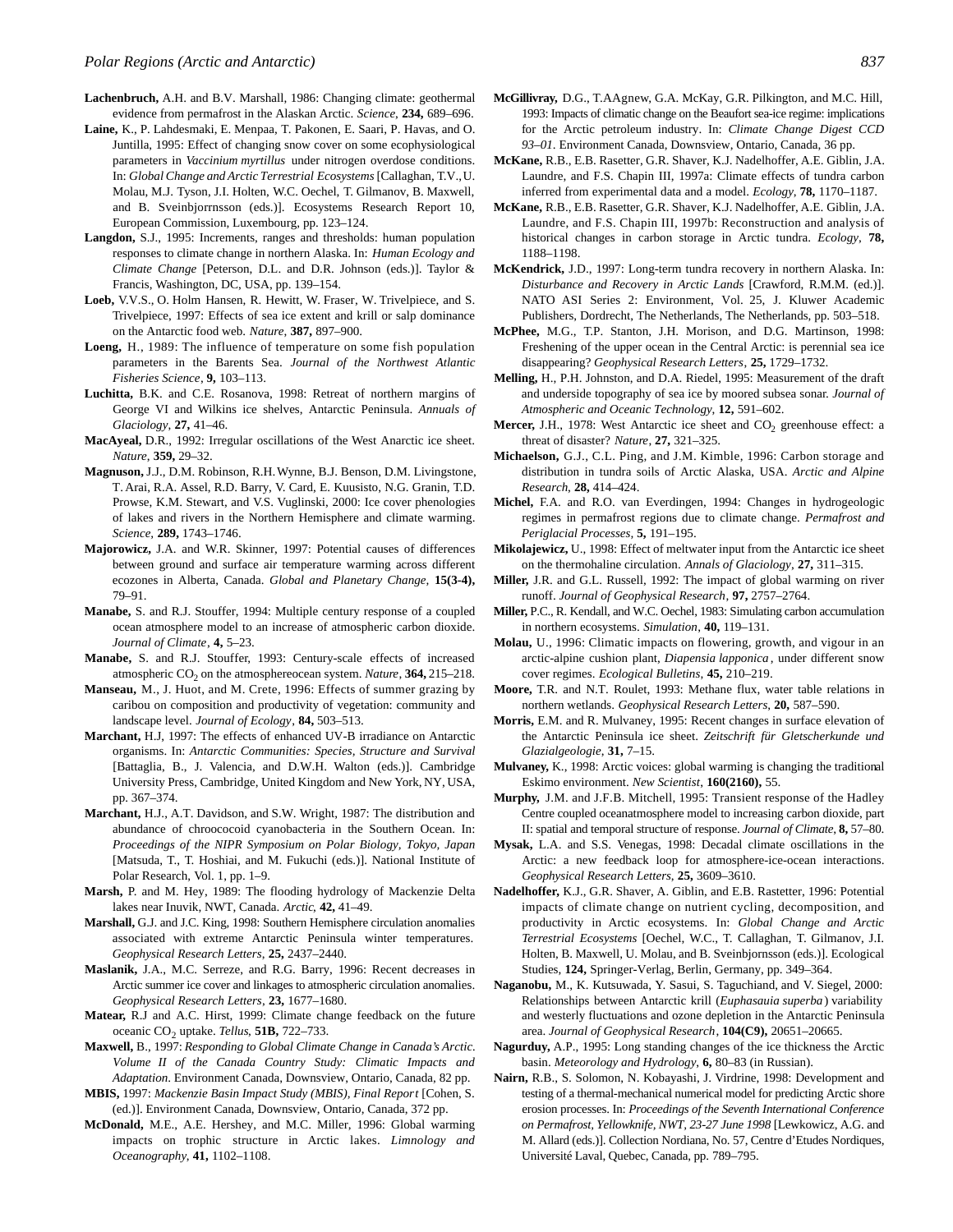- **Nelson,** F.E. and J. Brown, 1997: Global change and permafrost. *Frozen Ground*, **21,** 21–24.
- **Nelson,** F.E., N.I. Shiklomanov, and G.R. Mueller, 1999: Variability of activelayer thickness at multiple spatial scales, north-central Alaska, USA. *Arctic and Alpine Research*, **31,** 158–165.
- **Nelson,** F.E., K.M. Hinkel, N.I. Shiklomanov, G.R. Mueller, L.L. Miller, and D.A. Walker, 1998a: Active-layer thickness in north-central Alaska: systematic sampling, scale, and spatial autocorrelation. *Journal of Geophysical Research*, **103**, 28963–28973.
- **Nelson,** F.E., S.I. Outcalt, J. Brown, N.I. Shiklomanov, and K.M. Hinkel, 1998b: Spatial and temporal attributes of the active layer thickness record, Barrow, Alaska, USA. In: *P roceedings of the Seventh International Conference on Permafrost, Yellowknife, NWT, 23-27 June 1998* [Lewkowicz, A.G. and M. Allard (eds.)]. Collection Nordiana, No. 57, Centre d'Etudes Nordiques, Université Laval, Quebec, Canada, pp. 797–802.
- **Nelson,** F.E., A.H. Lachenbruch, M.-K. Woo, E.A. Koster, T.E. Osterkamp, M.K. Gavrilova, and G.D. Cheng, 1993: Permafrost and changing climate. In: *Proceedings of the Sixth International Conference on Permafrost, Beijing, PRC, July 1993.* South China University of Technology Press, Wushan, Guangzhou, China, pp. 987–1005.
- **Neuvonen,** S., P. Niemelä, and T. Virtanen, 1999: Climate change and insect outbreaks in boreal forests: the role of winter temperatures. *Ecological Bulletins*, **47,** 63–67.
- **Nicholls,** K.W., 1997: Predicted reduction in basal melt rates of an Antarctic ice shelf in a warmer climate. *Nature*, **388,** 460–461.
- **NRC,** 1996: *The Bering Sea Ecosystem*. National Academy Press, Washington, DC, USA, 307 pp.
- **Nuttall,** M., 1998: *Protecting the Arctic: Indigenous Peoples and Cultural Survival*. Harwood Academic Publishers, Amsterdam, The Netherlands, 195 pp.
- Odner, K., 1992: The Varanger Saami: Habitation and Economy AD *1200–1900*. Scandinavian University Press, Oslo, Norway, 320 pp.
- **Oechel,** W.C. and W.D. Billings, 1992: Anticipated effects of global change on carbon balance of arctic plants and ecosystems. In: *Arctic Ecosystems in a Changing Climate: An Ecophysiological Perspective* [Chapin, F.S. III, R.L. Jefferies, J. Reynolds, G. Shaver, and J. Svoboda (eds.)]. Academic Press, San Diego, CA, USA, pp. 139–168.
- **Oechel,** W.C. and G.L.Vourlitis, 1994: The effects of climate change on landatmosphere feedbacks in Arctic tundra regions. *Trends in Ecology and Evolution,* **9,** 324–329.
- **Oechel,** W.C., A.C. Cook, S.J. Hastings, and G.L. Vourlitis, 1997: Effects of CO<sup>2</sup> and climate change on arctic ecosystems. In: *Ecology of Arctic Environments*[Woodin, S.J. and M. Marquiss (eds.)]. Blackwell Science, Oxford, United Kingdom, pp. 255–273.
- **Oechel,** W.C., S.J. Hastings, G. Vourlitis, M. Jenkins, G. Riechers, and N. Grulke, 1993: Recent change of Arctic tundra ecosystems from a net carbon sink to a source. *Nature*, 361, 520-523.
- Oechel, W.C., S. Cowles, N. Grulke, S.J. Hastings, B. Lawrence, T. Prudhomme, G. Riechers, B.Strain, D. Tissue, and G. Vourlitis, 1994: Transient nature of CO<sub>2</sub> fertilization in Arctic tundra. *Nature*, 371, 500–503.
- **O'Farrell,** S.P., J.L. McGregor, L.D. Rotstayn, W.F. Budd, C. Zweck, and R. Warner, 1997: Impact of transient increases in atmospheric  $CO<sub>2</sub>$  on the accumulation and mass balance of the Antarctic ice sheet. *Annals of Glaciology*, **25,** 137–144.
- **Ohmura,** A., M. Wild, and L. Bengtsson, 1996: A possible change in mass balance of Greenland and Antarctic ice sheets in the coming century. *Journal of Climate*, **9,** 2124–2135.
- **Ono,** K.A., 1995: Effects of climate change on marine mammals in the far north. In: *Human Ecology and Climate Change* [Peterson, D.L. and D.R. Johnson (eds.)]. Taylor & Francis, Washington, DC, USA, pp. 105–122.
- **Osterkamp,** T.E. and V.E. Romanovsky, 1999: Evidence for warming and thawing of discontinuous permafrost in Alaska. Permafrost and *Periglacial Processes*, **10,** 17–37.
- **Osterkamp,** T.E., V.E. Romanovsky, T. Zhang, V. Gruol, J.K. Peterson, T. Matava, and G.C. Baker, 1998: A history of continuous permafrost conditions in northern Alaska. *EOS*, Transactions, American *Geophysical Union*, **79,** 833.
- **Osterkamp,** T.E., L. Viereck, Y. Shur, M.T. Jorgenson, C. Racine, A. Doyle, and R.D. Boone, 2000: Observations of thermokarst and its impact on boreal forests in Alaska, U.S.A. *Arctic, Antarctic, and Alpine Research*, **32,** 303–315.
- **Otterson,** G. and H. Loeng, 2000: Covariability in early growth and year-class strength of Barents Sea cod, haddock and herring: the environmental link. *ICES Journal of Marine Science*, **57(2),** 339–348.
- **Parkinson,** C., D. Cavalieri, P. Gloersen, H. Zwally, and J. Comiso, 1999: Arctic sea ice extents, areas, and trends, 1978–1996. *Journal of Geophysical Research (Oceans),* **C9,** 20837–20856.
- **Parmesan,** C., 1998: Climate and species'range. *Nature*, **382,** 765–766.
- **Pavlov,** A.V., 1996: Permafrost-climatic monitoring of Russia: analysis of field data and forecast. *Polar Geography*, **20,** 44–64.
- **Peterson,** D.L. and D.R. Johnson (eds.), 1995: *Human Ecology and Climate Change*. Taylor & Francis, Washington, DC, USA.
- Petit, J.R., J. Jouzel, D. Raynaud, N.I. Barkov, J.M. Barnola, I. Basile, M. Bender, J. Chappellaz, M. Davis, G. Delaygue, M. Delmotte, V.M. Kotlyakov, M. Legrand, V.Y. Lipenkov, C. Lorius, L. Pepin, C. Ritz, E. Saltzman, and M. Stievenard, 1999: Climate and atmospheric history of the past 420,000 years from the Vostok ice core, Antarctica. *Nature*, 399, 429-437.
- **Press,** M.C., T.V. Callaghan, and J.A. Lee, 1998: How will European Arctic ecosystems respond to projected global environmental change? *Ambio*, **4,** 77–90.
- Priddle, J., V. Smetacek, and U.V. Bathmann, 1992: Antarctic marine primary production, biogeochemical carbon cycles and climatic change. *Philosophical Transactions of the Royal Society of London*, 338B, 289-297.
- **Prowse,** T.D., 1994: The environmental significance of ice to cold regions streamflow. *Freshwater Biology*, **32,** 241–260.
- **Prowse,** T.D. and M. Conly, 1998: Impacts of climatic variability and flow regulation on ice jam flooding of a northern delta. *Hydrological Processes*, **12,** 1589–1610.
- **Prowse,** T.D. and P.O. Flegg, 2000: Arctic river flow: a review of contributing areas. In: *The Freshwater Budget of the Arctic Ocean* [Lewis, E.L., E.P. Jones, P. Lemke, T.D. Prowse, and P. Wadhams (eds.)]. NATO Science Series, No. 2, Environmental Security, J. Kluwer Academic Publishers, Dordrecht, The Netherlands, Vol. 70, pp. 269–280.
- **Prowse,** T.D., B. Aitken, M.N. Demuth, and M. Peterson, 1996: Strategies for restoring spring flooding to a drying northern delta. *Regulated Rivers*, **12,** 237–250.
- Quigley, N.C. and N.J. Bridge, 1987: The structure of an arctic microeconomy: the traditional sector in community economic development. *Arctic*, **40**,  $204 - 210$ .
- Quinn, T.J. and R.P. Marshall, 1989: Time series analysis: quantifying variability and correlation in Alaska salmon catches and environmental data. Canadian *Special Publications in Fisheries and Aquatic Science,* **108,** 67–80.
- **Rasmussen,** T.L., E. Thomsen, T.C.E. van Weering, and L. Labeyrie, 1996: Rapid changes in surface and deep water conditions at the Faroe Margin during the last 58,000 years. *Paleoceanography*, **11,** 757–771.
- Rastetter, E.B., R.B. McKane, G.R. Shaver, K.J. Nadelhoffer, and A.Giblin, 1996: Analysis of  $CO_2$ , temperature, and moisture effects on carbon storage in Alaskan Arctic tundra using a general ecosystem model. In: *Global Change and A rctic Te rrestrial Ecosystems*[Oechel, W.C., T. Callaghan, T. Gilmanov, J.I. Holten, B. Maxwell, U. Molau, and B. Sveinbjornsson (eds.). Ecological Studies, Vol. 124, Springer- Verlag, Berlin, Germany, pp. 437–451.
- **Rees,** W.G. and M. Williams, 1997: Satellite remote sensing of the impact of industrial pollution on tundra biodiversity. In: *Disturbance and Recovery in Arctic Lands, An Ecological Perspective* [Crawford, R.M.M. (ed.)]. Springer Verlag, Berlin, Germany, pp. 253–282.
- **Ring,** R., 1994: Arctic insects and global change. In: *Biological Implications of Global Change: Northern Perspective* [Riewe, R. and J. Oakes (eds.)]. Canadian Global Change Program and Association of Canadian Universities for Northern Studies, Canadian Circumpolar Institute, and the Royal Society of Canada, Ottawa, Ontario, Canada, pp. 61–66.
- **Riseborough,** D.W. and M.W. Smith, 1993: Modelling permafrost response to climate change and climate variability. In: Proceedings, Fourth *International Symposium on Thermal Engineering & Science for Cold Regions* [Lunardinai, V.J. and S.L. Bowen (eds.)]. U.S. Army Cold Regions Research and Engineering Laboratory, Special Report 93–22, Hanover, NH, USA, pp. 179–187.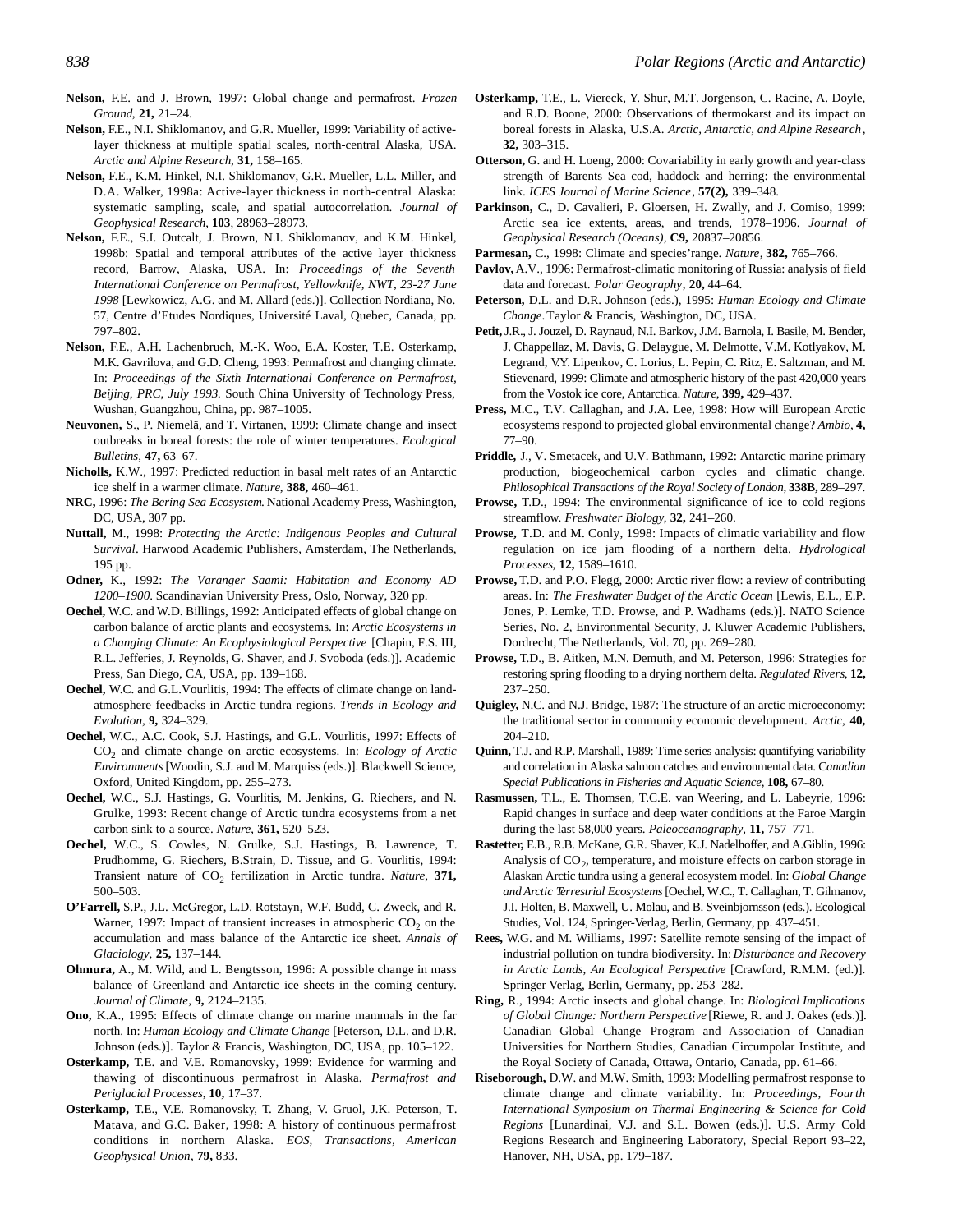- **Rivkin,** F.M., 1998: Release of methane from permafrost as a result of global warming and other disturbances. *Polar Geography*, **22,** 105–118.
- **Robinson,** S.D. and T.R. Moore, 1999: Carbon and peat accumulation over the past 1200 years in a landscape with discontinuous permafrost, northwestern Canada. *Global Biogeochemical Cycles*, **13,** 591–601.
- **Robock,** A., C.A. Schlosser, K.Y.Vinnikov, N.A. Speranskaya, J.K. Entin, and S. Qiu, 1998: Evaluation of the AMIPsoil moisture simulations. *Global and Planetary Change*, **19,** 181–208.
- **Ross,** R.M., L.B. Quetin, K.S. Baker, M. Vernet, and R.C. Smith, 2000: Growth limitation in young *Euphasusia superba* under field conditions. *Limnology and Oceanography*, **45,** 31–43.
- **Rothrock,** D.A., Y.Yu, and G.A. Maykut, 1999: Thinning of the Arctic sea-ice cover. *Geophysical Research Letters*, **26,** 3469–3472.
- **Rott,** H., P. Skvarca, and T. Nagler, 1996: Rapid collapse of Northern Larsen Ice Shelf, Antarctica. *Science*, **271,** 788–792.
- **Rouse,** W.R., 1998: A water balance model for a subarctic sedge fen and its application to climate change. *Climatic Change*, **38,** 207–234.
- **Rouse,** W.R., S. Holland, and T.R. Moore, 1995: Variability in methane emissions from wetlands at northern treeline near Churchill, Manitoba, Canada. *Arctic and Alpine Research*, **27,** 146–156.
- **Rouse,** W.R., M.S.V. Douglas, R.E. Hecky, A.E. Hershey, G.W. Kling, L. Lesack, P. Marsh, M. McDonald, B.J. Nicholson, N.T. Roulet, and J.P. Smol, 1997: Effects of climate change on the fresh waters of Arctic and sub-Arctic North America. *Hydrological Processes*, **11,** 873–902.
- **Sabo,** G. III., 1991: *Long-Term Adaptations Among Arctic Hunter-Gatherers*. Garland Publishing, London, United Kingdom, 403 pp.
- **Sarmiento,** J.L. and C. Le Quere, 1996: Oceanic carbon dioxide uptake in a model of century scale global warming. *Science*, **274,** 1346–1350.
- Sarmiento, J.L., T.M.C. Hughes, R.J. Stouffer, and S. Manabe, 1998: Simulated response of the ocean carbon cycle to anthropogenic climate warming. *Nature*, **393,** 245–249.
- **Schindler,** D.W., 1997: Widespread effects of climatic warming on freshwater ecosystems in North America. *Hydrological Processes*, **11,** 1043–1067.
- **Schlesinger,** W.H., 1991: *Biogeochemistry: An Analysis of Global Change*. Academic Press, San Diego, CA, USA, 588 pp.
- **Scrimgeour,** G.A., T.D. Prowse, J.M. Culp, and P.A. Chambers, 1994: Ecological effects of river ice break up: a review and perspective. *Freshwater Biology*, **32,** 261–276.
- **Scripter,** M.W., 1970: Nested-means map classes for statistical maps. *Annals of the Association of American Geographers*, **60,** 385–393.
- **Sedwick,** P.N., G.R. DiTullio, D.A. Hutchins, P.W. Boyd, F.B. Griffiths, A.C. Crossley, T.W.Trull, and B. Queguiner, 1999: Limitation of algal growth by iron deficiency in the Australian Subantarctic region. *Geophysical Research Letters*, **26,** 2865–2868.
- **Serreze,** M.C., J.E. Walsh, F.S. Chapin III, T. Osterkamp, M. Dyurgerov, V. Romanovsky, W.C. Oechel, J. Morison, T. Zhang, and R.G. Barry, 2000: Observational evidence of recent change in the northern high latitude environment. *Climatic Change*, **46,** 159–207.
- Shackley, S., P. Young, S. Parkinson, and B. Wynne, 1998: Uncertainty, complexity and concepts of good science in climate change modelling: are GCMs the best tools? *Climatic Change*, **38,** 159–205.
- **Sharratt,** B.S., 1992: Growing season trends in the Alaskan climate record. *Arctic*, **45,** 124–127.
- **Shaver, G.R. and S. Jonassson, 1999: Response of Arctic ecosystems to climate** change: results of long-term field experiments in Sweden and Alaska. *Polar Research*, **18,** 245–252.
- **Shaver,** G.R., W.D. Billings, F.S. Chapin III, A.E. Gibbin, K.J. Nadelhoffer, W.C. Oechel, and E.B. Rastetter, 1992: Global changes and the carbon balance of Arctic ecosystems. *BioScience*, **61,** 415–435.
- **Shaw,** J., R.B. Taylor, S. Solomon, H.A. Christian, and D.L. Forbes, 1998: Potential impacts of global sea-level rise on Canadian coasts. *The Canadian Geographer*, **42,** 365–379.

**Shaw, R.W., 1987: Air pollution by particles.** *Scientific American***, 257, 96-103.** 

**Shiklomanov,** I.A., 1997: On the effect of anthropogenic change in the global climate on river runoff in the Yenisei basin. In: *Runoff Computations for Water Projects* [Rozhdestvensky, A.V. (ed.)]. Technical Documents in Hydrology, No. 9, International Hydrological Programme (IHP-V), United Nations Educational, Scientific, and Cultural Organization (UNESCO), Paris, France, pp. 113–199.

- **Shiklomanov, I.A., 1994: Influence of anthropogenic changes in global climate** on the Yenisey River runoff. *Meteorology and Hydrology* , **2,** 68–75 (in Russian).
- **Shiklomanov,** I.A., A.I. Shiklomanov, R.B. Lammers, B.J. Peterson, A.I. Shiklomanov, and C.J. Vorosmarty, 2000: The dynamics of river water inflow to the Arctic Ocean. In: *The Freshwater Budget of the Arctic Ocean* [Lewis, E.L., E.P. Jones, P. Lemke, T.D. Prowse, and P. Wadhams (eds.)]. NATO Science Series, No. 2, Environmental Security, J. Kluwer Academic Publishers, Dordrecht, The Netherlands, Vol. 70, pp. 281–296.
- **Simmonds,** I., 1998: The climate of the Antarctic region. In: *Climates of the Southern Continents* [Hobbs, J.E., J.A.Lindesay, and H.A. Bridgemann (eds.)]. John Wiley and Sons, New York, NY, USA, pp. 137–159.
- **Skinner,** W.R., R.L. Jefferies, T.J. Carleton, R.F. Rockwell, and K.F. Abraham, 1998: Prediction of reproductive success and failure in lesser snow geese based on early season climatic variables. *Global Change Biology*, **4,** 3–16.
- **Sklair,** L., 1991: *Sociology of the Global System*. Harvester Wheatsheaf, London, United Kingdom, 269 pp.
- **Skvarca,** P., W. Rack, H. Rott, and T. Ibarzabaly Donangelo, 1998: Evidence of recent climatic warming on the eastern Antarctic Peninsula. *Annals of Glaciology*, **27,** 628–632.
- **Smith,** D.M., 1998: Recent increase in the length of the melt season of perennial Arctic sea ice. *Geophysical Research Letters*, **25,** 655–658.
- **Smith,** A.M., D.G. Vaughan, C.S.M. Doake, and A.C. Johnson, 1999a: Surface lowering of the ice ramp at Rothera Point, Antarctic Peninsula, in response to regional climate change. *Annals of Glaciology*, **27,** 113–118.
- **Smith,** R.C., D. Ainley, K. Baker, E. Domack, S. Emslie, B. Fraser, J. Kennett, A. Leventer, E. Mosley-Thompson, S. Stammerjohn, and M. Vernet, 1999b: Marine ecosystem sensitivity to climate change. *Bioscience,* **49,** 393–404.
- **Smith,** I.N., W.F. Budd, and P. Reid, 1998a: Model estimates of Antarctic accumulation rates and relationship to temperature changes. *Annals of Glaciology*, **27,** 246–250.
- **Smith,** P., O. Andren, L. Brussard, M. Dangerfield, K. Ekschmitt, P. Lavelle, and K. Tate, 1998b: Soil biota and global change at the ecosystem level: describing soil biota in mathematical models. *Global Change Biology*, **4,** 773–784.
- **Smith,** S.L. and M.M. Burgess, 1999: Mapping the sensitivity of Canadian permafrost to climate warming. In:*Interactions Between the Cryosphere, Climate and Greenhouse Gases. Proceedings of International Union of Geodesy and Geophysics (IUGG) 99 Symposium HS2, Birmingham, July 1999* [Tranter, M., R. Armstrong, E. Brun, G. Jones, M. Sharp, and M. Williams (eds.)]. International Association of Hydrological Sciences (IAHS), Birmingham, United Kingdom, Vol. 256, pp. 71–80.
- **Smith,** S.L. and M.M. Burgess, 1998: Mapping the response of permafrost in Canada to climate warming. In: *Current Research 1998-E*. Geological Survey of Canada, Ottawa, Ontario, Canada, pp. 163–171.

**Splettoesser,** J., 1992: Antarctic Global Warming? *Nature*, **355,** 503.

- **Stammerjohn,** S.E. and R.C. Smith, 1996: Spatial and temporal variability of western Anarctic Peninsula sea ice coverage. In: *Foundations for Ecological Research West of the Antarctic Peninsula, Antarctic Research Series* 70 [Ross, R.M., E.E. Hofmann, and L.B. Quetin (eds.)]. American Geophysical Union, Washington, DC, USA, pp. 81–104.
- **Starfield,** A.M. and F.S. Chapin, III, 1996: A dynamic model of arctic and boreal vegetation change in response to global changes in climate and land-use. *Ecological Applications*, **6,** 842–864.
- **Steele,** M. and T. Boyd, 1998: Retreat of the cold halocline layer in the Arctic Ocean. *Journal of Geophysical Research*, **103,** 10419–10435.
- **Stewart,** R.E., 2000: The variable climate of the Mackenzie River Basin: its water cycle, feedbacks and fresh water discharge. In: *The Freshwater Budget of the Arctic Ocean* [Lewis, E.L., E.P. Jones, P. Lemke, T.D. Prowse, and P. Wadhams (eds.)]. NATO Science Series, No. 2, Environmental Security, J. Kluwer Academic Publishers, Dordrecht, The Netherlands, Vol. 70, pp. 367–381.
- **Stirling,** I. and N.J. Lunn, 1997: Environmental fluctuations in arctic marine ecosystems reflected by variability in reproduction of polar bears and ringed seals. In: *Ecology of Arctic Environments* [Woodin, S.J. and M. Marquiss (eds.)]. Blackwell Science, Oxford, United Kingdom, pp. 167–181.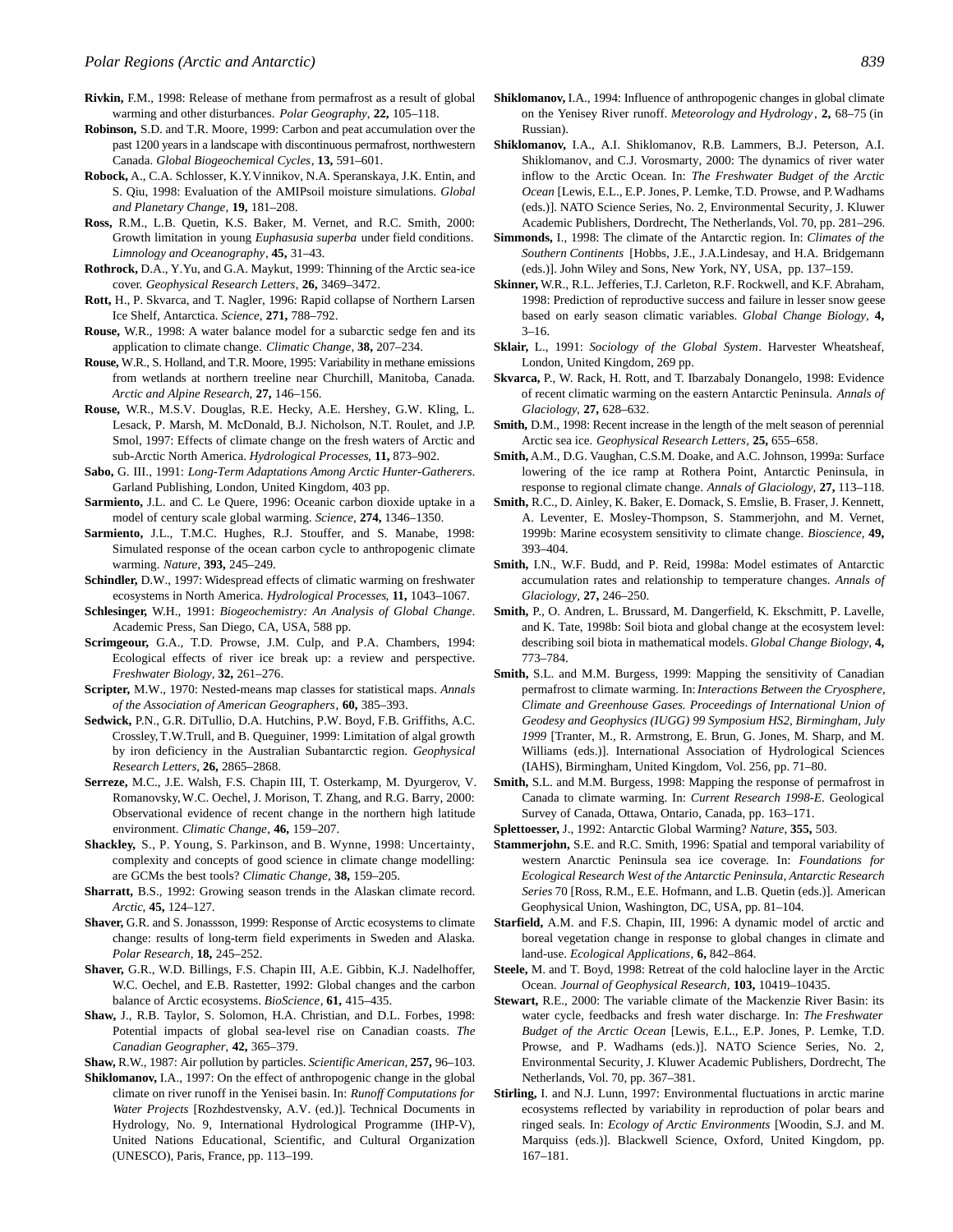- **Stirling, I., N.J. Lunn, and J. Iacozza, 1999: Long-term trends in the population** ecology of polar bears in western Hudson Bay in relation to climate change. *Arctic*, 52, 294-306.
- **Stocker,** T.F. and A. Schmittner, 1997: Influence of CO<sub>2</sub> emission rates on the stability of the thermohaline circulation. *Nature*, **388,** 862–865.
- **Szeicz,** J.M. and G.M. MacDonald, 1995: Dendroclimatic reconstruction of summer temperatures in northwestern Canada since A.D. 1638 based on age-dependent modeling. *Quaternary Research*, **44,** 257–266.
- **Taylor,** A. and M. Burgess, 1998: Canada's deep permafrost temperatures and the research inspiration of Arthur H. Lachenbruch. *EOS, Transactions, American Geophysical Union*, **79,** 833.
- **Tenhunen,** J.D., 1996: Diurnal and seasonal patterns of ecosystem  $CO_2$  efflux from upland tundra in the foothills of the Brooks Range, Alaska, USA. *Arctic and Alpine Research*, **28,** 328–338.
- **Thompson,** D.W.J. and J.M. Wallace, 2000: Annual modes in the extratropical circulation, part II: trends. *Journal of Climate*, **13,** 1018–1036.
- **Torn,** M.S. and F.S. Chapin III, 1993: Environmental and biotic controls over methane flux from arctic tundra. *Chemosphere*, **26,** 357–368.
- **Tynan,** C.T. and D.P. DeMaster, 1997: Observations and predictions of Arctic climatic change: potential effects on marine mammals. *Arctic*, **50**, 308-322.
- **UNEP,** 1997: *Global Environment Outlook: An Overview*. United Nations Environment Program, in collaboration with the Stockholm Environment Institute, Oxford University Press, Oxford, United Kingdom, 264 pp.
- **van Blarcum,** S.C., J.R. Miller, and G.L. Russell, 1995: High latitude river runoff in a doubled CO<sub>2</sub> climate. *Climatic Change*, **30,** 7–26.
- **van Ommen,** T.D. and V. Morgan, 1996: Peroxide concentrations in the DSS ice core, Law Dome, Antarctica. *Journal of Geophysical Research*, **101,** 15147–15152.
- **van Ommen,** T.D. and V. Morgan, 1997: Calibrating the ice core paleothermometer using seasonality. *Journal of Geophysical Research*, **102,** 9351–9352.
- **Vaughan,** D.G., 1993: Implications of the break up of Wordie Ice Shelf, Antarctica for sea level. *Antarctic Science*, **5,** 403–408.
- **Vaughan,** D.G. and C.S.M. Doake, 1996: Recent atmospheric warming and retreat of ice shelves on the Antarctic Peninsula. *Nature*, **379,** 328–331.
- **Vaughan,** D.G. and J.R. Spouge, 2000: Risk estimation of the collapse of the West Antarctic ice sheet. *Climatic Change* (in press).
- **Vaughan,** D.G., J.L. Bamber, M. Giovinetto, J. Russell, and A.P.R. Cooper, 1999: Reassessment of net surface mass balance in Antarctica. *Journal of Climate*, **12,** 933–946.
- Vilchek, G.E., 1997: Arctic ecosystem stability and disturbance. In: *Disturbance and Recovery in Arctic Lands, An Ecological Perspective* [Crawford, R.M.M. (ed.)]. NATO-ASI Series, No. 2, Environment, J. Kluwer Academic Publishers, Dordrecht, The Netherlands, Vol. 25, pp. 179–189.
- Vilcheck, G.E. and A.A. Tishkov, 1997: Usinsk oil spill: Environmental catastrophe or routine event? In: *Disturbance and Recovery in Arctic Lands, An Ecological Perspective* [Crawford, R.M.M. (ed.)]. NATO-ASI Series, No. 2, Environment, J. Kluwer Academic Publishers, Dordrecht, The Netherlands, Vol. 25, pp. 411–420.
- **Vilhjalmsson,** H., 1997: Climatic variations and some examples of their e ffects on the marine ecology of Icelandic and Greenland waters, in particular during the present century. Rit Fiskideildar Journal of the *Marine Research Institude, Rykjavik*, **XV,** 9–29.
- Vinje, T., 2001: Anomalies and trends of sea ice extent and atmosphere circulation in the Nordic Seas during the period 1864–1998. Journal of *Climate*, **14,** 255–267.
- **Vinje**, T., N. Nordlund, and Å. Kvambekk, 1998: Monitoring ice thickness in Fram Strait. *Journal of Geophysical Research*, **103,** 10437–10449.
- **Vinnikov,** K.Y., A. Robock, R.J. Stouffer, J.E. Walsh, C.L. Parkinson, D.J. Cavalieri, J.F.B. Mitchell, D. Garrett, and V.F. Zakharov, 1999: Global warming and Northern Hemisphere sea ice extent. *Science*, 286, 1934–1937.
- **Virtanen,** T., S. Neuvon, and A. Nikula, 1998: Modelling topoclimatic patterns of egg mortality of Epirrita Autumnata (Lepidoptera, Geometridae) with a geographical information system-predictions for current climate and warmer climate scenarios. *Journal of Applied Ecology*, **35(2),** 311–322.
- **Vourlitis,** G.L. and W.C. Oechel, 1999: Eddy covariance measurements of CO<sup>2</sup> and energy fluxes of an Alaskan tussock tundra ecosystem. *Ecology*, **80,** 686–701.
- **Vourlitis,** G.L., W.C. Oechel, S.J. Hastings, and M.A. Jenkins, 1993: The effect of soil moisture and thaw depth on  $CH_4$  flux from wet coastal tundra ecosystems on the north slope of Alaska. *Chemosphere*, **26,** 329–337.
- **Vyalov,** S.S., A.S. Gerasimov, and S.M. Fotiev, 1998: Influence of global warming on the state and geotechnical properties of permafrost. In: *Proceedings of the Seventh International Conference on Permafrost, Yellowknife, NWT, 23-27 June 1998* [Lewkowicz, A.G. and M. Allard (eds.)]. Collection Nordiana, No. 57, Centre d'Etudes Nordiques, Université Laval, Quebec, Canada, pp. 1097–1102.
- Wadhams, P., 1997: Ice thickness in the Arctic Ocean: the statistical reliability of experimental data. *Journal of Geophysical Research*, 102, 27951-27959.
- **Waelbroeck,** C., 1993: Climate soil processes in the presence of permafrost: a systems modeling approach. *Ecological Modeling*, **69,** 185–225.
- **Waelbroeck,** C., P. Monfray,W.C. Oechel, S. Hastings, and G. Vourlitis, 1997: The impact of permafrost thawing on the carbon dynamics of tundra. *Geophysical Research Letters*, **24,** 229–232.
- **Walker,** D.A., J.G. Bockheim, F.S. Chapin III, W. Eugster, J.Y. King, J.P. McFadden, G.J. Michaelson, F.E. Nelson, W.C. Oechel, C.L.Ping, W.S. Reeburgh, S. Regli, N.I. Shiklomanov, and G.L. Vourlitis, 1998: A major arctic soil pH boundary: implications for energy and trace gas fluxes. *Nature*, **394,** 469–472.
- **Walsh,** J.E., V. Kattsov, D. Portis, and V. Meleshko, 1998: Arctic precipitation and evaporation: model results and observational estimates. *Journal of Climate*, **11,** 72–87.
- **Wang,** B. and M. Allard, 1995: Recent climatic trend and thermal response of permafrost in Salluit, northern Quebec, Canada. Permafrost and *Periglacial Processes*, **6,** 221–233.
- **Ward,** C.G., 1995: The mapping of ice front changes on Müller Ice Shelf, Antarctic Peninsula. *Antarctic Science*, **7,** 197–198.
- **Warner,** R.C. and W.F. Budd, 1998: Modelling the long-term response of the Antarctic ice sheet to global warming. *Annals of Glaciology*, **27,** 161–168.
- **Wa r re n ,** D.M., L.J. Slikkerveer, and D. Brokensha (eds.), 1995: *The Cultural Dimension of Development: Indigenous Knowledge Systems*. Intermediate Technology Publications, London, United Kingdom, 582 pp.
- **Welch,** H.E., 1995: Marine conservation in the Canadian Arctic: a regional overview. *Northern Perspectives*, **23,** 1–19.
- **Weller,** G., 1998: Regional impacts of climate change in the Arctic and Antarctic. *Annals of Glaciology,* **27,** 543–552.
- **Weller,** G. and P.A. Anderson (eds.), 1999: *Assessing the Consequences of Climate Change for Alaska and the Bering Sea Region. Proceedings of a Workshop at the University of Alaska, Fairbanks, 29-30 October 1998.* Center for Global Change and Arctic System Research, University of Alaska, Fairbanks, AK, USA, 94 pp.
- **Weller,** G. and M. Lange, 1999: *Impacts of Global Climate Change in the Arctic Regions.* International Arctic Science Committee, Center for Global Change and Arctic System Research, University of Alaska, Fairbanks, AK, USA, pp. 1–59.
- **Wenzel,** G.W., 1995: Warming the Arctic: environmentalism and the Canadian Inuit. In: *Human Ecology and Climate Change* [Peterson, D.L. and D.R. Johnson (eds.)]. Taylor & Francis, Washington, DC, USA, pp. 169–184.
- **Whetton,** P.H., M.H. England, S.P. O'Farrell, I.G. Watterson, and A.B. Pittock, 1996: Global comparisons of the regional rainfall results of enhanced greenhouse coupled and mixed layer experiments: implications for climate change scenario development for Australia. *Climatic Change*, 33, 497–519.
- **White,** J.W.C. and E.J. Steig, 1998: Timing of everything in a game of two hemispheres. *Nature*, **394,** 717–718.
- **Whitworth,** T., A.H. Orsi, S.J. Kim, and W.D. Nowlin, 1998: Water masses and mixing near the Antarctic slope front. In: *Ocean, Ice and Atmosphere, Interactions at the Antarctic Continental Margin, Antarctic Research Series 75* [Jacobs, S.S. and R.F. Weiss (eds.)]. American Geophysical Union, Washington, DC, USA, pp. 1–27.
- **Williams,** M.J.M., A. Jenkins, and J. Determann, 1998a: Physical controls on ocean circulation beneath ice shelves revealed by numerical models. In: *Ocean, Ice and Atmosphere, Interactions at the Antarctic Continental Margin, Antarctic Research Series 75* [Jacobs, S.S. and R.F. Weiss, (eds.)]. American Geophysical Union, Washington, DC, USA, pp. 285–299.